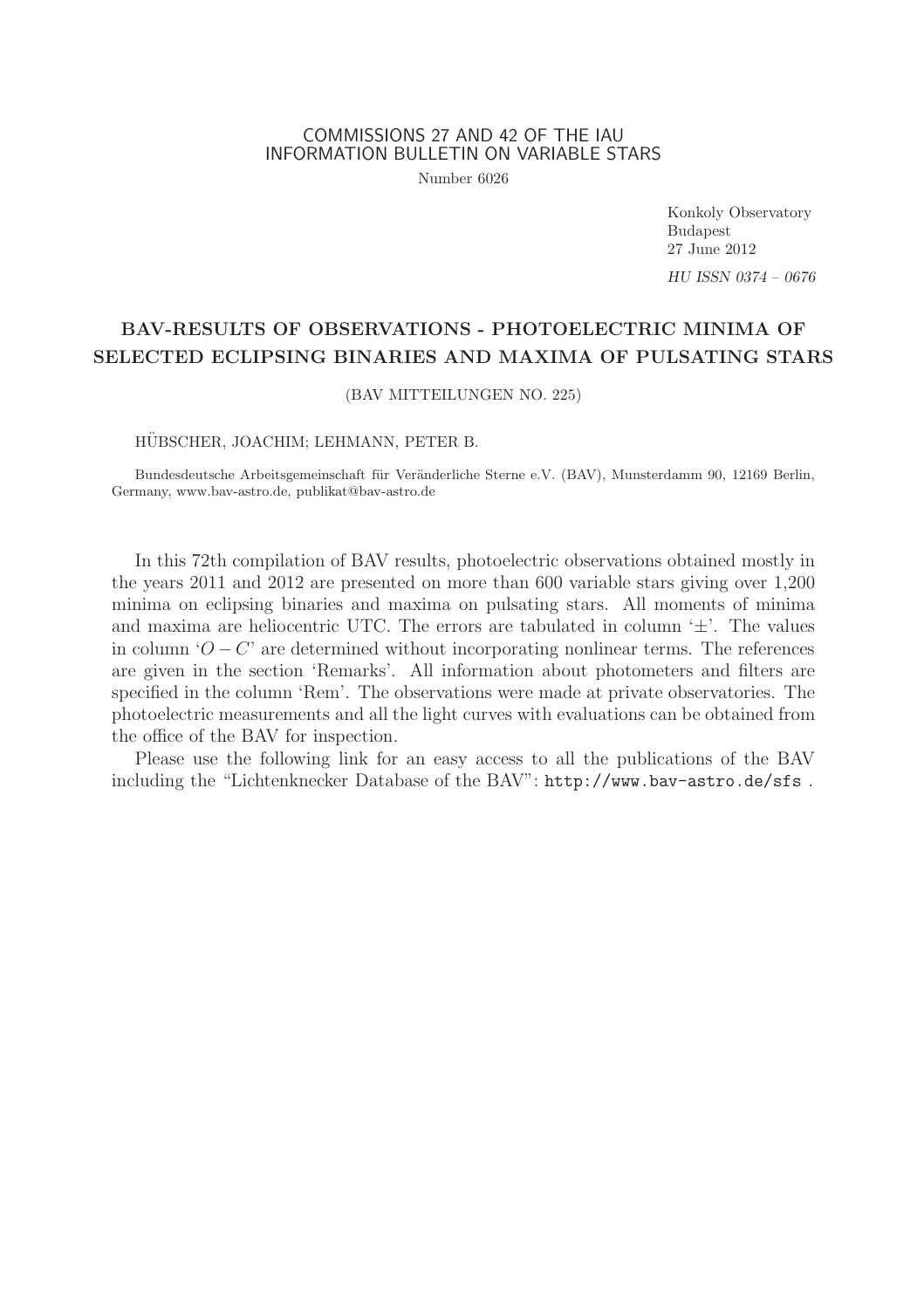|                                                           |                          |               |           |                       |              | ma or componig since res             |              |             |            |
|-----------------------------------------------------------|--------------------------|---------------|-----------|-----------------------|--------------|--------------------------------------|--------------|-------------|------------|
| Variable                                                  | HJD 24                   | $_{\pm}$      | Obs       | $O-C$                 |              | Bibliography                         | Fil          | $\mathbf n$ | Rem        |
| TT And                                                    | 55758.4051               | .0009         | MS FR     | $+0.0021$             |              | <b>GCVS 2012</b>                     | $\circ$      | 351         | 6)         |
| UU And                                                    | 55850.4181               | .0001         | RAT RCR   | $-0.0325$             |              | <b>GCVS 2012</b>                     | $-U-I$       | 283         | 15)        |
| WZ And                                                    | 55807.4200               | .0004         | MS FR     | $+0.0020$             |              | <b>GCVS 2012</b>                     | $\mathbf{o}$ | 340         | 6)         |
| AA And                                                    | 55839.5130               | .0123         | АG        | $+0.0195$             | $\mathbf{s}$ | <b>GCVS 2012</b>                     | -Ir          | 40          | 13)        |
|                                                           | 55849.3087               | .0020         | AG        | $-0.0033$             |              | <b>GCVS 2012</b>                     | -Ir          | 50          | 13)        |
| AB And                                                    | 55851.3250               | .0018         | AG        | $-0.0063$             | s            | <b>GCVS 2012</b>                     | V            | 63          | 13)        |
|                                                           | 55851.4919               | .0007         | AG        | $-0.0053$             |              | <b>GCVS 2012</b>                     | V            | 63          | 13)        |
| AD And                                                    | 55829.3556               | .0008         | JU        | $-0.0487$             | Ś            | GCVS 2012                            | $\rm{O}$     | 118         | 3)         |
|                                                           | 55849.5734               | .0011         | AG        | $-0.0033$             |              | <b>GCVS 2012</b>                     | -Ir          | 49          | 13)        |
| BD And                                                    | 55832.3609               | .0004         | JU        | $-0.0216$             |              | <b>GCVS 2012</b>                     | $\circ$      | 80          | 3)         |
|                                                           |                          | .0021         | АG        |                       |              | <b>GCVS 2012</b>                     | -Ir          | 43          |            |
|                                                           | 55839.3033               |               |           | $-0.0228$             |              |                                      |              |             | 13)        |
|                                                           | 55873.5574               | .0025         | АG        | $-0.0237$             |              | <b>GCVS 2012</b>                     | -Ir          | 54          | 13)        |
|                                                           | 55877.2615               | .0004         | MS FR     | $-0.0229$             |              | <b>GCVS 2012</b>                     | $\rm{O}$     | 276         | 6)         |
| BL And                                                    | 55815.3623               | .0025         | AG        | $-0.0020$             |              | <b>GCVS 2012</b>                     | -Ir          | 44          | 13)        |
|                                                           | 55839.5706               | .0043         | АG        | $+0.0067$             | S            | <b>GCVS 2012</b>                     | -Ir          | 41          | 13)        |
|                                                           | 55849.3133               | .0014         | АG        | $-0.0026$             |              | <b>GCVS 2012</b>                     | -Ir          | 49          | 13)        |
|                                                           | 55873.5212               | .0090         | AG        | $+0.0057$             | S            | <b>GCVS 2012</b>                     | -Ir          | 54          | 13)        |
| BX And                                                    | 55850.4604               | .0017         | AG        | $-0.0094$             |              | <b>GCVS 2012</b>                     | -Ir          | 54          | 13)        |
| CP And                                                    | 55850.4863               | .0012         | АG        |                       |              |                                      | -Ir          | 54          | 13)        |
| $CZ$ And                                                  | 55833.5371               | .0003         | RAT RCR   |                       |              |                                      | $-U-I$       | 348         | 15)        |
| DK And                                                    | 55839.4269               | .0017         | АG        | $+0.0026$             |              | <b>BAVR 55,106</b>                   | -Ir          | 41          | 13)        |
|                                                           | 55849.4556               | .0017         | АG        | $+0.0022$             | Ś            | <b>BAVR 55,106</b>                   | -Ir          | 49          | 13)        |
| DS And                                                    | 55828.3301               | .0008         | DIE       | $+0.0083$             |              | GCVS 2012                            | $\rm{O}$     | 37          | 19)        |
|                                                           | 55829.3360               | .0028         | DIE       | $+0.0037$             |              | <b>GCVS 2012</b>                     | $\rm{O}$     | 36          | 19)        |
| EP And                                                    |                          | .0009         | BHE       |                       |              | <b>GCVS 2012</b>                     | -Ir          | 84          |            |
|                                                           | 55889.2774               |               |           | $+0.0688$             |              |                                      |              |             | 17)        |
| GZ And                                                    | 55850.2730               | .0012         | АG        | $-0.0012$             | S            | GCVS 2012                            | -Ir          | 52          | 13)        |
|                                                           | 55850.4258               | .0016         | АG        | $-0.0009$             |              | <b>GCVS 2012</b>                     | -Ir          | 52          | 13)        |
|                                                           | 55850.5776               | .0021         | АG        | $-0.0016$             | S            | <b>GCVS 2012</b>                     | -Ir          | 52          | 13)        |
|                                                           | 55872.3868               | .0019         | JU        | $-0.0011$             |              | <b>GCVS 2012</b>                     | $\circ$      | 45          | 3)         |
|                                                           | 55880.3170               | .0013         | BHE       | $-0.0014$             |              | <b>GCVS 2012</b>                     | -Ir          | 195         | 17)        |
| KN And                                                    | 55859.3359               | .0011         | AG        | $+0.0979$             |              | <b>BAVR 39,19</b>                    | -Ir          | 45          | 13)        |
| KP And                                                    | 55838.5170               | .0002         | RAT RCR   | $+0.0512$             |              | <b>GCVS 2012</b>                     | $-U-I$       | 280         | 15)        |
| LM And                                                    | 55850.3890               | .0005         | АG        | $-0.0108$             |              | <b>GCVS 2012</b>                     | -Ir          | 53          | 13)        |
| MO And                                                    | 55858.3170               | .0002         | MS FR     | $+0.0074$             |              | <b>GCVS 2012</b>                     | $\circ$      | 567         | 6)         |
| QR And                                                    | 55857.4089               | .0015         | АG        |                       |              |                                      | -Ir          | 82          | 13)        |
| QX And                                                    | 55861.2883               | .0013         | MS FR     | $+0.0929$             | $\rm s$      | <b>GCVS 2012</b>                     | $\circ$      | 320         | 6)         |
| $V404$ And                                                | 55849.3946               | .0010         | JU        | $+0.0121$             |              | <b>GCVS 2012</b>                     | $\mathcal O$ | 57          | 3)         |
| V412 And                                                  | 55887.3202               | .0012         | JU        | $+0.0651$             | $\rm s$      | GCVS 2012                            | $\rm{O}$     | 79          | 3)         |
| V422 And                                                  | 55873.2735               | .0030         | АG        | $-0.0046$             |              | <b>GCVS 2012</b>                     | -Ir          | 52          | 13)        |
| $V425$ And                                                | 55839.5153               | .0030         | AG        | $-0.0349$             |              | <b>GCVS 2012</b>                     | -Ir          | 42          |            |
|                                                           |                          |               |           |                       |              | <b>GCVS 2012</b>                     |              |             | 13)        |
|                                                           | 55849.4612               | .0026         | АG        | $-0.0342$             |              |                                      | -Ir          | 49          | 13)        |
| V441 And                                                  | 55866.3051               | .0005         | MS FR     | $+0.1101$             | S            | <b>GCVS 2012</b>                     | $\rm{O}$     | 440         | 6)         |
| V449 And                                                  | 55850.2920               | .0009         | AG        |                       |              |                                      | -Ir          | 54          | 13)        |
|                                                           | 55850.4611               | .0006         | АG        |                       |              |                                      | -Ir          | 54          | 13)        |
|                                                           | 55850.6304               | .0002         | АG        |                       |              |                                      | -Ir          | 54          | 13)        |
| V452 And                                                  | 55849.3681               | .0026         | АG        | $+0.1135$             |              | <b>GCVS 2012</b>                     | -Ir          | 49          | 13)        |
|                                                           | 55873.3397               | .0074         | АG        | $+0.1143$             | S            | <b>GCVS 2012</b>                     | -Ir          | 54          | 13)        |
| V463 And                                                  | 55830.6260               | .0003         | RAT RCR   | $-0.0585$             |              | <b>GCVS 2012</b>                     | $-U-I$       | 336         | 15)        |
|                                                           | 55832.4509               | .0002         | RAT RCR   | $-0.0611$             | s            | <b>GCVS 2012</b>                     | $-I-J$       | 340         | 15)        |
|                                                           | 55832.6554               | .0007         | RAT RCR   | $-0.0596$             |              | <b>GCVS 2012</b>                     | $-U-I$       | 340         | 15)        |
| $CX$ Aqr                                                  | 55855.2662               | .0003         | DIE       | $-0.0032$             |              | <b>GCVS 2012</b>                     | $\mathcal O$ | 32          | 19)        |
| HS Aqr                                                    | 48830.440                | .001          | WU        | $-0.005$              |              | <b>GCVS 2012</b>                     | V            | 41          | 1)         |
| HV Aqr                                                    | 55805.3636               | .0002         | RAT RCR   |                       |              |                                      | $-U-I$       | 123         | 15)        |
|                                                           |                          |               | <b>FR</b> |                       |              | <b>GCVS 2012</b>                     |              | 38          |            |
| V343 Aql                                                  | 55828.3377               | .0024         |           | $-0.0554$             |              |                                      | $\rm _O$     |             | 14)        |
|                                                           | 55795.5348               | .0027         | AG        | $-0.0580$             |              | <b>BAVR 33,152</b>                   | -Ir          | 39          | 13)        |
|                                                           |                          |               |           |                       |              | GCVS 2012                            | -Ir          | 38          | 13)        |
|                                                           | 55795.4758               | .0035         | АG        | $-0.0005$             |              |                                      |              |             |            |
|                                                           | 55795.5330               | .0025         | АG        | $+0.3125$             |              | <b>GCVS 2012</b>                     | -Ir          | 34          | 13)        |
|                                                           | 55795.4037               | .0013         | AG        |                       |              |                                      | -Ir          | 34          | 13)        |
| $V417$ Aql<br>V418 Aql<br>V420 Aql<br>V1713 Aql<br>RX Ari | 55856.4602<br>55901.249: | .0139<br>.003 | АG<br>BHE | $+0.0669$<br>$+0.067$ | S            | <b>GCVS 2012</b><br><b>GCVS 2012</b> | V<br>-Ir     | 57<br>80    | 13)<br>17) |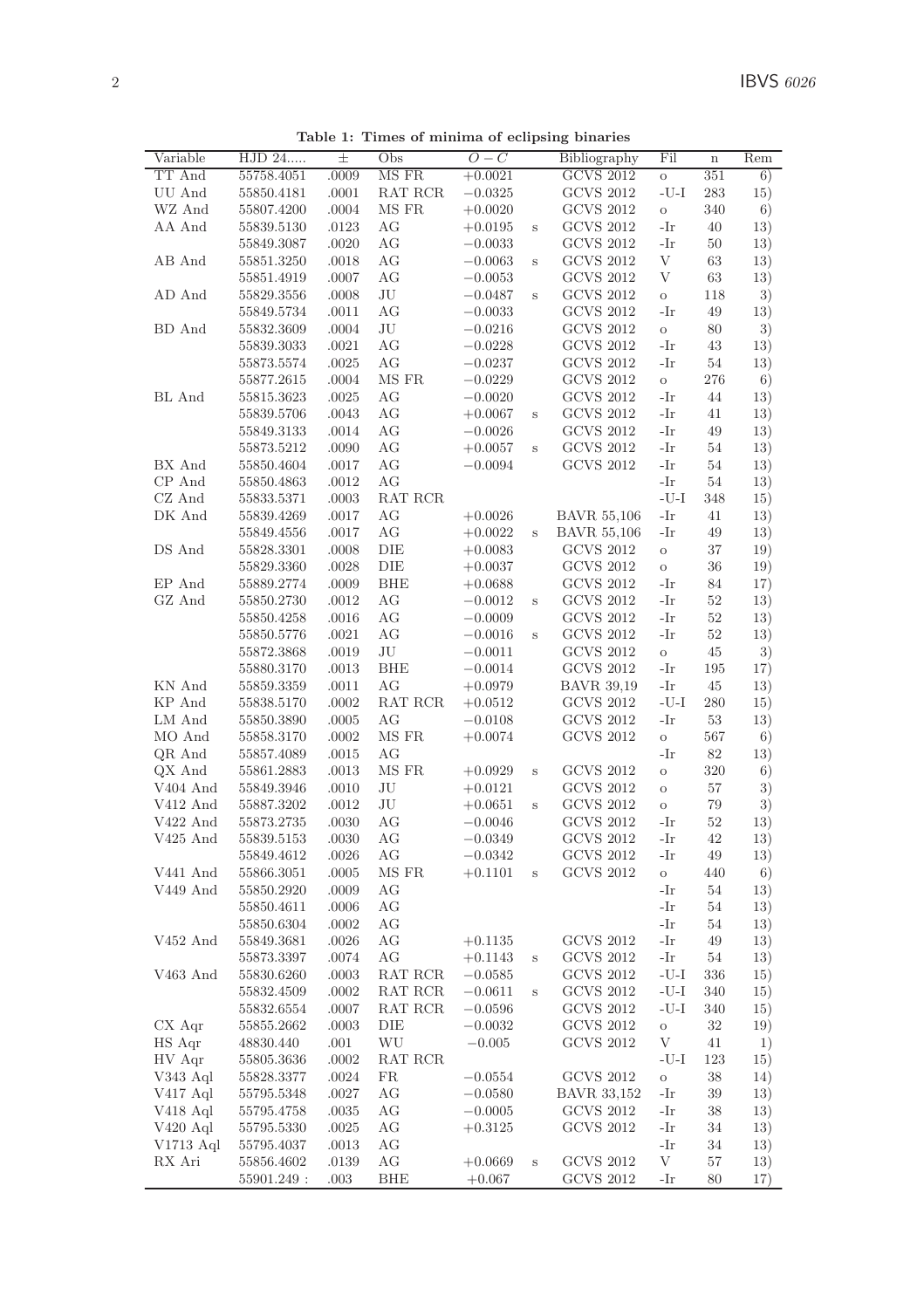Table 1: (cont.)

| Variable         | HJD 24                   | $_{\pm}$       | Obs                | $O-C$     |              | Bibliography                         | Fil              | $\bf n$    | Rem      |
|------------------|--------------------------|----------------|--------------------|-----------|--------------|--------------------------------------|------------------|------------|----------|
| SS Ari           | 55856.3359               | .0023          | AG                 | $-0.0069$ | S            | <b>GCVS 2012</b>                     | V                | 57         | 13)      |
|                  | 55856.5367               | .0016          | AG                 | $-0.0091$ |              | <b>GCVS 2012</b>                     | V                | 57         | 13)      |
| XZ Ari           | 55856.3202               | .0042          | AG                 |           |              |                                      | -Ir              | 57         | 13)      |
|                  | 55856.4482               | .0039          | AG                 |           |              |                                      | -Ir              | 57         | 13)      |
|                  | 55856.5839               | .0017          | AG                 |           |              |                                      | -Ir              | 57         | 13)      |
| BQ Ari           | 55866.378                | .000           | RAT RCR            | $-0.020$  |              | <b>GCVS 2012</b>                     | $-U-I$           | 110        | 15)      |
| ZZ Aur           | 55851.4580               | .0002          | MS FR              | $+0.0185$ |              | <b>GCVS 2012</b>                     | $\rm{O}$         | 576        | 6)       |
| CI Aur           | 55861.4918               | .0005          | MS FR              | $+0.1354$ |              | GCVS 2012                            | $\circ$          | 555        | 6)       |
| IY Aur           | 55957.5053               | .0035          | PGL                | $-0.1305$ |              | <b>GCVS 2012</b>                     | V                | 104        | 12)      |
| MO Aur           | 55856.4259               | .0017          | MS FR              | $+0.0912$ |              | BAVM 68                              | $\circ$          | 494        | 6)       |
| NN Aur           | 55887.3193               | .0004          | <b>FR</b>          |           |              |                                      | -Ir              | 77         | 13)      |
| V523 Aur         | 55820.6211               | .0008          | MS FR              |           |              |                                      | $\rm{O}$         | 390        | 6)       |
| V585 Aur         | 55615.3521               | .0001          | RAT RCR            | $+0.0292$ |              | <b>GCVS 2012</b>                     | $-U-I$           | 198        | 15)      |
| $V596$ Aur       | 55619.3130               | .0002          | RAT RCR            | $+0.0086$ | s            | <b>GCVS 2012</b>                     | $-U-I$           | 94         | 15)      |
| V607 Aur         | 55866.5805               | .0001          | RAT RCR            | $+0.5029$ |              | <b>GCVS 2012</b>                     | $-U-I$           | 232        | 15)      |
| V623 Aur         | 55621.4724               | .0005          | RAT RCR            | $+0.1050$ |              | <b>GCVS 2012</b>                     | $-U-I$           | 213        | 15)      |
| V627 Aur         | 55621.3658               | .0007          | RAT RCR            | $-0.0962$ |              | <b>GCVS 2012</b>                     | $-U-I$           | 210        | 15)      |
| SU Boo           | 55601.5353               | .0002          | MS FR              | $+0.0163$ |              | <b>GCVS 2012</b>                     | $\circ$          | 550        | 6)       |
| TU Boo           | 55592.5267               | .0001          | MS FR<br>MS FR     | $+0.0266$ | S            | <b>GCVS 2012</b><br><b>GCVS 2012</b> | $\circ$          | 371        | 6)       |
| TZ Boo           | 55602.5803               | .0002          |                    | $+0.0273$ | S            | BAVM 68                              | $\circ$          | 329        | 6)       |
|                  | 55716.5058               | .0001          | RAT RCR            | $-0.0295$ |              |                                      | $-U-I$<br>$-U-I$ | 185        | 15)      |
| UW Boo<br>XY Boo | 55676.4280               | .0007<br>.0001 | RAT RCR<br>RAT RCR | $-0.0123$ | S            | <b>GCVS 2012</b><br><b>GCVS 2012</b> | $-U-I$           | 220        | 15)      |
|                  | 55682.4033               |                |                    | $+0.0337$ | S            |                                      | $-U-I$           | 141        | 15)      |
| GH Boo<br>GR Boo | 55628.4586<br>55614.4970 | .0006<br>.0005 | RAT RCR<br>MS FR   |           |              |                                      | $\circ$          | 238<br>780 | 15)      |
|                  | 55677.4013               | .0002          | MS FR              |           |              |                                      | $\circ$          | 336        | 6)<br>6) |
| HH Boo           | 55676.4812               | .0002          | RAT RCR            | $-0.0377$ | S            | <b>GCVS 2012</b>                     | $-U-I$           | 220        | 15)      |
| UU Cam           | 55942.3979               | .0023          | JU                 | $+0.0427$ |              | <b>GCVS 2012</b>                     | $\circ$          | 71         | 3)       |
|                  | 55969.3566               | .0014          | JU                 | $+0.0416$ |              | <b>GCVS 2012</b>                     | $\circ$          | 55         | 3)       |
| XZ Cam           | 55643.3345               | .0010          | RAT RCR            | $+0.1131$ |              | <b>GCVS 2012</b>                     | -U-I             | 243        | 15)      |
| AO Cam           | 55896.2846               | .0002          | JU                 | $+0.0462$ |              | <b>GCVS 2012</b>                     | $\rm{O}$         | 42         | 3)       |
| AT Cam           | 55648.3443               | .0002          | RAT RCR            | $-0.0267$ | $\mathbf{s}$ | <b>BAVR 32.36</b>                    | $-U-I$           | 124        | 15)      |
|                  | 55879.3600               | .0069          | PGL                | $-0.0317$ |              | <b>BAVR</b> 32,36                    | V                | 251        | 16)      |
| AZ Cam           | 55648.5040               | .0001          | RAT RCR            | $+0.0213$ |              | <b>GCVS 2012</b>                     | $-U-I$           | 301        | 15)      |
| $CD$ Cam         | 55887.4455               | .0067          | АG                 |           |              |                                      | -Ir              | 74         | 13)      |
| FN Cam           | 55622.5246               | .0001          | RAT RCR            |           |              |                                      | $-U-I$           | 350        | 15)      |
| HW Cam           | 55615.5941               | .0001          | RAT RCR            |           |              |                                      | $-U-I$           | 334        | 15)      |
| LR Cam           | 55625.4144               | .0001          | RAT RCR            |           |              |                                      | $-U-I$           | 175        | 15)      |
| NQ Cam           | 55887.2744               | .0009          | AG                 | $-0.0748$ | S            | <b>GCVS 2012</b>                     | -Ir              | 74         | 13)      |
|                  | 55887.4567               | .0016          | AG                 | $-0.0735$ |              | <b>GCVS 2012</b>                     | -Ir              | 74         | 13)      |
|                  | 55887.6366               | .0009          | АG                 | $-0.0747$ | S            | <b>GCVS 2012</b>                     | -Ir              | 74         | 13)      |
| NS Cam           | 55614.4872               | .0004          | RAT RCR            | $-0.0569$ |              | <b>GCVS 2012</b>                     | $-U-I$           | 326        | 15)      |
|                  | 55887.5897               | .0040          | AG                 | $-0.0608$ |              | <b>GCVS 2012</b>                     | -Ir              | 74         | 13)      |
| NU Cam           | 55621.6503               | $.0002\,$      | RAT RCR            | $+0.0618$ |              | <b>GCVS 2012</b>                     | $-U-I$           | 266        | 15)      |
| OQ Cam           | 55609.2946               | .0002          | RAT RCR            | $-0.0154$ | S            | <b>GCVS 2012</b>                     | $-U-I$           | 142        | 15)      |
| PP Cam           | 55960.3175               | .0014          | JU                 | $-0.0447$ | $\mathbf{s}$ | <b>GCVS 2012</b>                     | $\circ$          | 94         | 3)       |
|                  | 55978.3862               | .0013          | JU                 | $-0.0446$ |              | <b>GCVS 2012</b>                     | $\circ$          | 73         | 3)       |
| V335 Cam         | 55642.3161               | .0003          | RAT RCR            | $-0.0070$ |              | <b>GCVS 2012</b>                     | $-U-I$           | 180        | 15)      |
| V382 Cam         | 55645.3523               | .0001          | RAT RCR            | $+0.0196$ |              | <b>GCVS 2012</b>                     | $-U-I$           | 224        | 15)      |
| V395 Cam         | 55616.3496               | .0004          | RAT RCR            | $+0.0256$ |              | <b>GCVS 2012</b>                     | $-U-I$           | 211        | 15)      |
|                  | 55649.3836               | .0004          | RAT RCR            | $+0.0272$ |              | <b>GCVS 2012</b>                     | $-U-I$           | 178        | 15)      |
| V514 Cam         | 55645.5666               | .0002          | RAT RCR            |           |              |                                      | $-U-I$           | 277        | 15)      |
| EH Cnc           | 55887.5995               | .0002          | MS FR              |           |              |                                      | $\rm{O}$         | 590        | 6)       |
| IL Cnc           | 55627.3762               | .0002          | RAT RCR            | $+0.0635$ | S            | <b>GCVS 2012</b>                     | $-U-I$           | 182        | 15)      |
| IU Cnc           | 55626.3803               | .0002          | RAT RCR            | $-0.0192$ | S            | <b>GCVS 2012</b>                     | $-U-I$           | 189        | 15)      |
| RS CVn           | 55700.5012               | .0006          | FR.                | $-0.7137$ |              | <b>GCVS 2012</b>                     | -Ir              | 82         | 13)      |
| TU CMi           | 55615.3947               | .0014          | MS FR              | $-0.0498$ |              | <b>GCVS 2012</b>                     | $\circ$          | 440        | 6)       |
| BH CMi           | 48683.480                | .001           | WU                 |           |              |                                      | Β                | 37         | 1)       |
| TY Cap           | 55775.4426               | .0002          | RAT RCR            |           |              |                                      | $-U-I$           | 187        | 15)      |
| TW Cas           |                          |                |                    |           |              | <b>GCVS 2012</b>                     |                  |            |          |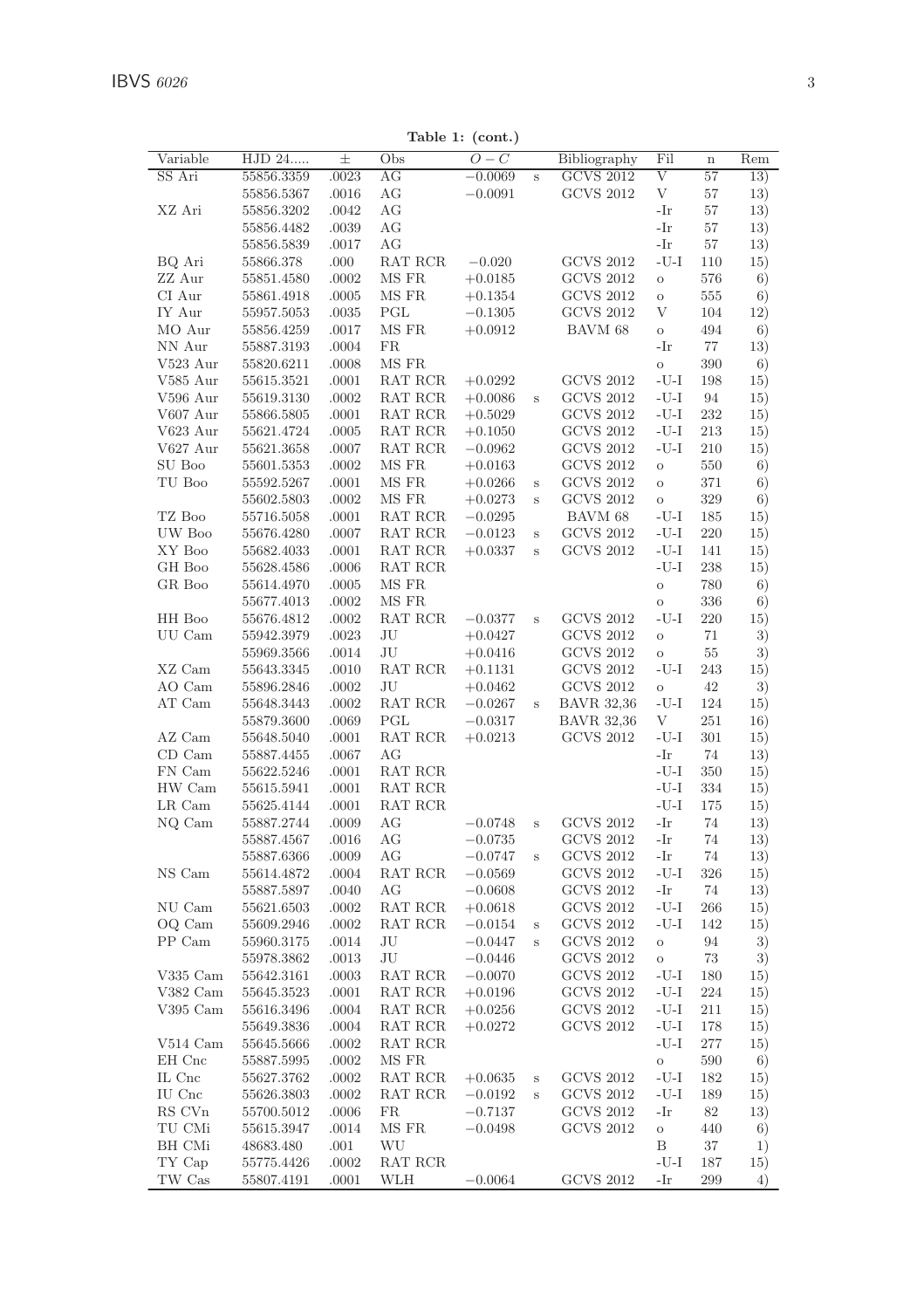Table 1: (cont.)

| Variable      | HJD 24     | 士         | Obs          | $O-C$     |         | Bibliography     | Fil                      | $\mathbf n$ | Rem |
|---------------|------------|-----------|--------------|-----------|---------|------------------|--------------------------|-------------|-----|
| XX Cas        | 55858.5329 | .0231     | AG           | $+0.0290$ | S       | <b>GCVS 2012</b> | -Ir                      | 61          | 13) |
| AB Cas        | 55804.4452 | .0174     | AG           | $+0.1156$ | s       | <b>GCVS 2012</b> | -Ir                      | 55          | 13) |
| AE Cas        | 55804.4133 | .0013     | AG           | $+0.0659$ |         | <b>GCVS 2012</b> | -Ir                      | 55          | 13) |
| AH Cas        | 55944.3596 | .0005     | JU           |           |         |                  | $\rm _O$                 | 92          | 3)  |
| AL Cas        | 55804.4364 | .0010     | AG           | $+0.0070$ |         | <b>GCVS 2012</b> | -Ir                      | 55          | 13) |
| AQ Cas        | 55808.0400 | .0100     | AG           | $-0.0369$ |         | <b>GCVS 2012</b> | -Ir                      | 72          | 13) |
| AT Cas        | 55857.3723 | .0097     | AG           | $-0.0851$ |         | <b>GCVS 2012</b> | -Ir                      | 81          | 13) |
| AX Cas        | 55820.3715 | .0005     | MS FR        | $-0.1014$ |         | <b>GCVS 2012</b> | $\circ$                  | 750         | 6)  |
|               | 55835.3807 | .0009     | JU           | $-0.1016$ |         | <b>GCVS 2012</b> | $\rm{O}$                 | 80          | 3)  |
|               | 55858.5025 | .0040     | AG           | $-0.0943$ | $\rm s$ | <b>GCVS 2012</b> | -Ir                      | 52          | 13) |
| BG Cas        | 55857.5738 | .0064     | AG           | $+0.4368$ |         | <b>GCVS 2012</b> | -Ir                      | 81          | 13) |
| BH Cas        | 55838.3941 | .0029     | AG           |           |         |                  | -Ir                      | 57          | 13) |
|               | 55838.5950 | .0017     | AG           |           |         |                  | -Ir                      | 57          | 13) |
|               | 55857.2667 | .0028     | AG           |           |         |                  | -Ir                      | 80          | 13) |
|               | 55857.4710 | .0059     | AG           |           |         |                  | -Ir                      | 80          | 13) |
| BN Cas        | 55858.5343 | .0078     | AG           | $+0.5114$ |         | <b>GCVS 2012</b> | -Ir                      | 61          | 13) |
| BS Cas        | 55858.4093 | .0025     | AG           | $-0.0187$ |         | <b>IBVS 4778</b> | -Ir                      | 61          | 13) |
|               |            |           |              |           |         |                  |                          |             |     |
|               | 55858.6300 | .0018     | AG           | $-0.0182$ | $\rm s$ | <b>IBVS 4778</b> | -Ir                      | 61          | 13) |
|               | 55859.2905 | .0020     | AG           | $-0.0184$ |         | <b>IBVS 4778</b> | -Ir                      | 54          | 13) |
|               | 55859.5104 | .0024     | AG           | $-0.0188$ | $\rm s$ | <b>IBVS 4778</b> | -Ir                      | 54          | 13) |
| <b>BU</b> Cas | 55808.4239 | .0024     | AG           | $-0.0227$ |         | <b>GCVS 2012</b> | -Ir                      | 26          | 13) |
| CR Cas        | 55836.4147 | .0015     | JU           | $+0.1482$ | $\rm s$ | <b>GCVS 2012</b> | $\circ$                  | 61          | 3)  |
| CW Cas        | 55884.2307 | .0006     | <b>FR</b>    | $-0.0031$ |         | <b>GCVS 2012</b> | $\circ$                  | 43          | 14) |
|               | 55884.3893 | .0007     | <b>FR</b>    | $-0.0039$ | $\,$ s  | <b>GCVS 2012</b> | $\circ$                  | 43          | 14) |
| DN Cas        | 55879.3873 | .0123     | AG           | $-0.0270$ | S       | <b>GCVS 2012</b> | -Ir                      | 64          | 13) |
|               | 55880.5433 | .0002     | RAT RCR      | $-0.0265$ |         | <b>GCVS 2012</b> | $\mathbf{-U}\mathbf{-I}$ | 358         | 15) |
|               | 55953.3388 | .0035     | $_{\rm PGL}$ | $-0.0261$ | s       | <b>GCVS 2012</b> | V                        | 208         | 12) |
| DP Cas        | 55807.4850 | .0083     | AG           | $+0.0071$ |         | <b>GCVS 2012</b> | -Ir                      | 56          | 13) |
| DZ Cas        | 55787.4647 | .0003     | AG           | $-0.1711$ | s       | <b>GCVS 2012</b> | -Ir                      | 30          | 13) |
| EG Cas        | 55838.5382 | .0038     | AG           | $+0.0952$ |         | <b>GCVS 2012</b> | -Ir                      | 56          | 13) |
|               | 55874.3050 | .0022     | AG           | $+0.0918$ | $\rm s$ | <b>GCVS 2012</b> | -Ir                      | 56          | 13) |
| EN Cas        | 55856.6264 | .0088     | AG           | $+0.2601$ |         | <b>GCVS 2012</b> | -Ir                      | 54          | 13) |
|               | 55874.3730 | $.0076\,$ | AG           | $+0.2558$ |         | <b>GCVS 2012</b> | -Ir                      | 58          | 13) |
| EP Cas        | 55797.4460 | .0012     | AG           | $-0.0372$ | $\,$ s  | <b>GCVS 2012</b> | -Ir                      | $30\,$      | 13) |
|               | 55829.5771 | .0001     | RAT RCR      | $-0.0370$ |         | <b>GCVS 2012</b> | $-U-I$                   | 274         | 15) |
|               | 55838.5258 | .0020     | AG           | $-0.0361$ |         | <b>GCVS 2012</b> | -Ir                      | 66          | 13) |
|               | 55856.4211 | $.0024\,$ | AG           | $-0.0365$ |         | <b>GCVS 2012</b> | -Ir                      | 54          | 13) |
|               | 55874.3166 | .0013     | AG           | $-0.0367$ |         | <b>GCVS 2012</b> | -Ir                      | 56          | 13) |
| ES Cas        | 55874.3783 | .0080     | AG           | $-0.4700$ |         | <b>GCVS 2012</b> | -Ir                      | 55          | 13) |
| EY Cas        | 55787.5147 | .0006     | AG           | $+0.0442$ |         | <b>GCVS 2012</b> | -Ir                      | 31          | 13) |
|               | 55838.3641 | .0018     | AG           | $+0.0450$ | $\rm s$ | <b>GCVS 2012</b> | -Ir                      | 56          | 13) |
|               | 55838.6043 | .0004     | AG           | $+0.0443$ |         | <b>GCVS 2012</b> | -Ir                      | 56          | 13) |
|               | 55856.4374 | .0020     | AG           | $+0.0442$ |         | <b>GCVS 2012</b> | -Ir                      | 54          | 13) |
|               | 55874.2698 | .0018     | AG           | $+0.0435$ |         | <b>GCVS 2012</b> | -Ir                      | 61          | 13) |
|               | 55874.5118 | .0019     | AG           |           |         | <b>GCVS 2012</b> | -Ir                      | 61          |     |
|               |            |           |              | $+0.0445$ | $\rm s$ |                  |                          |             | 13) |
| GG Cas        | 55879.2557 | .0010     | FR           | $-0.0655$ |         | GCVS 2012        | -Ir                      | 95          | 13) |
|               | 55894.2859 | .0082     | AG           | $-0.0702$ |         | <b>GCVS 2012</b> | -Ir                      | 44          | 13) |
| GK Cas        | 55879.3925 | .0028     | AG           | $-0.3367$ |         | <b>GCVS 2012</b> | -Ir                      | 65          | 13) |
| IL Cas        | 55884.4362 | .0009     | FR           | $+0.0003$ |         | <b>BAVR 51,1</b> | -Ir                      | 38          | 13) |
| IQ Cas        | 55859.4361 | .0097     | AG           | $-0.2571$ |         | <b>GCVS 2012</b> | -Ir                      | 55          | 13) |
| IR Cas        | 55815.4271 | .0011     | AG           | $+0.0086$ | $\rm s$ | <b>GCVS 2012</b> | -Ir                      | 44          | 13) |
|               | 55839.5926 | .0016     | AG           | $+0.0097$ |         | <b>GCVS 2012</b> | -Ir                      | 40          | 13) |
|               | 55873.2867 | .0017     | AG           | $+0.0099$ | $\,$ s  | <b>GCVS 2012</b> | -Ir                      | 53          | 13) |
| IS Cas        | 55835.5128 | .0001     | RAT RCR      | $+0.0666$ |         | <b>GCVS 2012</b> | $-U-I$                   | 328         | 15) |
| IT Cas        | 55828.5451 | .0001     | RAT RCR      | $+0.0636$ |         | <b>GCVS 2012</b> | $-U-I$                   | 282         | 15) |
|               | 55836.3389 | .0028     | PGL          | $+0.0641$ |         | <b>GCVS 2012</b> | V                        | 151         | 16) |
|               |            |           |              |           |         | <b>GCVS 2012</b> |                          |             | 13) |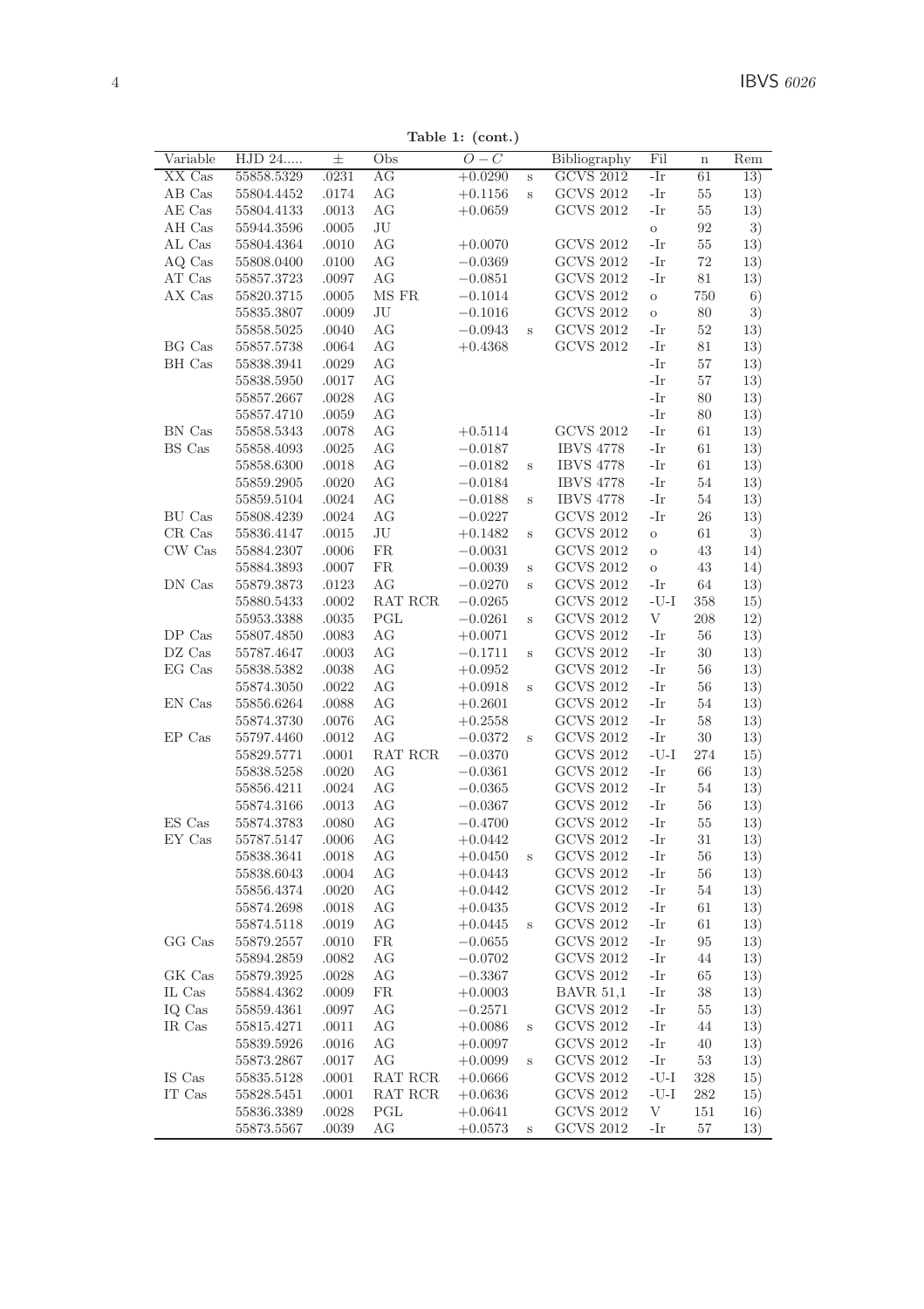| Variable   | $\overline{\mathrm{HJD}}$ 24 | $_{\pm}$       | Obs           | $O-C$                  |         | Bibliography                         | Fil           | $\bf n$   | Rem        |
|------------|------------------------------|----------------|---------------|------------------------|---------|--------------------------------------|---------------|-----------|------------|
| IV Cas     | 55775.4590                   | .0001          | MS FR         | $-0.0896$              |         | <b>GCVS 2012</b>                     | $\circ$       | 825       | 6)         |
|            | 55808.4092                   | .0002          | MS FR         | $-0.0907$              |         | <b>GCVS 2012</b>                     | $\circ$       | 530       | 6)         |
|            | 55851.3448                   | .0004          | QU            | $-0.0917$              |         | <b>GCVS 2012</b>                     | V             | 77        | 4)         |
|            | 55873.3127                   | .0010          | AG            | $-0.0913$              |         | <b>GCVS 2012</b>                     | -Ir           | 53        | 13)        |
| KR Cas     | 55797.5313                   | .0040          | AG            | $-0.1522$              |         | <b>GCVS 2012</b>                     | -Ir           | 25        | 13)        |
| MN Cas     | $55806.31\,$ :               | .00.           | MS FR         | $+0.01$                |         | <b>GCVS 2012</b>                     | $\circ$       | 992       | 6)         |
| MS Cas     | 55857.6211                   | .0033          | AG            | $+0.0421$              |         | <b>GCVS 2012</b>                     | -Ir           | 81        | 13)        |
| MT Cas     | 55797.5418                   | .0087          | AG            | $+0.0189$              | S       | <b>GCVS 2012</b>                     | -Ir           | 23        | 13)        |
| MV Cas     | 55857.6031                   | .0054          | AG            | $-0.0991$              | S       | <b>GCVS 2012</b>                     | -Ir           | 80        | 13)        |
| NN Cas     | 55856.4737                   | .0086          | AG            | $+0.1084$              | S       | <b>GCVS 2012</b>                     | -Ir           | 54        | 13)        |
| NU Cas     | 55787.6010                   | .0003          | AG            | $-0.1366$              | S       | <b>GCVS 2012</b>                     | -Ir           | 31        | 13)        |
|            | 55797.5675                   | .0013          | AG            | $-0.1369$              | Ś       | <b>GCVS 2012</b>                     | -Ir           | 28        | 13)        |
|            | 55856.6013                   | .0024          | AG            | $-0.1376$              | S       | <b>GCVS 2012</b>                     | -Ir           | 54        | 13)        |
|            | 55874.2355                   | .0007          | AG            | $-0.1371$              | S       | <b>GCVS 2012</b>                     | -Ir           | 35        | 13)        |
| OX Cas     | 55858.4661                   | .0057          | AG            | $+0.0078$              | S       | <b>GCVS 2012</b>                     | -Ir           | 61        | 13)        |
| V344 Cas   | 55874.4168                   | .0021          | AG            | $-0.1158$              | S       | <b>GCVS 2012</b>                     | -Ir           | 48        | 13)        |
| $V345$ Cas | 55808.4653                   | .0008          | AG            | $-0.0177$              |         | <b>GCVS 2012</b>                     | -Ir           | 26        | 13)        |
|            | 55815.3537                   | .0010          | AG            | $-0.0169$              |         | <b>GCVS 2012</b>                     | -Ir           | 44        | 13)        |
|            | 55839.4607                   | .0003          | AG            | $-0.0165$              |         | <b>GCVS 2012</b>                     | -Ir           | 40        | 13)        |
|            | 55873.5566                   | .0064          | AG            | $-0.0142$              | $\rm s$ | <b>GCVS 2012</b>                     | -Ir           | $52\,$    | 13)        |
| $V350$ Cas | 55815.4763                   | .0020          | AG            | $-0.0572$              |         | <b>GCVS 2012</b>                     | -Ir           | 44        | 13)        |
| V357 Cas   | 55856.3299                   | .0030          | AG            | $-0.0049$              | S       | <b>GCVS 2012</b>                     | -Ir           | 54        | 13)        |
|            | 55874.5936                   | .0047          | AG            | $+0.0009$              | S       | <b>GCVS 2012</b>                     | -Ir           | 47        | 13)        |
| $V359$ Cas | 55838.4792                   | .0068          | AG            | $+0.0175$              | S       | <b>IBVS 5016</b>                     | -Ir           | 56        | 13)        |
|            | 55849.5615                   | .0002          | RAT RCR       | $+0.0169$              |         | <b>IBVS 5016</b>                     | $-U-I$        | 295       | 15)        |
|            | 55874.3362                   | .0007          | MS FR         | $+0.0180$              |         | <b>IBVS 5016</b>                     | $\circ$       | 531       | 6)         |
|            | 55874.3363                   | .0030          | AG            | $+0.0181$              |         | <b>IBVS 5016</b>                     | -Ir           | 56        | 13)        |
| $V360$ Cas | 55873.4646                   | .0044          | AG            | $-0.1029$              |         | <b>GCVS 2012</b>                     | -Ir           | 54        | 13)        |
|            | 55882.4666                   | .0017          | SCI           | $-0.1045$              |         | <b>GCVS 2012</b>                     | $\circ$       | 35        | 3)         |
| V361 Cas   | 55787.3956                   | .0029          | AG            | $-0.2046$              |         | <b>GCVS 2012</b>                     | -Ir           | $32\,$    | 13)        |
|            | 55905.3777                   | .0007          | RAT RCR       | $-0.2050$              |         | <b>GCVS 2012</b>                     | $-U-I$        | 127       | 15)        |
| V366 Cas   | 55858.3228                   | .0030          | AG            | $-0.0205$              |         | <b>IBVS 4798</b>                     | -Ir           | 61        | 13)        |
| V368 Cas   | 55883.3271                   | .0034          | <b>FR</b>     | $-0.0298$              |         | <b>GCVS 2012</b>                     | -Ir           | 31        | 13)        |
| $V374$ Cas | 55797.5505                   | .0022          | AG            | $+0.0206$              |         | <b>GCVS 2012</b>                     | -Ir           | 31        | 13)        |
|            | 55856.5821                   | .0033          | AG            | $+0.0204$              | S       | <b>GCVS 2012</b>                     | -Ir           | 54        | 13)        |
|            | 55874.3431                   | .0041          | AG            | $+0.0197$              | Ś       | <b>GCVS 2012</b>                     | -Ir           | 55        | 13)        |
| $V375$ Cas | 55878.3180                   | .0005          | <b>FR</b>     | $+0.2515$              |         | <b>BAVR 32,36</b>                    | -Ir           | 79        | 13)        |
|            | 55942.4127                   | .0007          | QU            | $+0.2542$              | S       | <b>BAVR 32,36</b>                    | V             | 97        | 4)         |
| V381 Cas   | 55794.5174                   | .0032          | AG            | $-0.0019$              | Ś       | <b>BAVR 32,36</b>                    | -Ir           | 64        | 13)        |
| V387 Cas   | 55858.5333                   | .0027          | AG            | $+0.1089$              |         | <b>GCVS 2012</b>                     | -Ir           | 61        | 13)        |
| V411 Cas   | 55797.4914                   | .0009          | AG            | $+0.1740$              |         | <b>GCVS 2012</b>                     | -Ir           | 22        | 13)        |
| $V419$ Cas | 55879.2275                   | .0012          | <b>FR</b>     |                        |         |                                      | -Ir           | 82        | 13)        |
| $V427$ Cas | 55874.3044                   | .0021          | AG            | $-0.2274$              | S       | <b>GCVS 2012</b>                     | -Ir           | 48        | 13)        |
| V471 Cas   | 55817.3650                   | .0009          | AG            | $-0.0713$              | S       | <b>GCVS 2012</b>                     | -Ir           | 35        | 13)        |
|            | 55817.5647                   | .0022          | AG            | $-0.0396$              |         | <b>GCVS 2012</b>                     | -Ir           | 35        | 13)        |
|            | 55894.3439                   | .0014          | AG            | $-0.0359$              | S       | <b>GCVS 2012</b>                     | -Ir           | 43        | 13)        |
|            | 55894.5450                   | .0003          | AG            | $-0.0028$              |         | <b>GCVS 2012</b>                     | -Ir           | 43        | 13)        |
| V473 Cas   | 55817.4635                   | .0024          | AG            | $-0.0195$              | S       | <b>IBVS 4669</b>                     | -Ir           | 34        | 13)        |
|            | 55856.3069                   | .0004          | MS FR         | $-0.0217$              |         | <b>IBVS 4669</b>                     | $\circ$       | 426       | 6)         |
|            | 55859.4233                   | .0033          | AG            | $-0.0212$              | S       | <b>IBVS 4669</b>                     | -Ir           | 54        | 13)        |
|            |                              | .0024          | AG            | $-0.0198$              | S       | <b>IBVS 4669</b>                     | -Ir           | 44        | 13)        |
|            |                              |                |               |                        |         | <b>IBVS 4669</b>                     |               |           |            |
|            | 55894.3234                   |                |               |                        |         |                                      |               |           |            |
|            | 55894.5285                   | .0014          | AG            | $-0.0224$              |         |                                      | -Ir           | 44        | 13)        |
| $V520$ Cas | 55839.4508                   | .0027          | AG            | $-0.1021$              | S       | <b>GCVS 2012</b>                     | -Ir           | 43        | 13)        |
|            | 55856.3509                   | .0027          | AG            | $-0.0929$              |         | <b>GCVS 2012</b>                     | -Ir           | 54        | 13)        |
|            | 55856.5946<br>55905.3308     | .0022<br>.0002 | AG<br>RAT RCR | $-0.0940$<br>$-0.0720$ | S       | <b>GCVS 2012</b><br><b>GCVS 2012</b> | -Ir<br>$-U-I$ | 54<br>136 | 13)<br>15) |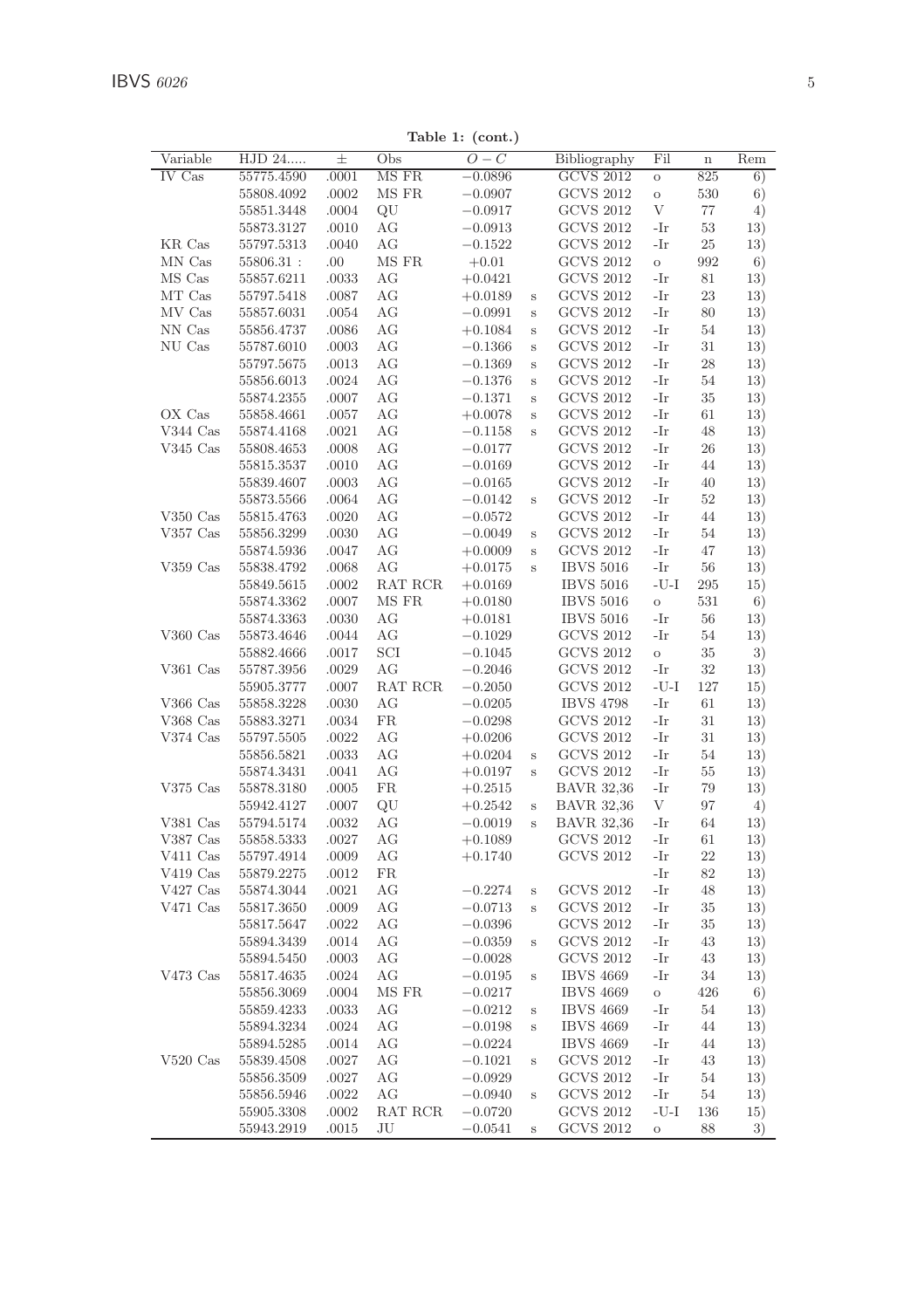Table 1: (cont.)

| $V523$ Cas<br>55794.3984<br>AG<br><b>GCVS 2012</b><br>-Ir<br>.0008<br>$-0.0245$<br>64<br>13)<br>AG<br><b>GCVS 2012</b><br>55794.5140<br>.0005<br>$-0.0257$<br>-Ir<br>64<br>13)<br>S<br>JU<br><b>GCVS 2012</b><br>104<br>3)<br>55850.3669<br>.0002<br>$-0.0249$<br>$\circ$<br>S<br>JU<br><b>GCVS 2012</b><br>55850.4836<br>.0003<br>$-0.0250$<br>104<br>3)<br>$\circ$<br>AG<br>$V544$ Cas<br>55794.6022<br>.0029<br>-Ir<br>64<br>13)<br><b>GCVS 2012</b><br>-Ir<br>$V546$ Cas<br>55857.6239<br>.0043<br>АG<br>$-0.0057$<br>81<br>13)<br>V608 Cas<br>55804.4469<br>.0006<br>АG<br>-Ir<br>55<br>13)<br><b>IBVS 3554</b><br>$V651$ Cas<br>55874.5883<br>.0018<br>АG<br>$+0.0014$<br>S<br>-Ir<br>56<br>13)<br>$V765$ Cas<br>AG<br>55859.5542<br>.0093<br>-Ir<br>54<br>13)<br>AG<br>-Ir<br>$V776$ Cas<br>55804.3990<br>.0163<br>55<br>13)<br>V860 Cas<br>AG<br>-Ir<br>55794.4123<br>.0173<br>64<br>13)<br>AG<br>$V952$ Cas<br>55804.5716<br>.0024<br>$-0.0061$<br>BAVM 148<br>-Ir<br>55<br>13)<br>V969 Cas<br>55858.2634<br>.0074<br>АG<br>-Ir<br>61<br>13)<br>AG<br><b>GCVS 2012</b><br>-Ir<br>$V1001$ Cas<br>55873.3517<br>.0010<br>$+0.0582$<br>53<br>13)<br>$\mathbf{s}$<br>55873.5637<br>.0017<br>АG<br>$+0.0558$<br><b>GCVS 2012</b><br>-Ir<br>53<br>13)<br>RAT RCR<br><b>GCVS 2012</b><br>$-U-I$<br>$V1004$ Cas<br>55851.5674<br>.0002<br>$+0.0961$<br>344<br>15)<br>S<br><b>GCVS 2012</b><br>-Ir<br>33<br>$V1011$ Cas<br>55808.4448<br>.0025<br>АG<br>$+0.0743$<br>13)<br>S<br>AG<br><b>GCVS 2012</b><br>55858.5540<br>.0035<br>$+0.0796$<br>-Ir<br>61<br>13)<br>S<br>RAT RCR<br><b>GCVS 2012</b><br>$-U-I$<br>$V1063$ Cas<br>15)<br>55873.5517<br>.0001<br>$+0.0595$<br>366<br>$V1094$ Cas<br>55858.3200<br>.0015<br>AG<br><b>GCVS 2012</b><br>-Ir<br>61<br>13)<br>$+0.0617$<br><b>GCVS 2012</b><br>55858.5773<br>.0035<br>АG<br>$+0.0618$<br>-Ir<br>61<br>13)<br>S<br>$V1107$ Cas<br><b>GCVS 2012</b><br>-Ir<br>55858.2432<br>.0008<br>АG<br>52<br>13)<br><b>GCVS 2012</b><br>55858.3804<br>.0013<br>АG<br>-Ir<br>52<br>13)<br><b>GCVS 2012</b><br>55858.5156<br>.0010<br>АG<br>-Ir<br>52<br>13)<br><b>GCVS 2012</b><br>AG<br>-Ir<br>55893.2382<br>.0009<br>19<br>13)<br><b>GCVS 2012</b><br>$V1115$ Cas<br>AG<br>-Ir<br>55817.3613<br>.0029<br>$-0.0471$<br>34<br>13)<br>S<br><b>GCVS 2012</b><br>AG<br>-Ir<br>55817.5199<br>.0015<br>$-0.0502$<br>34<br>13)<br><b>GCVS 2012</b><br>55894.2998<br>.0007<br>AG<br>-Ir<br>43<br>13)<br>$-0.0516$<br>S<br><b>GCVS 2012</b><br>55894.4585<br>.0015<br>АG<br>$-0.0546$<br>-Ir<br>43<br>13)<br>V1138 Cas<br>AG<br><b>GCVS 2012</b><br>55817.4101<br>.0183<br>$+0.0061$<br>-Ir<br>34<br>13)<br>S<br>55859.3173<br>.0010<br>АG<br>$+0.0043$<br><b>GCVS 2012</b><br>-Ir<br>54<br>13)<br><b>GCVS 2012</b><br>55894.4398<br>.0021<br>АG<br>$+0.0030$<br>-Ir<br>44<br>13)<br><b>GCVS 2012</b><br>$V1139$ Cas<br>55817.4526<br>.0012<br>АG<br>-Ir<br>34<br>13)<br>$+0.0115$<br>S<br><b>GCVS 2012</b><br>AG<br>-Ir<br>43<br>55894.2537<br>.0021<br>13)<br>$+0.0123$<br><b>GCVS 2012</b><br>AG<br>-Ir<br>43<br>13)<br>55894.4005<br>.0013<br>$+0.0105$<br>S<br>XX Cep<br>55867.3026<br>JU<br><b>GCVS 2012</b><br>60<br>3)<br>.0006<br>$-0.0065$<br>$\circ$<br>AG<br><b>GCVS 2012</b><br>BE Cep<br>55874.3478<br>.0014<br>$-0.1064$<br>-Ir<br>48<br>13)<br>55874.5606<br>.0021<br>AG<br><b>GCVS 2012</b><br>-Ir<br>48<br>13)<br>$+0.1064$<br><b>GCVS 2012</b><br>BU Cep<br>55807.4984<br>.0014<br>АG<br>$-0.3493$<br>-Ir<br>56<br>13)<br><b>GCVS 2012</b><br>$CM$ Cep<br>55831.5141<br>.0001<br>RAT RCR<br>$-0.0362$<br>-U-I<br>287<br>15)<br><b>GCVS 2012</b><br>CW Cep<br>55858.3854<br>.0026<br>JU<br>$+0.0110$<br>55<br>3)<br>$\rm _O$<br><b>GCVS 2012</b><br>FR.<br>-Ir<br>55873.3583<br>.0010<br>36<br>13)<br>$-0.0336$<br>S<br><b>IBVS 5016</b><br>DL Cep<br>AG<br>-Ir<br>33<br>55802.4455<br>.0055<br>$+0.0014$<br>13)<br>S<br><b>GCVS 2012</b><br>DP Cep<br>55874.5702<br>.0019<br>AG<br>-Ir<br>48<br>13)<br>$-0.0581$<br><b>GCVS 2012</b><br>DW Cep<br>55874.3117<br>.0002<br>RAT RCR<br>-U-I<br>220<br>15)<br>$+0.4619$<br>EF Cep<br>55796.4009<br>.0009<br>JU<br>$-0.0496$<br><b>GCVS 2012</b><br>48<br>3)<br>S<br>$\circ$<br>HI Cep<br>55879.2615<br>.0002<br>RAT RCR<br>-U-I<br>137<br>15)<br><b>GCVS 2012</b><br>IM Cep<br>55807.4845<br>.0025<br>АG<br>$-0.1564$<br>-Ir<br>56<br>13)<br><b>GCVS 2012</b><br>IW Cep<br>55801.5429<br>АG<br>-Ir<br>41<br>13)<br>.0102<br>$+0.0408$<br>S<br><b>GCVS 2012</b><br>KP Cep<br>AG<br>-Ir<br>55802.5508<br>.0018<br>$+0.0411$<br>34<br>13)<br>AG<br><b>GCVS 2012</b><br>-Ir<br>26<br>55808.3606<br>.0034<br>$+0.0456$<br>13)<br><b>GCVS 2012</b><br>KV Cep<br>55801.3448<br>.0017<br>AG<br>-Ir<br>41<br>13)<br>$+0.1068$<br>.0049<br>AG<br><b>GCVS 2012</b><br>-Ir<br>47<br>55806.4978<br>$+0.1104$<br>13) | Variable | $\overline{\mathrm{HJD}}$ 24 | 士     | Obs | $O-C$     | Bibliography     | Fil | $\mathbf n$ | Rem |
|--------------------------------------------------------------------------------------------------------------------------------------------------------------------------------------------------------------------------------------------------------------------------------------------------------------------------------------------------------------------------------------------------------------------------------------------------------------------------------------------------------------------------------------------------------------------------------------------------------------------------------------------------------------------------------------------------------------------------------------------------------------------------------------------------------------------------------------------------------------------------------------------------------------------------------------------------------------------------------------------------------------------------------------------------------------------------------------------------------------------------------------------------------------------------------------------------------------------------------------------------------------------------------------------------------------------------------------------------------------------------------------------------------------------------------------------------------------------------------------------------------------------------------------------------------------------------------------------------------------------------------------------------------------------------------------------------------------------------------------------------------------------------------------------------------------------------------------------------------------------------------------------------------------------------------------------------------------------------------------------------------------------------------------------------------------------------------------------------------------------------------------------------------------------------------------------------------------------------------------------------------------------------------------------------------------------------------------------------------------------------------------------------------------------------------------------------------------------------------------------------------------------------------------------------------------------------------------------------------------------------------------------------------------------------------------------------------------------------------------------------------------------------------------------------------------------------------------------------------------------------------------------------------------------------------------------------------------------------------------------------------------------------------------------------------------------------------------------------------------------------------------------------------------------------------------------------------------------------------------------------------------------------------------------------------------------------------------------------------------------------------------------------------------------------------------------------------------------------------------------------------------------------------------------------------------------------------------------------------------------------------------------------------------------------------------------------------------------------------------------------------------------------------------------------------------------------------------------------------------------------------------------------------------------------------------------------------------------------------------------------------------------------------------------------------------------------------------------------------------------------------------------------------------------------------------------------------------------------------------------------------------------------------------------------------------------------------------------------------------------------------------------------------------------------------------------------------------------------------------------------------------------------------------------------------------------------------------------------------------------------------------------------------------------------------------------------------------------------------------------------------------------------------------------------------|----------|------------------------------|-------|-----|-----------|------------------|-----|-------------|-----|
|                                                                                                                                                                                                                                                                                                                                                                                                                                                                                                                                                                                                                                                                                                                                                                                                                                                                                                                                                                                                                                                                                                                                                                                                                                                                                                                                                                                                                                                                                                                                                                                                                                                                                                                                                                                                                                                                                                                                                                                                                                                                                                                                                                                                                                                                                                                                                                                                                                                                                                                                                                                                                                                                                                                                                                                                                                                                                                                                                                                                                                                                                                                                                                                                                                                                                                                                                                                                                                                                                                                                                                                                                                                                                                                                                                                                                                                                                                                                                                                                                                                                                                                                                                                                                                                                                                                                                                                                                                                                                                                                                                                                                                                                                                                                                                                                        |          |                              |       |     |           |                  |     |             |     |
|                                                                                                                                                                                                                                                                                                                                                                                                                                                                                                                                                                                                                                                                                                                                                                                                                                                                                                                                                                                                                                                                                                                                                                                                                                                                                                                                                                                                                                                                                                                                                                                                                                                                                                                                                                                                                                                                                                                                                                                                                                                                                                                                                                                                                                                                                                                                                                                                                                                                                                                                                                                                                                                                                                                                                                                                                                                                                                                                                                                                                                                                                                                                                                                                                                                                                                                                                                                                                                                                                                                                                                                                                                                                                                                                                                                                                                                                                                                                                                                                                                                                                                                                                                                                                                                                                                                                                                                                                                                                                                                                                                                                                                                                                                                                                                                                        |          |                              |       |     |           |                  |     |             |     |
|                                                                                                                                                                                                                                                                                                                                                                                                                                                                                                                                                                                                                                                                                                                                                                                                                                                                                                                                                                                                                                                                                                                                                                                                                                                                                                                                                                                                                                                                                                                                                                                                                                                                                                                                                                                                                                                                                                                                                                                                                                                                                                                                                                                                                                                                                                                                                                                                                                                                                                                                                                                                                                                                                                                                                                                                                                                                                                                                                                                                                                                                                                                                                                                                                                                                                                                                                                                                                                                                                                                                                                                                                                                                                                                                                                                                                                                                                                                                                                                                                                                                                                                                                                                                                                                                                                                                                                                                                                                                                                                                                                                                                                                                                                                                                                                                        |          |                              |       |     |           |                  |     |             |     |
|                                                                                                                                                                                                                                                                                                                                                                                                                                                                                                                                                                                                                                                                                                                                                                                                                                                                                                                                                                                                                                                                                                                                                                                                                                                                                                                                                                                                                                                                                                                                                                                                                                                                                                                                                                                                                                                                                                                                                                                                                                                                                                                                                                                                                                                                                                                                                                                                                                                                                                                                                                                                                                                                                                                                                                                                                                                                                                                                                                                                                                                                                                                                                                                                                                                                                                                                                                                                                                                                                                                                                                                                                                                                                                                                                                                                                                                                                                                                                                                                                                                                                                                                                                                                                                                                                                                                                                                                                                                                                                                                                                                                                                                                                                                                                                                                        |          |                              |       |     |           |                  |     |             |     |
|                                                                                                                                                                                                                                                                                                                                                                                                                                                                                                                                                                                                                                                                                                                                                                                                                                                                                                                                                                                                                                                                                                                                                                                                                                                                                                                                                                                                                                                                                                                                                                                                                                                                                                                                                                                                                                                                                                                                                                                                                                                                                                                                                                                                                                                                                                                                                                                                                                                                                                                                                                                                                                                                                                                                                                                                                                                                                                                                                                                                                                                                                                                                                                                                                                                                                                                                                                                                                                                                                                                                                                                                                                                                                                                                                                                                                                                                                                                                                                                                                                                                                                                                                                                                                                                                                                                                                                                                                                                                                                                                                                                                                                                                                                                                                                                                        |          |                              |       |     |           |                  |     |             |     |
|                                                                                                                                                                                                                                                                                                                                                                                                                                                                                                                                                                                                                                                                                                                                                                                                                                                                                                                                                                                                                                                                                                                                                                                                                                                                                                                                                                                                                                                                                                                                                                                                                                                                                                                                                                                                                                                                                                                                                                                                                                                                                                                                                                                                                                                                                                                                                                                                                                                                                                                                                                                                                                                                                                                                                                                                                                                                                                                                                                                                                                                                                                                                                                                                                                                                                                                                                                                                                                                                                                                                                                                                                                                                                                                                                                                                                                                                                                                                                                                                                                                                                                                                                                                                                                                                                                                                                                                                                                                                                                                                                                                                                                                                                                                                                                                                        |          |                              |       |     |           |                  |     |             |     |
|                                                                                                                                                                                                                                                                                                                                                                                                                                                                                                                                                                                                                                                                                                                                                                                                                                                                                                                                                                                                                                                                                                                                                                                                                                                                                                                                                                                                                                                                                                                                                                                                                                                                                                                                                                                                                                                                                                                                                                                                                                                                                                                                                                                                                                                                                                                                                                                                                                                                                                                                                                                                                                                                                                                                                                                                                                                                                                                                                                                                                                                                                                                                                                                                                                                                                                                                                                                                                                                                                                                                                                                                                                                                                                                                                                                                                                                                                                                                                                                                                                                                                                                                                                                                                                                                                                                                                                                                                                                                                                                                                                                                                                                                                                                                                                                                        |          |                              |       |     |           |                  |     |             |     |
|                                                                                                                                                                                                                                                                                                                                                                                                                                                                                                                                                                                                                                                                                                                                                                                                                                                                                                                                                                                                                                                                                                                                                                                                                                                                                                                                                                                                                                                                                                                                                                                                                                                                                                                                                                                                                                                                                                                                                                                                                                                                                                                                                                                                                                                                                                                                                                                                                                                                                                                                                                                                                                                                                                                                                                                                                                                                                                                                                                                                                                                                                                                                                                                                                                                                                                                                                                                                                                                                                                                                                                                                                                                                                                                                                                                                                                                                                                                                                                                                                                                                                                                                                                                                                                                                                                                                                                                                                                                                                                                                                                                                                                                                                                                                                                                                        |          |                              |       |     |           |                  |     |             |     |
|                                                                                                                                                                                                                                                                                                                                                                                                                                                                                                                                                                                                                                                                                                                                                                                                                                                                                                                                                                                                                                                                                                                                                                                                                                                                                                                                                                                                                                                                                                                                                                                                                                                                                                                                                                                                                                                                                                                                                                                                                                                                                                                                                                                                                                                                                                                                                                                                                                                                                                                                                                                                                                                                                                                                                                                                                                                                                                                                                                                                                                                                                                                                                                                                                                                                                                                                                                                                                                                                                                                                                                                                                                                                                                                                                                                                                                                                                                                                                                                                                                                                                                                                                                                                                                                                                                                                                                                                                                                                                                                                                                                                                                                                                                                                                                                                        |          |                              |       |     |           |                  |     |             |     |
|                                                                                                                                                                                                                                                                                                                                                                                                                                                                                                                                                                                                                                                                                                                                                                                                                                                                                                                                                                                                                                                                                                                                                                                                                                                                                                                                                                                                                                                                                                                                                                                                                                                                                                                                                                                                                                                                                                                                                                                                                                                                                                                                                                                                                                                                                                                                                                                                                                                                                                                                                                                                                                                                                                                                                                                                                                                                                                                                                                                                                                                                                                                                                                                                                                                                                                                                                                                                                                                                                                                                                                                                                                                                                                                                                                                                                                                                                                                                                                                                                                                                                                                                                                                                                                                                                                                                                                                                                                                                                                                                                                                                                                                                                                                                                                                                        |          |                              |       |     |           |                  |     |             |     |
|                                                                                                                                                                                                                                                                                                                                                                                                                                                                                                                                                                                                                                                                                                                                                                                                                                                                                                                                                                                                                                                                                                                                                                                                                                                                                                                                                                                                                                                                                                                                                                                                                                                                                                                                                                                                                                                                                                                                                                                                                                                                                                                                                                                                                                                                                                                                                                                                                                                                                                                                                                                                                                                                                                                                                                                                                                                                                                                                                                                                                                                                                                                                                                                                                                                                                                                                                                                                                                                                                                                                                                                                                                                                                                                                                                                                                                                                                                                                                                                                                                                                                                                                                                                                                                                                                                                                                                                                                                                                                                                                                                                                                                                                                                                                                                                                        |          |                              |       |     |           |                  |     |             |     |
|                                                                                                                                                                                                                                                                                                                                                                                                                                                                                                                                                                                                                                                                                                                                                                                                                                                                                                                                                                                                                                                                                                                                                                                                                                                                                                                                                                                                                                                                                                                                                                                                                                                                                                                                                                                                                                                                                                                                                                                                                                                                                                                                                                                                                                                                                                                                                                                                                                                                                                                                                                                                                                                                                                                                                                                                                                                                                                                                                                                                                                                                                                                                                                                                                                                                                                                                                                                                                                                                                                                                                                                                                                                                                                                                                                                                                                                                                                                                                                                                                                                                                                                                                                                                                                                                                                                                                                                                                                                                                                                                                                                                                                                                                                                                                                                                        |          |                              |       |     |           |                  |     |             |     |
|                                                                                                                                                                                                                                                                                                                                                                                                                                                                                                                                                                                                                                                                                                                                                                                                                                                                                                                                                                                                                                                                                                                                                                                                                                                                                                                                                                                                                                                                                                                                                                                                                                                                                                                                                                                                                                                                                                                                                                                                                                                                                                                                                                                                                                                                                                                                                                                                                                                                                                                                                                                                                                                                                                                                                                                                                                                                                                                                                                                                                                                                                                                                                                                                                                                                                                                                                                                                                                                                                                                                                                                                                                                                                                                                                                                                                                                                                                                                                                                                                                                                                                                                                                                                                                                                                                                                                                                                                                                                                                                                                                                                                                                                                                                                                                                                        |          |                              |       |     |           |                  |     |             |     |
|                                                                                                                                                                                                                                                                                                                                                                                                                                                                                                                                                                                                                                                                                                                                                                                                                                                                                                                                                                                                                                                                                                                                                                                                                                                                                                                                                                                                                                                                                                                                                                                                                                                                                                                                                                                                                                                                                                                                                                                                                                                                                                                                                                                                                                                                                                                                                                                                                                                                                                                                                                                                                                                                                                                                                                                                                                                                                                                                                                                                                                                                                                                                                                                                                                                                                                                                                                                                                                                                                                                                                                                                                                                                                                                                                                                                                                                                                                                                                                                                                                                                                                                                                                                                                                                                                                                                                                                                                                                                                                                                                                                                                                                                                                                                                                                                        |          |                              |       |     |           |                  |     |             |     |
|                                                                                                                                                                                                                                                                                                                                                                                                                                                                                                                                                                                                                                                                                                                                                                                                                                                                                                                                                                                                                                                                                                                                                                                                                                                                                                                                                                                                                                                                                                                                                                                                                                                                                                                                                                                                                                                                                                                                                                                                                                                                                                                                                                                                                                                                                                                                                                                                                                                                                                                                                                                                                                                                                                                                                                                                                                                                                                                                                                                                                                                                                                                                                                                                                                                                                                                                                                                                                                                                                                                                                                                                                                                                                                                                                                                                                                                                                                                                                                                                                                                                                                                                                                                                                                                                                                                                                                                                                                                                                                                                                                                                                                                                                                                                                                                                        |          |                              |       |     |           |                  |     |             |     |
|                                                                                                                                                                                                                                                                                                                                                                                                                                                                                                                                                                                                                                                                                                                                                                                                                                                                                                                                                                                                                                                                                                                                                                                                                                                                                                                                                                                                                                                                                                                                                                                                                                                                                                                                                                                                                                                                                                                                                                                                                                                                                                                                                                                                                                                                                                                                                                                                                                                                                                                                                                                                                                                                                                                                                                                                                                                                                                                                                                                                                                                                                                                                                                                                                                                                                                                                                                                                                                                                                                                                                                                                                                                                                                                                                                                                                                                                                                                                                                                                                                                                                                                                                                                                                                                                                                                                                                                                                                                                                                                                                                                                                                                                                                                                                                                                        |          |                              |       |     |           |                  |     |             |     |
|                                                                                                                                                                                                                                                                                                                                                                                                                                                                                                                                                                                                                                                                                                                                                                                                                                                                                                                                                                                                                                                                                                                                                                                                                                                                                                                                                                                                                                                                                                                                                                                                                                                                                                                                                                                                                                                                                                                                                                                                                                                                                                                                                                                                                                                                                                                                                                                                                                                                                                                                                                                                                                                                                                                                                                                                                                                                                                                                                                                                                                                                                                                                                                                                                                                                                                                                                                                                                                                                                                                                                                                                                                                                                                                                                                                                                                                                                                                                                                                                                                                                                                                                                                                                                                                                                                                                                                                                                                                                                                                                                                                                                                                                                                                                                                                                        |          |                              |       |     |           |                  |     |             |     |
|                                                                                                                                                                                                                                                                                                                                                                                                                                                                                                                                                                                                                                                                                                                                                                                                                                                                                                                                                                                                                                                                                                                                                                                                                                                                                                                                                                                                                                                                                                                                                                                                                                                                                                                                                                                                                                                                                                                                                                                                                                                                                                                                                                                                                                                                                                                                                                                                                                                                                                                                                                                                                                                                                                                                                                                                                                                                                                                                                                                                                                                                                                                                                                                                                                                                                                                                                                                                                                                                                                                                                                                                                                                                                                                                                                                                                                                                                                                                                                                                                                                                                                                                                                                                                                                                                                                                                                                                                                                                                                                                                                                                                                                                                                                                                                                                        |          |                              |       |     |           |                  |     |             |     |
|                                                                                                                                                                                                                                                                                                                                                                                                                                                                                                                                                                                                                                                                                                                                                                                                                                                                                                                                                                                                                                                                                                                                                                                                                                                                                                                                                                                                                                                                                                                                                                                                                                                                                                                                                                                                                                                                                                                                                                                                                                                                                                                                                                                                                                                                                                                                                                                                                                                                                                                                                                                                                                                                                                                                                                                                                                                                                                                                                                                                                                                                                                                                                                                                                                                                                                                                                                                                                                                                                                                                                                                                                                                                                                                                                                                                                                                                                                                                                                                                                                                                                                                                                                                                                                                                                                                                                                                                                                                                                                                                                                                                                                                                                                                                                                                                        |          |                              |       |     |           |                  |     |             |     |
|                                                                                                                                                                                                                                                                                                                                                                                                                                                                                                                                                                                                                                                                                                                                                                                                                                                                                                                                                                                                                                                                                                                                                                                                                                                                                                                                                                                                                                                                                                                                                                                                                                                                                                                                                                                                                                                                                                                                                                                                                                                                                                                                                                                                                                                                                                                                                                                                                                                                                                                                                                                                                                                                                                                                                                                                                                                                                                                                                                                                                                                                                                                                                                                                                                                                                                                                                                                                                                                                                                                                                                                                                                                                                                                                                                                                                                                                                                                                                                                                                                                                                                                                                                                                                                                                                                                                                                                                                                                                                                                                                                                                                                                                                                                                                                                                        |          |                              |       |     |           |                  |     |             |     |
|                                                                                                                                                                                                                                                                                                                                                                                                                                                                                                                                                                                                                                                                                                                                                                                                                                                                                                                                                                                                                                                                                                                                                                                                                                                                                                                                                                                                                                                                                                                                                                                                                                                                                                                                                                                                                                                                                                                                                                                                                                                                                                                                                                                                                                                                                                                                                                                                                                                                                                                                                                                                                                                                                                                                                                                                                                                                                                                                                                                                                                                                                                                                                                                                                                                                                                                                                                                                                                                                                                                                                                                                                                                                                                                                                                                                                                                                                                                                                                                                                                                                                                                                                                                                                                                                                                                                                                                                                                                                                                                                                                                                                                                                                                                                                                                                        |          |                              |       |     |           |                  |     |             |     |
|                                                                                                                                                                                                                                                                                                                                                                                                                                                                                                                                                                                                                                                                                                                                                                                                                                                                                                                                                                                                                                                                                                                                                                                                                                                                                                                                                                                                                                                                                                                                                                                                                                                                                                                                                                                                                                                                                                                                                                                                                                                                                                                                                                                                                                                                                                                                                                                                                                                                                                                                                                                                                                                                                                                                                                                                                                                                                                                                                                                                                                                                                                                                                                                                                                                                                                                                                                                                                                                                                                                                                                                                                                                                                                                                                                                                                                                                                                                                                                                                                                                                                                                                                                                                                                                                                                                                                                                                                                                                                                                                                                                                                                                                                                                                                                                                        |          |                              |       |     |           |                  |     |             |     |
|                                                                                                                                                                                                                                                                                                                                                                                                                                                                                                                                                                                                                                                                                                                                                                                                                                                                                                                                                                                                                                                                                                                                                                                                                                                                                                                                                                                                                                                                                                                                                                                                                                                                                                                                                                                                                                                                                                                                                                                                                                                                                                                                                                                                                                                                                                                                                                                                                                                                                                                                                                                                                                                                                                                                                                                                                                                                                                                                                                                                                                                                                                                                                                                                                                                                                                                                                                                                                                                                                                                                                                                                                                                                                                                                                                                                                                                                                                                                                                                                                                                                                                                                                                                                                                                                                                                                                                                                                                                                                                                                                                                                                                                                                                                                                                                                        |          |                              |       |     |           |                  |     |             |     |
|                                                                                                                                                                                                                                                                                                                                                                                                                                                                                                                                                                                                                                                                                                                                                                                                                                                                                                                                                                                                                                                                                                                                                                                                                                                                                                                                                                                                                                                                                                                                                                                                                                                                                                                                                                                                                                                                                                                                                                                                                                                                                                                                                                                                                                                                                                                                                                                                                                                                                                                                                                                                                                                                                                                                                                                                                                                                                                                                                                                                                                                                                                                                                                                                                                                                                                                                                                                                                                                                                                                                                                                                                                                                                                                                                                                                                                                                                                                                                                                                                                                                                                                                                                                                                                                                                                                                                                                                                                                                                                                                                                                                                                                                                                                                                                                                        |          |                              |       |     |           |                  |     |             |     |
|                                                                                                                                                                                                                                                                                                                                                                                                                                                                                                                                                                                                                                                                                                                                                                                                                                                                                                                                                                                                                                                                                                                                                                                                                                                                                                                                                                                                                                                                                                                                                                                                                                                                                                                                                                                                                                                                                                                                                                                                                                                                                                                                                                                                                                                                                                                                                                                                                                                                                                                                                                                                                                                                                                                                                                                                                                                                                                                                                                                                                                                                                                                                                                                                                                                                                                                                                                                                                                                                                                                                                                                                                                                                                                                                                                                                                                                                                                                                                                                                                                                                                                                                                                                                                                                                                                                                                                                                                                                                                                                                                                                                                                                                                                                                                                                                        |          |                              |       |     |           |                  |     |             |     |
|                                                                                                                                                                                                                                                                                                                                                                                                                                                                                                                                                                                                                                                                                                                                                                                                                                                                                                                                                                                                                                                                                                                                                                                                                                                                                                                                                                                                                                                                                                                                                                                                                                                                                                                                                                                                                                                                                                                                                                                                                                                                                                                                                                                                                                                                                                                                                                                                                                                                                                                                                                                                                                                                                                                                                                                                                                                                                                                                                                                                                                                                                                                                                                                                                                                                                                                                                                                                                                                                                                                                                                                                                                                                                                                                                                                                                                                                                                                                                                                                                                                                                                                                                                                                                                                                                                                                                                                                                                                                                                                                                                                                                                                                                                                                                                                                        |          |                              |       |     |           |                  |     |             |     |
|                                                                                                                                                                                                                                                                                                                                                                                                                                                                                                                                                                                                                                                                                                                                                                                                                                                                                                                                                                                                                                                                                                                                                                                                                                                                                                                                                                                                                                                                                                                                                                                                                                                                                                                                                                                                                                                                                                                                                                                                                                                                                                                                                                                                                                                                                                                                                                                                                                                                                                                                                                                                                                                                                                                                                                                                                                                                                                                                                                                                                                                                                                                                                                                                                                                                                                                                                                                                                                                                                                                                                                                                                                                                                                                                                                                                                                                                                                                                                                                                                                                                                                                                                                                                                                                                                                                                                                                                                                                                                                                                                                                                                                                                                                                                                                                                        |          |                              |       |     |           |                  |     |             |     |
|                                                                                                                                                                                                                                                                                                                                                                                                                                                                                                                                                                                                                                                                                                                                                                                                                                                                                                                                                                                                                                                                                                                                                                                                                                                                                                                                                                                                                                                                                                                                                                                                                                                                                                                                                                                                                                                                                                                                                                                                                                                                                                                                                                                                                                                                                                                                                                                                                                                                                                                                                                                                                                                                                                                                                                                                                                                                                                                                                                                                                                                                                                                                                                                                                                                                                                                                                                                                                                                                                                                                                                                                                                                                                                                                                                                                                                                                                                                                                                                                                                                                                                                                                                                                                                                                                                                                                                                                                                                                                                                                                                                                                                                                                                                                                                                                        |          |                              |       |     |           |                  |     |             |     |
|                                                                                                                                                                                                                                                                                                                                                                                                                                                                                                                                                                                                                                                                                                                                                                                                                                                                                                                                                                                                                                                                                                                                                                                                                                                                                                                                                                                                                                                                                                                                                                                                                                                                                                                                                                                                                                                                                                                                                                                                                                                                                                                                                                                                                                                                                                                                                                                                                                                                                                                                                                                                                                                                                                                                                                                                                                                                                                                                                                                                                                                                                                                                                                                                                                                                                                                                                                                                                                                                                                                                                                                                                                                                                                                                                                                                                                                                                                                                                                                                                                                                                                                                                                                                                                                                                                                                                                                                                                                                                                                                                                                                                                                                                                                                                                                                        |          |                              |       |     |           |                  |     |             |     |
|                                                                                                                                                                                                                                                                                                                                                                                                                                                                                                                                                                                                                                                                                                                                                                                                                                                                                                                                                                                                                                                                                                                                                                                                                                                                                                                                                                                                                                                                                                                                                                                                                                                                                                                                                                                                                                                                                                                                                                                                                                                                                                                                                                                                                                                                                                                                                                                                                                                                                                                                                                                                                                                                                                                                                                                                                                                                                                                                                                                                                                                                                                                                                                                                                                                                                                                                                                                                                                                                                                                                                                                                                                                                                                                                                                                                                                                                                                                                                                                                                                                                                                                                                                                                                                                                                                                                                                                                                                                                                                                                                                                                                                                                                                                                                                                                        |          |                              |       |     |           |                  |     |             |     |
|                                                                                                                                                                                                                                                                                                                                                                                                                                                                                                                                                                                                                                                                                                                                                                                                                                                                                                                                                                                                                                                                                                                                                                                                                                                                                                                                                                                                                                                                                                                                                                                                                                                                                                                                                                                                                                                                                                                                                                                                                                                                                                                                                                                                                                                                                                                                                                                                                                                                                                                                                                                                                                                                                                                                                                                                                                                                                                                                                                                                                                                                                                                                                                                                                                                                                                                                                                                                                                                                                                                                                                                                                                                                                                                                                                                                                                                                                                                                                                                                                                                                                                                                                                                                                                                                                                                                                                                                                                                                                                                                                                                                                                                                                                                                                                                                        |          |                              |       |     |           |                  |     |             |     |
|                                                                                                                                                                                                                                                                                                                                                                                                                                                                                                                                                                                                                                                                                                                                                                                                                                                                                                                                                                                                                                                                                                                                                                                                                                                                                                                                                                                                                                                                                                                                                                                                                                                                                                                                                                                                                                                                                                                                                                                                                                                                                                                                                                                                                                                                                                                                                                                                                                                                                                                                                                                                                                                                                                                                                                                                                                                                                                                                                                                                                                                                                                                                                                                                                                                                                                                                                                                                                                                                                                                                                                                                                                                                                                                                                                                                                                                                                                                                                                                                                                                                                                                                                                                                                                                                                                                                                                                                                                                                                                                                                                                                                                                                                                                                                                                                        |          |                              |       |     |           |                  |     |             |     |
|                                                                                                                                                                                                                                                                                                                                                                                                                                                                                                                                                                                                                                                                                                                                                                                                                                                                                                                                                                                                                                                                                                                                                                                                                                                                                                                                                                                                                                                                                                                                                                                                                                                                                                                                                                                                                                                                                                                                                                                                                                                                                                                                                                                                                                                                                                                                                                                                                                                                                                                                                                                                                                                                                                                                                                                                                                                                                                                                                                                                                                                                                                                                                                                                                                                                                                                                                                                                                                                                                                                                                                                                                                                                                                                                                                                                                                                                                                                                                                                                                                                                                                                                                                                                                                                                                                                                                                                                                                                                                                                                                                                                                                                                                                                                                                                                        |          |                              |       |     |           |                  |     |             |     |
|                                                                                                                                                                                                                                                                                                                                                                                                                                                                                                                                                                                                                                                                                                                                                                                                                                                                                                                                                                                                                                                                                                                                                                                                                                                                                                                                                                                                                                                                                                                                                                                                                                                                                                                                                                                                                                                                                                                                                                                                                                                                                                                                                                                                                                                                                                                                                                                                                                                                                                                                                                                                                                                                                                                                                                                                                                                                                                                                                                                                                                                                                                                                                                                                                                                                                                                                                                                                                                                                                                                                                                                                                                                                                                                                                                                                                                                                                                                                                                                                                                                                                                                                                                                                                                                                                                                                                                                                                                                                                                                                                                                                                                                                                                                                                                                                        |          |                              |       |     |           |                  |     |             |     |
|                                                                                                                                                                                                                                                                                                                                                                                                                                                                                                                                                                                                                                                                                                                                                                                                                                                                                                                                                                                                                                                                                                                                                                                                                                                                                                                                                                                                                                                                                                                                                                                                                                                                                                                                                                                                                                                                                                                                                                                                                                                                                                                                                                                                                                                                                                                                                                                                                                                                                                                                                                                                                                                                                                                                                                                                                                                                                                                                                                                                                                                                                                                                                                                                                                                                                                                                                                                                                                                                                                                                                                                                                                                                                                                                                                                                                                                                                                                                                                                                                                                                                                                                                                                                                                                                                                                                                                                                                                                                                                                                                                                                                                                                                                                                                                                                        |          |                              |       |     |           |                  |     |             |     |
|                                                                                                                                                                                                                                                                                                                                                                                                                                                                                                                                                                                                                                                                                                                                                                                                                                                                                                                                                                                                                                                                                                                                                                                                                                                                                                                                                                                                                                                                                                                                                                                                                                                                                                                                                                                                                                                                                                                                                                                                                                                                                                                                                                                                                                                                                                                                                                                                                                                                                                                                                                                                                                                                                                                                                                                                                                                                                                                                                                                                                                                                                                                                                                                                                                                                                                                                                                                                                                                                                                                                                                                                                                                                                                                                                                                                                                                                                                                                                                                                                                                                                                                                                                                                                                                                                                                                                                                                                                                                                                                                                                                                                                                                                                                                                                                                        |          |                              |       |     |           |                  |     |             |     |
|                                                                                                                                                                                                                                                                                                                                                                                                                                                                                                                                                                                                                                                                                                                                                                                                                                                                                                                                                                                                                                                                                                                                                                                                                                                                                                                                                                                                                                                                                                                                                                                                                                                                                                                                                                                                                                                                                                                                                                                                                                                                                                                                                                                                                                                                                                                                                                                                                                                                                                                                                                                                                                                                                                                                                                                                                                                                                                                                                                                                                                                                                                                                                                                                                                                                                                                                                                                                                                                                                                                                                                                                                                                                                                                                                                                                                                                                                                                                                                                                                                                                                                                                                                                                                                                                                                                                                                                                                                                                                                                                                                                                                                                                                                                                                                                                        |          |                              |       |     |           |                  |     |             |     |
|                                                                                                                                                                                                                                                                                                                                                                                                                                                                                                                                                                                                                                                                                                                                                                                                                                                                                                                                                                                                                                                                                                                                                                                                                                                                                                                                                                                                                                                                                                                                                                                                                                                                                                                                                                                                                                                                                                                                                                                                                                                                                                                                                                                                                                                                                                                                                                                                                                                                                                                                                                                                                                                                                                                                                                                                                                                                                                                                                                                                                                                                                                                                                                                                                                                                                                                                                                                                                                                                                                                                                                                                                                                                                                                                                                                                                                                                                                                                                                                                                                                                                                                                                                                                                                                                                                                                                                                                                                                                                                                                                                                                                                                                                                                                                                                                        |          |                              |       |     |           |                  |     |             |     |
|                                                                                                                                                                                                                                                                                                                                                                                                                                                                                                                                                                                                                                                                                                                                                                                                                                                                                                                                                                                                                                                                                                                                                                                                                                                                                                                                                                                                                                                                                                                                                                                                                                                                                                                                                                                                                                                                                                                                                                                                                                                                                                                                                                                                                                                                                                                                                                                                                                                                                                                                                                                                                                                                                                                                                                                                                                                                                                                                                                                                                                                                                                                                                                                                                                                                                                                                                                                                                                                                                                                                                                                                                                                                                                                                                                                                                                                                                                                                                                                                                                                                                                                                                                                                                                                                                                                                                                                                                                                                                                                                                                                                                                                                                                                                                                                                        |          |                              |       |     |           |                  |     |             |     |
|                                                                                                                                                                                                                                                                                                                                                                                                                                                                                                                                                                                                                                                                                                                                                                                                                                                                                                                                                                                                                                                                                                                                                                                                                                                                                                                                                                                                                                                                                                                                                                                                                                                                                                                                                                                                                                                                                                                                                                                                                                                                                                                                                                                                                                                                                                                                                                                                                                                                                                                                                                                                                                                                                                                                                                                                                                                                                                                                                                                                                                                                                                                                                                                                                                                                                                                                                                                                                                                                                                                                                                                                                                                                                                                                                                                                                                                                                                                                                                                                                                                                                                                                                                                                                                                                                                                                                                                                                                                                                                                                                                                                                                                                                                                                                                                                        |          |                              |       |     |           |                  |     |             |     |
|                                                                                                                                                                                                                                                                                                                                                                                                                                                                                                                                                                                                                                                                                                                                                                                                                                                                                                                                                                                                                                                                                                                                                                                                                                                                                                                                                                                                                                                                                                                                                                                                                                                                                                                                                                                                                                                                                                                                                                                                                                                                                                                                                                                                                                                                                                                                                                                                                                                                                                                                                                                                                                                                                                                                                                                                                                                                                                                                                                                                                                                                                                                                                                                                                                                                                                                                                                                                                                                                                                                                                                                                                                                                                                                                                                                                                                                                                                                                                                                                                                                                                                                                                                                                                                                                                                                                                                                                                                                                                                                                                                                                                                                                                                                                                                                                        |          |                              |       |     |           |                  |     |             |     |
|                                                                                                                                                                                                                                                                                                                                                                                                                                                                                                                                                                                                                                                                                                                                                                                                                                                                                                                                                                                                                                                                                                                                                                                                                                                                                                                                                                                                                                                                                                                                                                                                                                                                                                                                                                                                                                                                                                                                                                                                                                                                                                                                                                                                                                                                                                                                                                                                                                                                                                                                                                                                                                                                                                                                                                                                                                                                                                                                                                                                                                                                                                                                                                                                                                                                                                                                                                                                                                                                                                                                                                                                                                                                                                                                                                                                                                                                                                                                                                                                                                                                                                                                                                                                                                                                                                                                                                                                                                                                                                                                                                                                                                                                                                                                                                                                        |          |                              |       |     |           |                  |     |             |     |
|                                                                                                                                                                                                                                                                                                                                                                                                                                                                                                                                                                                                                                                                                                                                                                                                                                                                                                                                                                                                                                                                                                                                                                                                                                                                                                                                                                                                                                                                                                                                                                                                                                                                                                                                                                                                                                                                                                                                                                                                                                                                                                                                                                                                                                                                                                                                                                                                                                                                                                                                                                                                                                                                                                                                                                                                                                                                                                                                                                                                                                                                                                                                                                                                                                                                                                                                                                                                                                                                                                                                                                                                                                                                                                                                                                                                                                                                                                                                                                                                                                                                                                                                                                                                                                                                                                                                                                                                                                                                                                                                                                                                                                                                                                                                                                                                        |          |                              |       |     |           |                  |     |             |     |
|                                                                                                                                                                                                                                                                                                                                                                                                                                                                                                                                                                                                                                                                                                                                                                                                                                                                                                                                                                                                                                                                                                                                                                                                                                                                                                                                                                                                                                                                                                                                                                                                                                                                                                                                                                                                                                                                                                                                                                                                                                                                                                                                                                                                                                                                                                                                                                                                                                                                                                                                                                                                                                                                                                                                                                                                                                                                                                                                                                                                                                                                                                                                                                                                                                                                                                                                                                                                                                                                                                                                                                                                                                                                                                                                                                                                                                                                                                                                                                                                                                                                                                                                                                                                                                                                                                                                                                                                                                                                                                                                                                                                                                                                                                                                                                                                        |          |                              |       |     |           |                  |     |             |     |
|                                                                                                                                                                                                                                                                                                                                                                                                                                                                                                                                                                                                                                                                                                                                                                                                                                                                                                                                                                                                                                                                                                                                                                                                                                                                                                                                                                                                                                                                                                                                                                                                                                                                                                                                                                                                                                                                                                                                                                                                                                                                                                                                                                                                                                                                                                                                                                                                                                                                                                                                                                                                                                                                                                                                                                                                                                                                                                                                                                                                                                                                                                                                                                                                                                                                                                                                                                                                                                                                                                                                                                                                                                                                                                                                                                                                                                                                                                                                                                                                                                                                                                                                                                                                                                                                                                                                                                                                                                                                                                                                                                                                                                                                                                                                                                                                        |          |                              |       |     |           |                  |     |             |     |
|                                                                                                                                                                                                                                                                                                                                                                                                                                                                                                                                                                                                                                                                                                                                                                                                                                                                                                                                                                                                                                                                                                                                                                                                                                                                                                                                                                                                                                                                                                                                                                                                                                                                                                                                                                                                                                                                                                                                                                                                                                                                                                                                                                                                                                                                                                                                                                                                                                                                                                                                                                                                                                                                                                                                                                                                                                                                                                                                                                                                                                                                                                                                                                                                                                                                                                                                                                                                                                                                                                                                                                                                                                                                                                                                                                                                                                                                                                                                                                                                                                                                                                                                                                                                                                                                                                                                                                                                                                                                                                                                                                                                                                                                                                                                                                                                        |          |                              |       |     |           |                  |     |             |     |
|                                                                                                                                                                                                                                                                                                                                                                                                                                                                                                                                                                                                                                                                                                                                                                                                                                                                                                                                                                                                                                                                                                                                                                                                                                                                                                                                                                                                                                                                                                                                                                                                                                                                                                                                                                                                                                                                                                                                                                                                                                                                                                                                                                                                                                                                                                                                                                                                                                                                                                                                                                                                                                                                                                                                                                                                                                                                                                                                                                                                                                                                                                                                                                                                                                                                                                                                                                                                                                                                                                                                                                                                                                                                                                                                                                                                                                                                                                                                                                                                                                                                                                                                                                                                                                                                                                                                                                                                                                                                                                                                                                                                                                                                                                                                                                                                        |          |                              |       |     |           |                  |     |             |     |
|                                                                                                                                                                                                                                                                                                                                                                                                                                                                                                                                                                                                                                                                                                                                                                                                                                                                                                                                                                                                                                                                                                                                                                                                                                                                                                                                                                                                                                                                                                                                                                                                                                                                                                                                                                                                                                                                                                                                                                                                                                                                                                                                                                                                                                                                                                                                                                                                                                                                                                                                                                                                                                                                                                                                                                                                                                                                                                                                                                                                                                                                                                                                                                                                                                                                                                                                                                                                                                                                                                                                                                                                                                                                                                                                                                                                                                                                                                                                                                                                                                                                                                                                                                                                                                                                                                                                                                                                                                                                                                                                                                                                                                                                                                                                                                                                        |          |                              |       |     |           |                  |     |             |     |
|                                                                                                                                                                                                                                                                                                                                                                                                                                                                                                                                                                                                                                                                                                                                                                                                                                                                                                                                                                                                                                                                                                                                                                                                                                                                                                                                                                                                                                                                                                                                                                                                                                                                                                                                                                                                                                                                                                                                                                                                                                                                                                                                                                                                                                                                                                                                                                                                                                                                                                                                                                                                                                                                                                                                                                                                                                                                                                                                                                                                                                                                                                                                                                                                                                                                                                                                                                                                                                                                                                                                                                                                                                                                                                                                                                                                                                                                                                                                                                                                                                                                                                                                                                                                                                                                                                                                                                                                                                                                                                                                                                                                                                                                                                                                                                                                        |          |                              |       |     |           |                  |     |             |     |
|                                                                                                                                                                                                                                                                                                                                                                                                                                                                                                                                                                                                                                                                                                                                                                                                                                                                                                                                                                                                                                                                                                                                                                                                                                                                                                                                                                                                                                                                                                                                                                                                                                                                                                                                                                                                                                                                                                                                                                                                                                                                                                                                                                                                                                                                                                                                                                                                                                                                                                                                                                                                                                                                                                                                                                                                                                                                                                                                                                                                                                                                                                                                                                                                                                                                                                                                                                                                                                                                                                                                                                                                                                                                                                                                                                                                                                                                                                                                                                                                                                                                                                                                                                                                                                                                                                                                                                                                                                                                                                                                                                                                                                                                                                                                                                                                        |          |                              |       |     |           |                  |     |             |     |
|                                                                                                                                                                                                                                                                                                                                                                                                                                                                                                                                                                                                                                                                                                                                                                                                                                                                                                                                                                                                                                                                                                                                                                                                                                                                                                                                                                                                                                                                                                                                                                                                                                                                                                                                                                                                                                                                                                                                                                                                                                                                                                                                                                                                                                                                                                                                                                                                                                                                                                                                                                                                                                                                                                                                                                                                                                                                                                                                                                                                                                                                                                                                                                                                                                                                                                                                                                                                                                                                                                                                                                                                                                                                                                                                                                                                                                                                                                                                                                                                                                                                                                                                                                                                                                                                                                                                                                                                                                                                                                                                                                                                                                                                                                                                                                                                        |          |                              |       |     |           |                  |     |             |     |
|                                                                                                                                                                                                                                                                                                                                                                                                                                                                                                                                                                                                                                                                                                                                                                                                                                                                                                                                                                                                                                                                                                                                                                                                                                                                                                                                                                                                                                                                                                                                                                                                                                                                                                                                                                                                                                                                                                                                                                                                                                                                                                                                                                                                                                                                                                                                                                                                                                                                                                                                                                                                                                                                                                                                                                                                                                                                                                                                                                                                                                                                                                                                                                                                                                                                                                                                                                                                                                                                                                                                                                                                                                                                                                                                                                                                                                                                                                                                                                                                                                                                                                                                                                                                                                                                                                                                                                                                                                                                                                                                                                                                                                                                                                                                                                                                        |          |                              |       |     |           |                  |     |             |     |
|                                                                                                                                                                                                                                                                                                                                                                                                                                                                                                                                                                                                                                                                                                                                                                                                                                                                                                                                                                                                                                                                                                                                                                                                                                                                                                                                                                                                                                                                                                                                                                                                                                                                                                                                                                                                                                                                                                                                                                                                                                                                                                                                                                                                                                                                                                                                                                                                                                                                                                                                                                                                                                                                                                                                                                                                                                                                                                                                                                                                                                                                                                                                                                                                                                                                                                                                                                                                                                                                                                                                                                                                                                                                                                                                                                                                                                                                                                                                                                                                                                                                                                                                                                                                                                                                                                                                                                                                                                                                                                                                                                                                                                                                                                                                                                                                        |          |                              |       |     |           |                  |     |             |     |
|                                                                                                                                                                                                                                                                                                                                                                                                                                                                                                                                                                                                                                                                                                                                                                                                                                                                                                                                                                                                                                                                                                                                                                                                                                                                                                                                                                                                                                                                                                                                                                                                                                                                                                                                                                                                                                                                                                                                                                                                                                                                                                                                                                                                                                                                                                                                                                                                                                                                                                                                                                                                                                                                                                                                                                                                                                                                                                                                                                                                                                                                                                                                                                                                                                                                                                                                                                                                                                                                                                                                                                                                                                                                                                                                                                                                                                                                                                                                                                                                                                                                                                                                                                                                                                                                                                                                                                                                                                                                                                                                                                                                                                                                                                                                                                                                        |          |                              |       |     |           |                  |     |             |     |
|                                                                                                                                                                                                                                                                                                                                                                                                                                                                                                                                                                                                                                                                                                                                                                                                                                                                                                                                                                                                                                                                                                                                                                                                                                                                                                                                                                                                                                                                                                                                                                                                                                                                                                                                                                                                                                                                                                                                                                                                                                                                                                                                                                                                                                                                                                                                                                                                                                                                                                                                                                                                                                                                                                                                                                                                                                                                                                                                                                                                                                                                                                                                                                                                                                                                                                                                                                                                                                                                                                                                                                                                                                                                                                                                                                                                                                                                                                                                                                                                                                                                                                                                                                                                                                                                                                                                                                                                                                                                                                                                                                                                                                                                                                                                                                                                        |          | 55873.4865                   | .0027 | АG  | $+0.1572$ | <b>GCVS 2012</b> | -Ir | 48          | 13) |
| <b>GCVS 2012</b><br>LM Cep<br>55787.5582<br>.0074<br>АG<br>$+0.1312$<br>-Ir<br>35<br>13)                                                                                                                                                                                                                                                                                                                                                                                                                                                                                                                                                                                                                                                                                                                                                                                                                                                                                                                                                                                                                                                                                                                                                                                                                                                                                                                                                                                                                                                                                                                                                                                                                                                                                                                                                                                                                                                                                                                                                                                                                                                                                                                                                                                                                                                                                                                                                                                                                                                                                                                                                                                                                                                                                                                                                                                                                                                                                                                                                                                                                                                                                                                                                                                                                                                                                                                                                                                                                                                                                                                                                                                                                                                                                                                                                                                                                                                                                                                                                                                                                                                                                                                                                                                                                                                                                                                                                                                                                                                                                                                                                                                                                                                                                                               |          |                              |       |     |           |                  |     |             |     |
| <b>GCVS 2012</b><br>JU<br>45<br>3)<br>55807.4078<br>.0015<br>$+0.1040$<br>$\rm _O$                                                                                                                                                                                                                                                                                                                                                                                                                                                                                                                                                                                                                                                                                                                                                                                                                                                                                                                                                                                                                                                                                                                                                                                                                                                                                                                                                                                                                                                                                                                                                                                                                                                                                                                                                                                                                                                                                                                                                                                                                                                                                                                                                                                                                                                                                                                                                                                                                                                                                                                                                                                                                                                                                                                                                                                                                                                                                                                                                                                                                                                                                                                                                                                                                                                                                                                                                                                                                                                                                                                                                                                                                                                                                                                                                                                                                                                                                                                                                                                                                                                                                                                                                                                                                                                                                                                                                                                                                                                                                                                                                                                                                                                                                                                     |          |                              |       |     |           |                  |     |             |     |
| <b>GCVS 2012</b><br>LP Cep<br>AG<br>55787.5551<br>.0033<br>-Ir<br>41<br>13)<br>$-0.0702$<br>S                                                                                                                                                                                                                                                                                                                                                                                                                                                                                                                                                                                                                                                                                                                                                                                                                                                                                                                                                                                                                                                                                                                                                                                                                                                                                                                                                                                                                                                                                                                                                                                                                                                                                                                                                                                                                                                                                                                                                                                                                                                                                                                                                                                                                                                                                                                                                                                                                                                                                                                                                                                                                                                                                                                                                                                                                                                                                                                                                                                                                                                                                                                                                                                                                                                                                                                                                                                                                                                                                                                                                                                                                                                                                                                                                                                                                                                                                                                                                                                                                                                                                                                                                                                                                                                                                                                                                                                                                                                                                                                                                                                                                                                                                                          |          |                              |       |     |           |                  |     |             |     |
| <b>GCVS 2012</b><br>AG<br>NN Cep<br>55807.5071<br>.0103<br>$+0.0093$<br>-Ir<br>56<br>13)                                                                                                                                                                                                                                                                                                                                                                                                                                                                                                                                                                                                                                                                                                                                                                                                                                                                                                                                                                                                                                                                                                                                                                                                                                                                                                                                                                                                                                                                                                                                                                                                                                                                                                                                                                                                                                                                                                                                                                                                                                                                                                                                                                                                                                                                                                                                                                                                                                                                                                                                                                                                                                                                                                                                                                                                                                                                                                                                                                                                                                                                                                                                                                                                                                                                                                                                                                                                                                                                                                                                                                                                                                                                                                                                                                                                                                                                                                                                                                                                                                                                                                                                                                                                                                                                                                                                                                                                                                                                                                                                                                                                                                                                                                               |          |                              |       |     |           |                  |     |             |     |
| FR.<br><b>GCVS 2012</b><br>-Ir<br>23<br>55873.3692<br>.0001<br>$+0.0057$<br>13)                                                                                                                                                                                                                                                                                                                                                                                                                                                                                                                                                                                                                                                                                                                                                                                                                                                                                                                                                                                                                                                                                                                                                                                                                                                                                                                                                                                                                                                                                                                                                                                                                                                                                                                                                                                                                                                                                                                                                                                                                                                                                                                                                                                                                                                                                                                                                                                                                                                                                                                                                                                                                                                                                                                                                                                                                                                                                                                                                                                                                                                                                                                                                                                                                                                                                                                                                                                                                                                                                                                                                                                                                                                                                                                                                                                                                                                                                                                                                                                                                                                                                                                                                                                                                                                                                                                                                                                                                                                                                                                                                                                                                                                                                                                        |          |                              |       |     |           |                  |     |             |     |
| <b>GCVS 2012</b><br>NW Cep<br>55805.3846<br>.0033<br>AG<br>$-0.4724$<br>-Ir<br>30<br>13)                                                                                                                                                                                                                                                                                                                                                                                                                                                                                                                                                                                                                                                                                                                                                                                                                                                                                                                                                                                                                                                                                                                                                                                                                                                                                                                                                                                                                                                                                                                                                                                                                                                                                                                                                                                                                                                                                                                                                                                                                                                                                                                                                                                                                                                                                                                                                                                                                                                                                                                                                                                                                                                                                                                                                                                                                                                                                                                                                                                                                                                                                                                                                                                                                                                                                                                                                                                                                                                                                                                                                                                                                                                                                                                                                                                                                                                                                                                                                                                                                                                                                                                                                                                                                                                                                                                                                                                                                                                                                                                                                                                                                                                                                                               |          |                              |       |     |           |                  |     |             |     |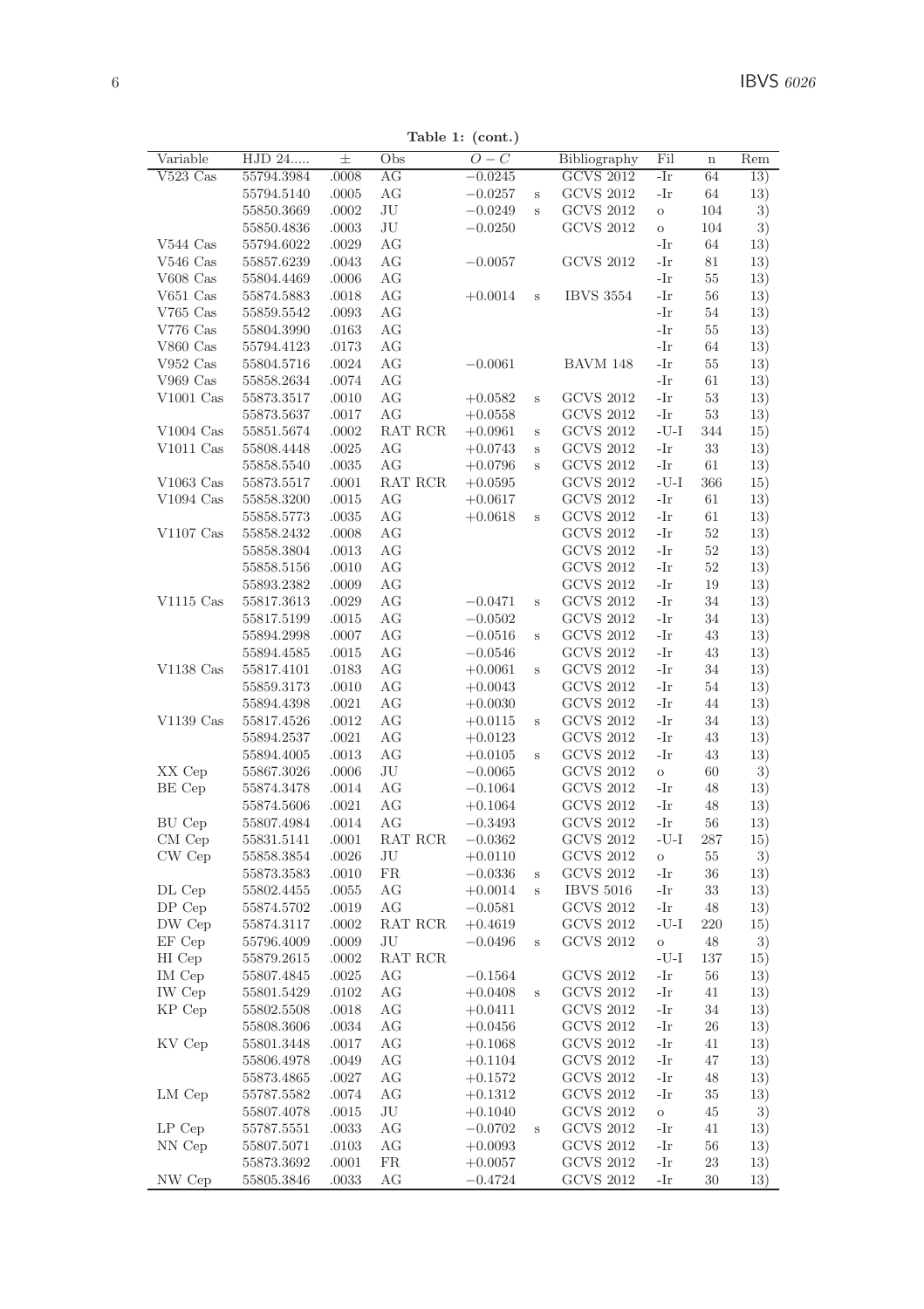| Variable                   | HJD 24      | $_{\pm}$  | Obs       | O<br>C    |         | Bibliography       | Fil      | $\bf n$ | Rem     |
|----------------------------|-------------|-----------|-----------|-----------|---------|--------------------|----------|---------|---------|
| V737Cep                    | 55787.3664  | .0007     | AG        | $+0.0079$ | S       | <b>GCVS 2012</b>   | -Ir      | 32      | 13)     |
| $V743$ Cep                 | 55806.3265  | .0024     | АG        |           |         |                    | -Ir      | 81      | 13)     |
| V744 Cep                   | 55837.5519  | .0006     | RAT RCR   |           |         |                    | -U-I     | 278     | 15)     |
| $\mathbf{R}\mathbf{Z}$ Com | 55662.3559  | .0002     | RAT RCR   | $+0.0445$ |         | <b>GCVS 2012</b>   | $-U-I$   | 135     | 15)     |
|                            |             |           |           |           |         |                    | $-U-I$   |         |         |
| SS Com                     | 55663.3683  | .0005     | RAT RCR   | $-0.0199$ |         | <b>BAVR 33,152</b> |          | 110     | 15)     |
| EQ Com                     | 55615.4990  | .0004     | MS FR     | $+0.0316$ |         | <b>GCVS 2012</b>   | $\circ$  | 371     | 6)      |
| LL Com                     | 55683.4223  | .0003     | RAT RCR   | $+0.0439$ | S       | <b>IBVS 4386</b>   | $-U-I$   | 131     | 15)     |
| LO Com                     | 55650.3766  | .0003     | RAT RCR   |           |         |                    | $-U-I$   | 124     | 15)     |
| MR Com                     | 55673.3606  | .0003     | RAT RCR   | $-0.0444$ | S       | <b>GCVS 2012</b>   | $-U-I$   | 142     | 15)     |
| RT CrB                     | 55775.3971  | .0014     | FR        | $-0.0169$ | S       | GCVS 2012          | V        | 30      | 14)     |
| RW CrB                     | 55662.41    | .01       | <b>FR</b> | $+0.00$   | S       | <b>GCVS 2012</b>   | V        | 20      | 14)     |
|                            | 55775.3713  | .0001     | <b>FR</b> | $+0.0005$ |         | <b>GCVS 2012</b>   | V        | 60      | 14)     |
|                            | 55776.4636  | .0017     | <b>FR</b> | $+0.0032$ | S       | <b>GCVS 2012</b>   | V        | 43      | 14)     |
| TW CrB                     | 55775.427   | .001      | <b>FR</b> | $+0.044$  |         | <b>GCVS 2012</b>   | V        | 63      | 14)     |
| AR CrB                     | 55775.3756  | .0006     | FR.       | $-0.0050$ | S       | <b>GCVS 2012</b>   | V        | 53      | 14)     |
| SY Cyg                     | 55707.584 : | .005      | <b>FR</b> | $+0.278$  | Ś       | <b>GCVS 2012</b>   | -Ir      | 23      | 13)     |
| VW Cyg                     | 55836.4577  | .0004     | <b>FR</b> | $+0.2683$ |         | <b>GCVS 2012</b>   | -Ir      | 82      | 13) 21) |
| WZ Cyg                     | 55882.2587  | .0002     | RAT RCR   | $+0.0654$ | Ś       | <b>GCVS 2012</b>   | $-U-I$   | 99      | 15)     |
| CG Cyg                     | 55837.3774  | .0014     | DIE       | $+0.0648$ |         | <b>GCVS 2012</b>   | $\circ$  | 32      | 19)     |
|                            |             |           | DIE       |           |         | <b>GCVS 2012</b>   |          | 31      |         |
|                            | 55856.3151  | .0011     |           | $+0.0682$ |         |                    | $\circ$  |         | 19)     |
| CV Cyg                     | 55873.2695  | .0004     | RAT RCR   | $+0.2063$ |         | <b>GCVS 2012</b>   | $-U-I$   | 253     | 15)     |
| DO Cyg                     | 55802.4831  | .0031     | AG        | $-0.0241$ |         | <b>GCVS 2012</b>   | -Ir      | 34      | 13)     |
|                            | 55850.3645  | .0013     | AG        | $-0.0230$ |         | <b>GCVS 2012</b>   | -Ir      | 50      | 13)     |
|                            | 55879.4344  | .0009     | AG        | $-0.0232$ |         | <b>GCVS 2012</b>   | -Ir      | 34      | 13)     |
| DP Cyg                     | 55795.3838  | .0021     | AG        | $-0.3662$ |         | <b>GCVS 2012</b>   | -Ir      | 39      | 13)     |
|                            | 55802.4253  | .0026     | AG        | $-0.2397$ | S       | <b>GCVS 2012</b>   | -Ir      | 34      | 13)     |
|                            | 55815.3323  | .0019     | AG        | $+1.1423$ |         | <b>GCVS 2012</b>   | -Ir      | 49      | 13)     |
|                            | 55849.3621  | .0049     | AG        | $+0.5971$ | S       | <b>GCVS 2012</b>   | -Ir      | 55      | 13)     |
|                            | 55850.5339  | .0137     | AG        | $-0.5361$ |         | <b>GCVS 2012</b>   | -Ir      | 49      | 13)     |
| EM Cyg                     | 55405.413   | .001      | PGL       |           |         |                    | V        | 116     | 12)     |
|                            | 55824.3905  | .0056     | PGL       |           |         |                    | V        | 293     | 12)     |
|                            | 55836.4061  | .0035     | PGL       |           |         |                    | V        | 304     | 12)     |
| GG Cyg                     | 55801.3626  | .0018     | AG        | $+0.1428$ |         | <b>GCVS 2012</b>   | -Ir      | 44      | 13)     |
| GV Cyg                     | 55858.4211  | .0037     | АG        | $+0.1541$ |         | <b>GCVS 2012</b>   | -Ir      | 42      | 13)     |
|                            |             | .0014     | AG        |           |         | <b>GCVS 2012</b>   | -Ir      | 44      |         |
| KR Cyg                     | 55801.3912  |           |           | $+0.0166$ |         |                    | V        |         | 13)     |
| MR Cyg                     | 55858.5951  | .0027     | AG        | $-0.0001$ |         | <b>GCVS 2012</b>   |          | 42      | 13)     |
| PQ Cyg                     | 55799.3886  | .0008     | АG        | $+0.0270$ |         | <b>GCVS 2012</b>   | -Ir      | 35      | 13)     |
| V370 Cyg                   | 55707.4842  | .0012     | FR.       | $-0.0277$ | $\rm s$ | GCVS 2012          | -Ir      | 36      | 13)     |
|                            | 55885.2416  | .0002     | RAT RCR   | $-0.0281$ |         | <b>GCVS 2012</b>   | $-U-I$   | 134     | 15)     |
| V401 Cyg                   | 55778.5087  | .0019     | <b>FR</b> | $+0.0709$ | S       | <b>GCVS 2012</b>   | V        | 32      | 14)     |
|                            | 55794.5369  | .0061     | <b>FR</b> | $+0.0743$ |         | <b>GCVS 2012</b>   | $\circ$  | 38      | 14)     |
|                            | 55804.4421  | .0021     | AG        | $+0.0732$ |         | <b>GCVS 2012</b>   | -Ir      | 34      | 13)     |
|                            | 55849.3117  | .0002     | RAT RCR   | $+0.0732$ |         | <b>GCVS 2012</b>   | $-U-I$   | 213     | 15)     |
| V442 Cyg                   | 55799.4673  | .0016     | AG        | $-0.0415$ |         | <b>GCVS 2012</b>   | -Ir      | 35      | 13)     |
| V443 Cyg                   | 55799.5126  | .0020     | AG        | $+0.0330$ |         | <b>GCVS 2012</b>   | -Ir      | 35      | 13)     |
| V447 Cyg                   | 55804.5007  | .0096     | AG        | $+0.1140$ | S       | <b>GCVS 2012</b>   | -Ir      | 34      | 13)     |
|                            | 55856.3337  | .0011     | <b>FR</b> | $+0.1157$ |         | <b>GCVS 2012</b>   | -Ir      | 51      | 13)     |
| V453 Cyg                   | 54718.5100  | .0046     | <b>FR</b> | $+0.0363$ | S       | <b>GCVS 2012</b>   | -Ir      | 50      | 8)      |
|                            | 55856.3105  | .0006     | <b>FR</b> | $+0.0666$ |         | <b>GCVS 2012</b>   | -Ir      | 71      | 13)     |
| V454 Cyg                   | 55799.5210  | .0091     | AG        | $-0.0093$ | Ś       | <b>GCVS 2012</b>   | -Ir      | 35      | 13)     |
| V463 Cyg                   | 55857.3263  | .0002     | RAT RCR   | $+0.0560$ |         | <b>GCVS 2012</b>   | $-U-I$   | 241     | 15)     |
|                            |             |           | AG        |           |         | <b>GCVS 2012</b>   | -Ir      | 37      |         |
| V466 Cyg                   | 55794.4381  | .0004     |           | $+0.0064$ |         |                    |          |         | 13)     |
|                            | 55794.4396  | $.0013\,$ | <b>FR</b> | $+0.0079$ |         | <b>GCVS 2012</b>   | $\rm{O}$ | 36      | 14)     |
| V469 Cyg                   | 55836.3391  | .0001     | <b>FR</b> | $-0.1363$ |         | <b>GCVS 2012</b>   | -Ir      | 95      | 13)     |
|                            | 55874.4014  | .0004     | <b>FR</b> | $-0.1370$ |         | <b>GCVS 2012</b>   | -Ir      | 37      | 13)     |
| V484 Cyg                   | 55790.5278  | .0060     | AG        | $+0.1215$ |         | <b>GCVS 2012</b>   | -Ir      | 37      | 13)     |
|                            | 55799.5832  | .0010     | АG        | $+0.1201$ |         | <b>GCVS 2012</b>   | -Ir      | 33      | 13)     |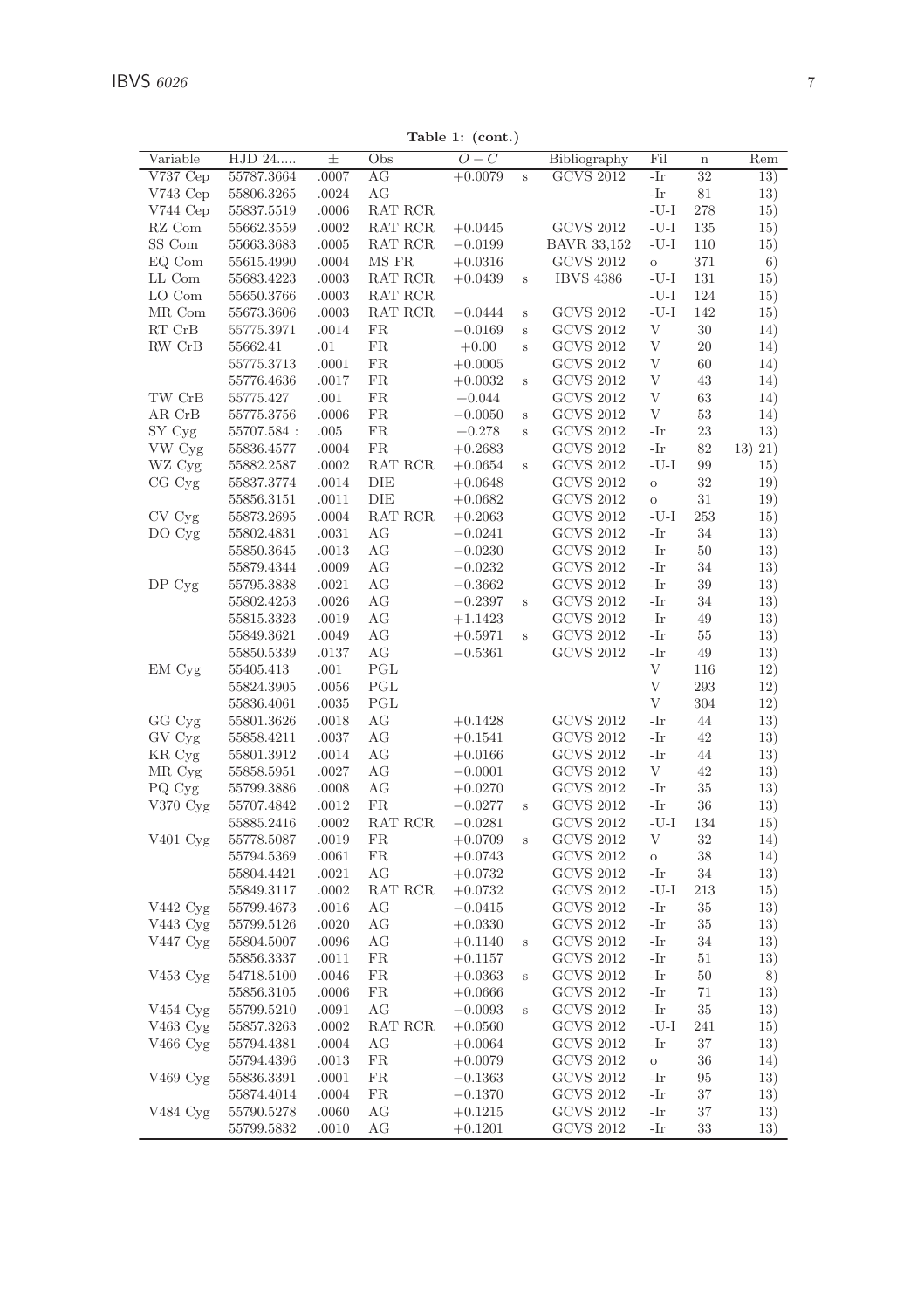Table 1: (cont.)

| Variable                       | HJD 24                   | $\pm$          | Obs       | $O-C$                  |        | Bibliography      | Fil             | $\mathbf n$ | Rem |
|--------------------------------|--------------------------|----------------|-----------|------------------------|--------|-------------------|-----------------|-------------|-----|
| $\overline{\mathrm{V}}488$ Cyg | 55801.3385               | .0040          | AG        | $+0.0569$              |        | <b>GCVS 2012</b>  | -Ir             | 44          | 13) |
|                                | 55801.6116               | .0004          | AG        | $+0.0498$              | S      | <b>GCVS 2012</b>  | -Ir             | 44          | 13) |
|                                | 55829.3614               | .0012          | FR        | $+0.0542$              |        | <b>GCVS 2012</b>  | $\rm _O$        | 45          | 14) |
|                                | 55838.3274               | .0034          | AG        | $+0.0520$              |        | <b>GCVS 2012</b>  | -Ir             | 40          | 13) |
| V494 Cyg                       | 55836.5552               | .0011          | FR.       |                        |        |                   | -Ir             | 88          | 13) |
| V496 Cyg                       | 55799.5089               | .0031          | AG        | $+0.0076$              |        | <b>GCVS 2012</b>  | -Ir             | 35          | 13) |
| $V502$ Cyg                     | 55851.3197               | .0012          | SCI       | $+0.1249$              |        | <b>GCVS 2012</b>  | $\rm _O$        | 33          | 3)  |
| $V505$ Cyg                     | 55799.5023               | .0022          | AG        | $+0.0342$              | S      | <b>GCVS 2012</b>  | -Ir             | 35          | 13) |
| V512 Cyg                       | 55851.4710               | .0040          | FR        | $+0.1221$              |        | <b>GCVS 2012</b>  | $\circ$         | 41          | 14) |
| $V541 \,\mathrm{Cyg}$          | 55794.4734               | .0017          | АG        | $+0.1347$              | S      | <b>GCVS 2012</b>  | V               | 38          | 13) |
| V616 Cyg                       | 55815.3787               | .0028          | АG        | $-0.3260$              |        | <b>GCVS 2012</b>  | -Ir             | 37          | 13) |
| V635 Cyg                       | 55815.3887               | .0041          | АG        | $-0.0521$              | S      | <b>GCVS 2012</b>  | -Ir             | 37          | 13) |
| $V675$ Cyg                     | 55815.3947               | .0053          | АG        | $+0.6178$              |        | <b>GCVS 2012</b>  | -Ir             | 38          | 13) |
| V680 Cyg                       | 55815.3907               | .0046          | AG        | $+0.0175$              |        | <b>BAVR 32,36</b> | -Ir             | 37          | 13) |
| $V700 \,\mathrm{Cyg}$          | 55799.3959               | .0007          | ΑG        | $-0.0622$              |        | <b>GCVS 2012</b>  | -Ir             | 35          | 13) |
|                                | 55799.5409               | .0011          | AG        | $-0.0872$              | $\,$ s | <b>GCVS 2012</b>  | -Ir             | 35          | 13) |
| V711 Cyg                       | 55799.4485               | .0146          | AG        | $-0.0712$              |        | <b>GCVS 2012</b>  | -Ir             | 28          | 13) |
|                                | 55815.5668               | .0009          | АG        | $-0.0747$              | S      | <b>GCVS 2012</b>  | -Ir             | 37          | 13) |
| $V725\ \mathrm{Cyg}$           | 55801.5481               | .0049          | АG        | $+0.2364$              | S      | <b>GCVS 2012</b>  | -Ir             | 44          | 13) |
|                                | 55829.3734               | .0038          | FR        | $+0.2601$              | S      | <b>GCVS 2012</b>  | $\rm _O$        | 22          | 14) |
| V728 Cyg                       | 55832.3689               | .0001          | FR        | $+0.0482$              |        | <b>GCVS 2012</b>  | -Ir             | 82          | 13) |
|                                |                          |                | FR        |                        |        | <b>GCVS 2012</b>  | -Ir             | 46          | 13) |
| $V753$ Cyg                     | 55835.4599<br>55671.5208 | .0013<br>.0012 | <b>FR</b> | $+0.0490$<br>$+0.0022$ | S      | BAVM 69           |                 | 29          | 14) |
|                                |                          |                |           |                        |        | <b>GCVS 2012</b>  | $\rm _O$<br>-Ir | 42          |     |
| V789 Cyg                       | 54639.4796               | .0003          | AG<br>AG  | $+0.0594$              |        | <b>GCVS 2012</b>  | -Ir             | 33          | 13) |
|                                | 55478.2920               | .0003          |           | $+0.0501$              |        |                   |                 |             | 13) |
|                                | 55794.4722               | .0014          | АG        | $-0.0230$              |        | <b>GCVS 2012</b>  | -Ir             | 37          | 13) |
| V796 Cyg                       | 55776.4318               | .0002          | RAT RCR   | $-0.0014$              |        | <b>GCVS 2012</b>  | -U-I            | 163         | 15) |
| V859 Cyg                       | 55791.5635               | .0019          | АG        | $+0.0204$              |        | <b>GCVS 2012</b>  | -Ir             | 30          | 13) |
| V869 Cyg                       | 55826.4872               | .0005          | FR        | $+0.1238$              | S      | <b>GCVS 2012</b>  | -Ir             | 40          | 13) |
| V873 Cyg                       | 55838.3076               | .0017          | FR        | $-0.0395$              | S      | <b>GCVS 2012</b>  | -Ir             | 47          | 13) |
| V877 Cyg                       | 55794.4754               | .0017          | AG        | $+0.0246$              |        | <b>GCVS 2012</b>  | -Ir             | 37          | 13) |
|                                | 55804.5522               | .0011          | <b>FR</b> | $+0.0242$              |        | <b>GCVS 2012</b>  | -Ir             | 46          | 13) |
| V889 Cyg                       | 55794.5221               | .0036          | AG        | $-0.1853$              | S      | <b>GCVS 2012</b>  | V               | 37          | 13) |
|                                | 55794.5287               | .0074          | FR        | $-0.1787$              | S      | <b>GCVS 2012</b>  | $\rm _O$        | 18          | 14) |
| V891 Cyg                       | 55802.4346               | .0005          | FR        | $+0.0461$              |        | <b>GCVS 2012</b>  | -Ir             | 53          | 13) |
| V907 Cyg                       | 55802.5293               | .0008          | <b>FR</b> | $+0.1067$              |        | <b>GCVS 2012</b>  | -Ir             | 29          | 13) |
| V931 Cyg                       | 55801.3831               | .0008          | АG        | $-0.0715$              |        | <b>GCVS 2012</b>  | -Ir             | 44          | 13) |
|                                | 55801.5526               | .0008          | AG        | $-0.0728$              | S      | <b>GCVS 2012</b>  | -Ir             | 44          | 13) |
| V934 Cyg                       | 55801.4370               | .0028          | AG        | $-0.0748$              |        | <b>GCVS 2012</b>  | -Ir             | 44          | 13) |
| V941 Cyg                       | 55791.5031               | .0036          | AG        | $-0.0721$              |        | <b>GCVS 2012</b>  | -Ir             | 34          | 13) |
| V947 Cyg                       | 55837.2973               | .0002          | FR.       | $-0.0027$              | S      | <b>GCVS 2012</b>  | -Ir             | 103         | 13) |
|                                | 55837.5129               | .0007          | FR.       | $-0.0017$              |        | <b>GCVS 2012</b>  | -Ir             | 103         | 13) |
| $V959$ Cyg                     | 55801.5003               | .0025          | АG        | $-0.0535$              |        | <b>GCVS 2012</b>  | -Ir             | 44          | 13) |
| V961 Cyg                       | 55804.4471               | .0016          | АG        | $-0.0822$              | S      | <b>GCVS 2012</b>  | -Ir             | 34          | 13) |
| V962 Cyg                       | 55790.4844               | .0134          | АG        | $-0.2060$              |        | <b>GCVS 2012</b>  | -Ir             | 34          | 13) |
| V963 Cyg                       | 55837.4140               | .0001          | FR.       | $-0.0010$              |        | <b>GCVS 2012</b>  | -Ir             | 77          | 13) |
| $V965$ Cyg                     | 55791.4779               | .0050          | АG        | $-0.1199$              |        | <b>GCVS 2012</b>  | -Ir             | 30          | 13) |
|                                | 55837.2704               | .0027          | FR        | $-0.1283$              | S      | <b>GCVS 2012</b>  | -Ir             | 112         | 13) |
| V974 Cyg                       | 55790.4192               | .0037          | AG        | $-0.1604$              |        | <b>GCVS 2012</b>  | -Ir             | 36          | 13) |
|                                | 55801.5472               | .0018          | AG        | $-0.1802$              | S      | <b>GCVS 2012</b>  | -Ir             | 44          | 13) |
| V975 Cyg                       | 55804.4923               | .0010          | AG        | $-0.1264$              |        | <b>GCVS 2012</b>  | -Ir             | 33          | 13) |
| V1004 Cyg                      | 55790.3825               | .0011          | AG        | $+0.1588$              | S      | <b>GCVS 2012</b>  | -Ir             | 37          | 13) |
|                                | 55794.4978               | .0016          | АG        | $+0.1599$              | S      | <b>GCVS 2012</b>  | -Ir             | 37          | 13) |
|                                | 55804.4432               | .0022          | АG        | $+0.1626$              |        | <b>GCVS 2012</b>  | -Ir             | 32          | 13) |
| $V1011$ Cyg                    | 55794.6075               | .0018          | AG        | $+0.0442$              |        | <b>GCVS 2012</b>  | -Ir             | 63          | 13) |
|                                | 55833.4810               | .0009          | FR        | $+0.0453$              |        | <b>GCVS 2012</b>  | -Ir             | 39          | 13) |
| V1013 Cyg                      | 55833.4748               | .0008          | FR        | $+0.1637$              |        | <b>GCVS 2012</b>  | -Ir             | 33          | 13) |
| V1034 Cyg                      | 55838.3506               | .0095          | AG        | $+0.0062$              | S      | <b>GCVS 2012</b>  | -Ir             | 36          | 13) |
| V1061 Cyg                      | 55851.5121               | .0134          | FR        | $-0.0135$              | S      | <b>GCVS 2012</b>  | $\rm{O}$        | 21          | 14) |
| V1083 Cyg                      | 55806.3751               | .0002          | RAT RCR   | $-0.0674$              |        | <b>GCVS 2012</b>  | -U-I            | 138         | 15) |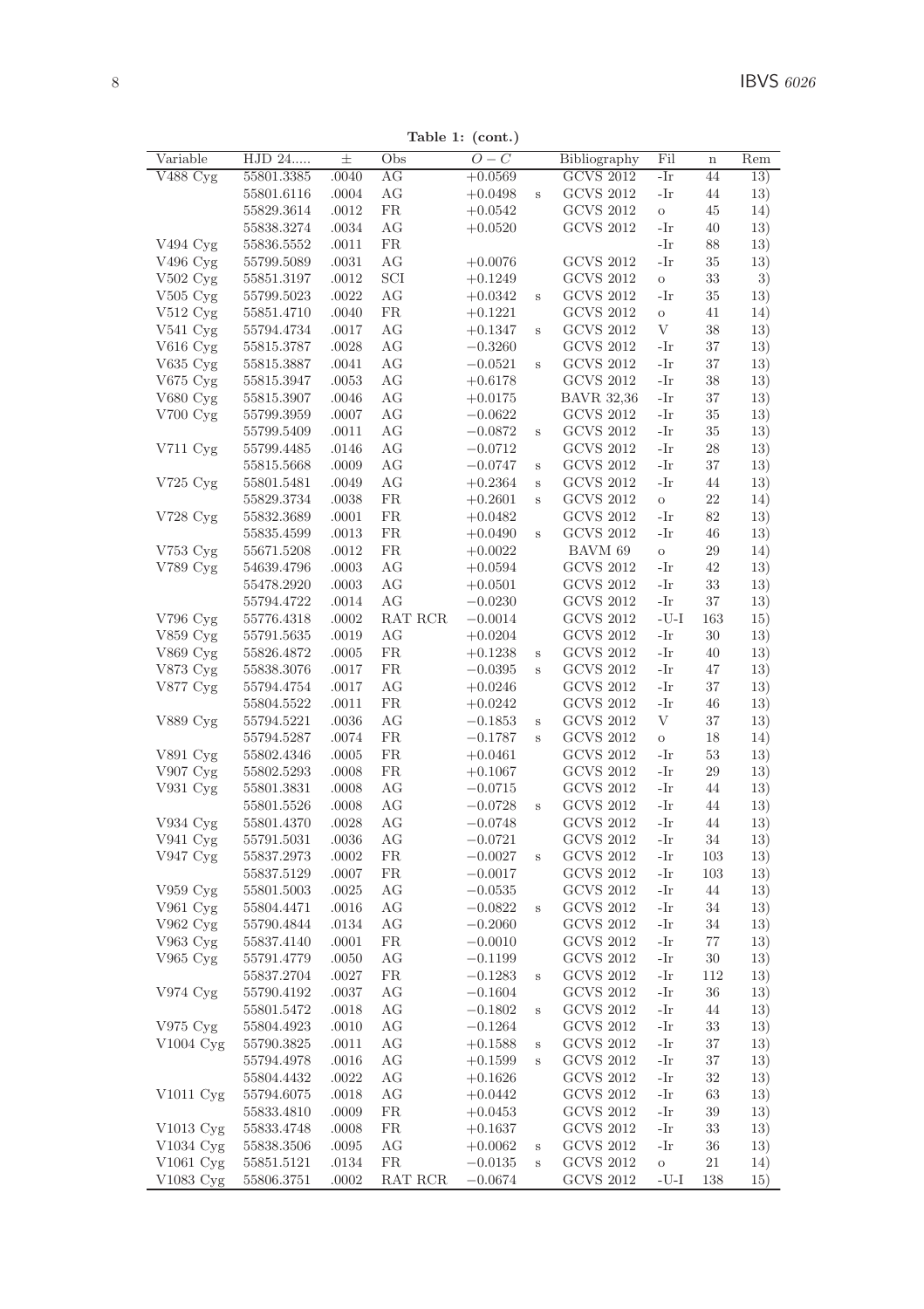| Variable                        | HJD 24     | 士     | Obs        | $O-C$     |   | Bibliography      | Fil                                    | $\mathbf n$ | Rem |
|---------------------------------|------------|-------|------------|-----------|---|-------------------|----------------------------------------|-------------|-----|
| $\overline{\mathrm{V}}1141$ Cyg | 55833.3018 | .0002 | RAT RCR    | $+0.0155$ |   | <b>GCVS 2012</b>  | $-U-I$                                 | 161         | 15) |
| V1147 Cyg                       | 55837.4174 | .0003 | FR         | $+0.2291$ | S | GCVS 2012         | -Ir                                    | 61          | 13) |
| V1171 Cyg                       | 55790.5487 | .0036 | АG         | $-0.0553$ | S | <b>GCVS 2012</b>  | -Ir                                    | 36          | 13) |
|                                 | 55889.2390 | .0002 | RAT RCR    | $-0.0584$ |   | <b>GCVS 2012</b>  | $-U-I$                                 | 115         | 15) |
| V1256 Cyg                       | 55802.5041 | .0008 | FR         | $-0.0229$ |   | <b>GCVS 2012</b>  | -Ir                                    | 61          | 13) |
| $V1305 \,\mathrm{Cyg}$          | 55799.4956 | .0046 | AG         | $-0.0076$ |   | <b>GCVS 2012</b>  | -Ir                                    | 35          | 13) |
| V1401 Cyg                       | 55858.5427 | .0064 | AG         | $+0.2700$ |   | <b>GCVS 2012</b>  | -Ir                                    | 41          | 13) |
| V1411 Cyg                       | 55805.4293 | .0080 | AG         | $-0.1546$ | S | <b>GCVS 2012</b>  | -Ir                                    | 31          | 13) |
|                                 | 55839.6062 | .0021 | AG         | $-0.1542$ | s | <b>GCVS 2012</b>  | -Ir                                    | 46          | 13) |
| V1414 Cyg                       | 55799.5736 | .0022 | AG         | $+0.0463$ |   | <b>GCVS 2012</b>  | -Ir                                    | 28          | 13) |
| V1417 Cyg                       | 55799.5292 | .0098 | AG         | $+0.1565$ |   | <b>GCVS 2012</b>  | -Ir                                    | 28          | 13) |
|                                 | 55839.5037 | .0115 | AG         | $+0.1584$ |   | <b>GCVS 2012</b>  | -Ir                                    | 42          | 13) |
| V1437 Cyg                       | 55804.4208 | .0009 | <b>FR</b>  |           |   |                   | -Ir                                    | 47          | 13) |
|                                 | 55838.2826 | .0010 | <b>FR</b>  |           |   |                   | -Ir                                    | 44          | 13) |
| V1481 Cyg                       | 55795.4198 | .0050 | AG         |           |   |                   | -Ir                                    | 38          | 13) |
|                                 | 55806.4689 | .0112 | AG         |           |   |                   | -Ir                                    | 43          | 13) |
| V1763 Cyg                       | 55820.3807 | .0002 | RAT RCR    |           |   |                   | $\mbox{-}\mathrm{U}\mbox{-}\mathrm{I}$ | 161         | 15) |
|                                 | 55851.3688 | .0002 | RAT RCR    |           |   |                   | $-U-I$                                 | 217         | 15) |
| V1815 Cyg                       | 55848.330: | .001  | <b>FR</b>  | $+0.003$  |   | <b>BAVR 55,1</b>  | -Ir                                    | 32          | 13) |
| V1823 Cyg                       | 55836.5287 | .0002 | FR.        |           |   |                   | -Ir                                    | 54          | 13) |
| V1908 Cyg                       | 55825.5540 | .0005 | RAT RCR    |           |   |                   | $-U-I$                                 | 228         | 15) |
|                                 | 55671.5979 | .0010 | FR.        |           |   |                   |                                        | 29          |     |
| V1918 Cyg                       |            |       | PGL        |           |   |                   | $\rm{O}$<br>V                          | 200         | 14) |
|                                 | 55830.4699 | .0035 | <b>FR</b>  |           |   |                   |                                        | 29          | 12) |
| V2080 Cyg                       | 55671.5356 | .0015 | AG         |           | S | <b>BAVR 50,45</b> | $\rm{O}$<br>-Ir                        | 44          | 14) |
| V2181 Cyg                       | 55801.5666 | .0119 | FR         | $+0.0093$ |   | <b>BAVR 50,45</b> |                                        |             | 13) |
|                                 | 55829.3826 | .0004 |            | $+0.0115$ |   |                   | $\rm _O$                               | 45          | 14) |
| $V2240 \text{ Cyg}$             | 55799.5628 | .0037 | AG         |           |   |                   | -Ir                                    | 35          | 13) |
| $V2261 \,\mathrm{Cyg}$          | 55795.5499 | .0032 | AG         |           |   |                   | -Ir                                    | 38          | 13) |
| V2263 Cyg                       | 55795.4239 | .0049 | AG         |           |   |                   | -Ir                                    | 38          | 13) |
|                                 | 55806.4223 | .0041 | AG         |           |   |                   | -Ir                                    | 43          | 13) |
| V2277 Cyg                       | 55834.4488 | .0002 | RAT RCR    |           |   |                   | $-U-I$                                 | 216         | 15) |
| $V2364$ Cyg                     | 55838.3043 | .0003 | RAT RCR    | $-0.0136$ | S | <b>GCVS 2012</b>  | $-U-I$                                 | 171         | 15) |
|                                 | 55848.3708 | .0003 | RAT RCR    | $-0.0135$ | S | <b>GCVS 2012</b>  | $-U-I$                                 | 125         | 15) |
| $V2456$ Cyg                     | 55825.5819 | .0005 | RAT RCR    | $+0.1023$ | S | <b>GCVS 2012</b>  | $-U-I$                                 | 228         | 15) |
| Z Dra                           | 55685.4249 | .0001 | RAT RCR    | $-0.1936$ |   | <b>GCVS 2012</b>  | $-U-I$                                 | 264         | 15) |
| RR Dra                          | 55831.3486 | .0002 | RAT RCR    | $+0.0210$ |   | <b>GCVS 2012</b>  | $-U-I$                                 | 167         | 15) |
| TZ Dra                          | 55825.3342 | .0009 | JU         | $-0.0310$ |   | <b>GCVS 2012</b>  | $\rm{O}$                               | 74          | 3)  |
| WX Dra                          | 55867.3164 | .0015 | SCI        | $+0.0205$ |   | <b>GCVS 2012</b>  | $\rm{O}$                               | 19          | 3)  |
| AU Dra                          | 55710.4184 | .0018 | SCI        | $+0.0156$ |   | <b>GCVS 2012</b>  | $\circ$                                | 32          | 3)  |
| AX Dra                          | 55602.5275 | .0001 | RAT RCR    | $-0.0031$ |   | <b>BAVR 32,36</b> | $-U-I$                                 | 255         | 15) |
| MU Dra                          | 55832.3045 | .0004 | RAT RCR    | $-0.0511$ |   | <b>GCVS 2012</b>  | $-U-I$                                 | 142         | 15) |
| MY Dra                          | 55672.5395 | .0002 | RAT RCR    |           |   |                   | $-U-I$                                 | 303         | 15) |
| AV Gem                          | 55907.4267 | .0030 | <b>BHE</b> | $-0.0322$ |   | <b>GCVS 2012</b>  | -Ir                                    | 85          | 17) |
| FT Gem                          | 55624.4982 | .0005 | FR.        | $-0.0400$ | s | <b>GCVS 2012</b>  | -Ir                                    | 125         | 13) |
| GO Gem                          | 54513.3919 | .0030 | SB         | $+0.0173$ | S | <b>GCVS 2012</b>  | V                                      | 44          | 11) |
| GZ Gem                          | 54506.3515 | .0030 | SB         | $-0.0743$ | S | <b>GCVS 2012</b>  | V                                      | 35          | 11) |
| AK Her                          | 55751.4745 | .0035 | PGL        | $+0.0147$ |   | <b>GCVS 2012</b>  | V                                      | 806         | 12) |
|                                 | 55774.4446 | .0035 | PGL        | $+0.0097$ | S | <b>GCVS 2012</b>  | V                                      | 182         | 12) |
| V342 Her                        | 55689.5248 | .0003 | RAT RCR    | $+0.0196$ |   | <b>GCVS 2012</b>  | $-U-I$                                 | 173         | 15) |
| V490 Her                        | 55699.5882 | .0014 | SCI        | $+0.3831$ |   | <b>GCVS 2012</b>  | $\rm{O}$                               | $20\,$      | 3)  |
| V857 Her                        | 55673.3859 | .0003 | MS FR      |           |   |                   | $\rm{O}$                               | 344         | 6)  |
| $V1054$ Her                     | 55682.5241 | .0003 | RAT RCR    |           |   |                   | $-U-I$                                 | 186         | 15) |
| $V1055$ Her                     | 55705.4968 | .0001 | RAT RCR    |           |   |                   | $-U-I$                                 | 226         | 15) |
| $V1062$ Her                     | 54937.5694 | .0009 | AG         |           |   |                   | -Ir                                    | 40          | 13) |
| $V1066$ Her                     | 55711.4536 | .0003 | RAT RCR    |           |   |                   | $-U-I$                                 | 173         | 15) |
| V1073 Her                       | 55829.3747 | .0001 | RAT RCR    |           |   |                   | $-U-I$                                 | 213         | 15) |
| $V1092$ Her                     | 55675.6014 | .0004 | RAT RCR    | $+0.0443$ |   | <b>GCVS 2012</b>  | $-U-I$                                 | 197         | 15) |
|                                 | 55707.5176 | .0003 | RAT RCR    | $+0.0460$ |   | <b>GCVS 2012</b>  | $-U-I$                                 | 207         | 15) |
| $V1100$ Her                     | 55683.5486 | .0001 | RAT RCR    | $+0.0627$ | S | <b>GCVS 2012</b>  | $-U-I$                                 | 213         | 15) |
| $V1101$ Her                     | 55828.4344 | .0002 | RAT RCR    | $+0.0268$ |   | <b>GCVS 2012</b>  | $-U-I$                                 | 222         | 15) |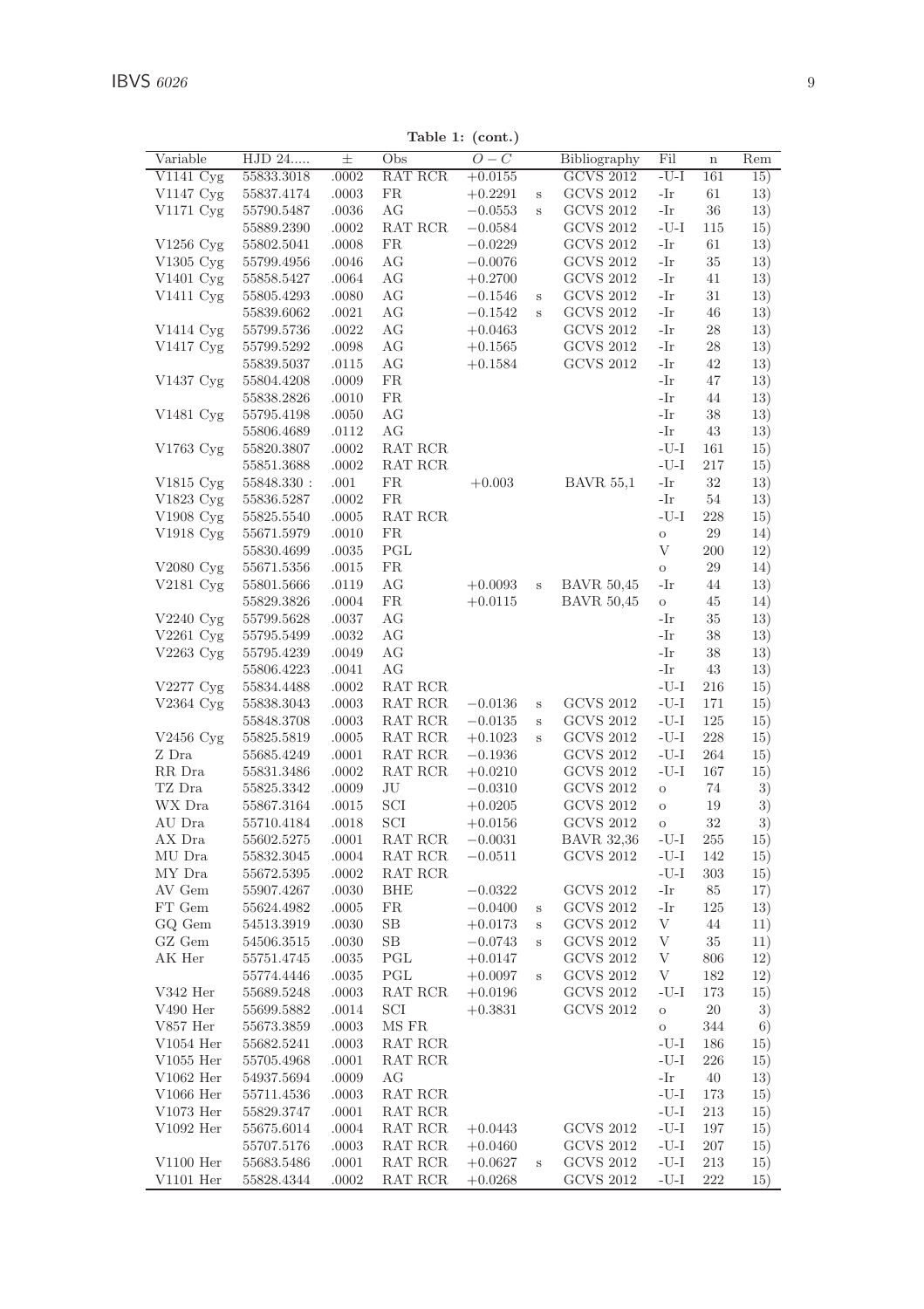Table 1: (cont.)

| Variable    | HJD 24     | $_{\pm}$ | Obs     | $O-C$     |              | Bibliography                         | Fil        | $\overline{\mathbf{n}}$ | Rem |
|-------------|------------|----------|---------|-----------|--------------|--------------------------------------|------------|-------------------------|-----|
| $V1103$ Her | 55691.4854 | .0002    | RAT RCR | $+0.0017$ | $\,$ s       | <b>GCVS 2012</b>                     | $-U-I$     | 233                     | 15) |
| WY Hya      | 55629.3380 | .0001    | RAT RCR | $+0.0298$ |              | <b>GCVS 2012</b>                     | $-U-I$     | 108                     | 15) |
| V470 Hya    | 55629.3279 | .0007    | RAT RCR |           |              |                                      | $-U-I$     | 108                     | 15) |
| SW Lac      | 55740.5287 | .0001    | FR.     | $+0.0580$ |              | <b>GCVS 2012</b>                     | -Ir        | 71                      | 13) |
|             | 55741.4916 | .0035    | PGL     | $+0.0587$ |              | <b>GCVS 2012</b>                     | V          | 187                     | 16) |
|             | 55825.3561 | .0005    | DIE     | $+0.0548$ | S            | <b>GCVS 2012</b>                     | $\circ$    | 37                      | 19) |
|             | 55834.3409 | .0056    | PGL     | $+0.0594$ | $\,$ s       | $\rm GCVS$ 2012                      | V          | 339                     | 12) |
|             | 55851.3393 | .0014    | AG      | $+0.0596$ | S            | <b>GCVS 2012</b>                     | V          | 63                      | 13) |
|             | 55851.4977 | .0033    | AG      | $+0.0576$ |              | <b>GCVS 2012</b>                     | V          | 63                      | 13) |
| UY Lac      | 55887.2452 | .0010    | AG      |           |              |                                      | -Ir        | 69                      | 13) |
| VV Lac      | 55801.4879 | .0034    | AG      | $-0.8282$ |              | <b>GCVS 2012</b>                     | -Ir        | 41                      | 13) |
|             | 55839.4833 | .0039    | AG      | $-0.8345$ |              | <b>GCVS 2012</b>                     | -Ir        | 43                      | 13) |
| VY Lac      | 55849.5890 | .0011    | AG      | $-0.1692$ |              | <b>GCVS 2012</b>                     | -Ir        | 50                      | 13) |
|             | 55858.3951 | .0039    | AG      | $-0.1713$ | $\rm s$      | <b>GCVS 2012</b>                     | V          | 41                      | 13) |
| ZZ Lac      | 55815.3652 | .0029    | AG      | $-0.1653$ | S            | <b>GCVS 2012</b>                     | -Ir        | 44                      | 13) |
| AG Lac      | 55801.3359 | .0011    | AG      | $-0.0181$ | S            | <b>GCVS 2012</b>                     | -Ir        | 41                      | 13) |
|             | 55851.3574 | .0040    | AG      | $-0.0166$ |              | <b>GCVS 2012</b>                     | -Ir        | 44                      | 13) |
| AU Lac      | 55839.5143 | .0029    | AG      | $-0.0296$ |              | <b>GCVS 2012</b>                     | -Ir        | 48                      | 13) |
|             | 55881.2866 | .0013    | JU      | $-0.0305$ |              | <b>GCVS 2012</b>                     | $\rm _O$   | 24                      | 3)  |
| AW Lac      | 55849.3619 | .0052    | AG      | $+0.0494$ |              | <b>BAVR 35,1</b>                     | -Ir        | 55                      | 13) |
| BB Lac      | 55799.5116 | .0016    | AG      | $-0.5971$ |              | <b>GCVS 2012</b>                     | -Ir        | 28                      | 13) |
| CG Lac      | 55839.5061 | .0016    | AG      | $-0.1566$ |              | <b>GCVS 2012</b>                     | -Ir        | 41                      | 13) |
|             | 55849.3386 | .0027    | AG      | $-0.1568$ |              | <b>GCVS 2012</b>                     | -Ir        | 50                      | 13) |
|             | 55858.3525 | .0015    | AG      | $-0.1562$ |              | <b>GCVS 2012</b>                     | -Ir        | 41                      | 13) |
| CN Lac      | 55858.3599 | .0022    | AG      | $-0.0757$ | $\,$ s       | <b>GCVS 2012</b>                     | -Ir        | 42                      | 13) |
|             | 55879.3943 | .0062    | AG      | $-0.0746$ | S            | <b>GCVS 2012</b>                     | -Ir        | 34                      | 13) |
|             | 55887.3587 | .0012    | AG      | $-0.0774$ |              | <b>GCVS 2012</b>                     | -Ir        | 35                      | 13) |
| CO Lac      | 55861.3380 | .0011    | JU      | $-0.0022$ |              | <b>GCVS 2012</b>                     | $\rm{O}$   | 80                      | 3)  |
|             | 55874.4475 | .0016    | AG      | $-0.0014$ | $\, {\bf S}$ | <b>GCVS 2012</b>                     | -Ir        | 48                      | 13) |
| CY Lac      | 55795.5436 | .0047    | AG      | $+0.6784$ | S            | <b>GCVS 2012</b>                     | -Ir        | 39                      | 13) |
|             | 55887.5117 | .0017    | AG      | $+0.6775$ | S            | <b>GCVS 2012</b>                     | -Ir        | 51                      | 13) |
| DG Lac      | 55848.5406 | .0001    | RAT RCR | $-0.2246$ |              | <b>GCVS 2012</b>                     | $-U-I$     | 249                     | 15) |
| EK Lac      | 55796.3628 | .0004    | RAT RCR | $-0.0032$ |              | <b>GCVS 2012</b>                     | $-U-I$     | 86                      | 15) |
|             | 55799.4379 | .0020    | AG      | $-0.0027$ |              | <b>GCVS 2012</b>                     | -Ir        | 28                      | 13) |
|             | 55839.4076 | .0011    | AG      | $-0.0032$ |              | <b>GCVS 2012</b>                     | $-Ir$      | 45                      | 13) |
|             | 55879.3777 | .0027    | AG      | $-0.0034$ |              | <b>GCVS 2012</b>                     | -Ir        | 34                      | 13) |
| EM Lac      | 55801.3767 | .0006    | AG      | $+0.0869$ |              | <b>GCVS 2012</b>                     | -Ir        | 41                      | 13) |
|             | 55801.5709 | .0016    | AG      | $+0.0865$ | S            | <b>GCVS 2012</b>                     | -Ir        | 41                      | 13) |
|             | 55806.4354 | .0015    | AG      | $+0.0868$ |              | <b>GCVS 2012</b>                     | -Ir        | 47                      | 13) |
|             | 55850.4078 | .0023    | АG      | $+0.0871$ |              | <b>GCVS 2012</b>                     | -Ir        | 52                      | 13) |
|             | 55850.6014 | .0010    | AG      | $+0.0862$ | $\,$ s       | <b>GCVS 2012</b>                     | -Ir        | 52                      | 13) |
| EO Lac      | 55802.5535 | .0012    | AG      | $+0.2804$ |              | <b>GCVS 2012</b>                     | -Ir        | 34                      | 13) |
| EP Lac      | 55805.4152 | .0050    | AG      | $-0.3632$ |              | <b>GCVS 2012</b>                     | -Ir        | 29                      | 13) |
|             | 55879.4212 | .0017    | AG      | $-0.3669$ |              | <b>GCVS 2012</b>                     | -Ir        | 33                      | 13) |
| EQ Lac      | 55858.4399 | .0023    | AG      | $+0.0201$ |              | <b>GCVS 2012</b>                     | -Ir        | 41                      | 13) |
| ER Lac      | 55849.3418 | .0091    | AG      | $-0.5551$ |              | <b>GCVS 2012</b>                     | -Ir        | 55                      | 13) |
| ES Lac      | 55801.5074 | .0100    | AG      | $+0.1390$ |              | <b>GCVS 2012</b>                     | -Ir        | 41                      | 13) |
|             | 55850.5652 | .0068    | AG      | $+0.1439$ |              | <b>GCVS 2012</b>                     | -Ir        | 49                      | 13) |
| EU Lac      | 55839.3657 | .0036    | AG      | $+0.2061$ |              | <b>GCVS 2012</b>                     | -Ir        | 43                      | 13) |
|             |            |          |         |           |              |                                      | -Ir        |                         |     |
| EX Lac      | 55806.4877 | .0138    | AG      | $+0.2332$ | $\,$ s       | <b>GCVS 2012</b>                     |            | 46                      | 13) |
|             | 55873.4508 | .0055    | AG      | $+0.2335$ |              | <b>GCVS 2012</b>                     | -Ir        | 51                      | 13) |
|             | 55887.3634 | .0017    | AG      | $+0.2317$ |              | <b>GCVS 2012</b>                     | -Ir        | 35                      | 13) |
| EY Lac      | 55851.3309 | .0030    | AG      | $-0.3725$ | S            | <b>GCVS 2012</b>                     | -Ir        | 43                      | 13) |
| FI Lac      | 55874.6043 | .0045    | AG      | $+0.0195$ |              | <b>GCVS 2012</b>                     | -Ir        | 48                      | 13) |
| FL Lac      | 55815.4513 | .0024    | AG      | $-0.0463$ |              | <b>GCVS 2012</b>                     | -Ir        | 44                      | 13) |
|             | 55851.4387 | .0193    | AG      | $-0.0469$ | S            | <b>GCVS 2012</b>                     | -Ir        | 43                      | 13) |
|             | 55887.4266 | .0028    | AG      | $-0.0470$ |              | <b>GCVS 2012</b>                     | -Ir        | 35                      | 13) |
| GH Lac      | 55799.3887 | .0007    | AG      | $-0.0627$ | $\,$ s       | <b>GCVS 2012</b>                     | -Ir        | 28                      | 13) |
|             | 55808.4437 | .0006    | AG      | $-0.0626$ | S            | <b>GCVS 2012</b><br><b>GCVS 2012</b> | -Ir<br>-Ir | 28                      | 13) |
|             | 55879.2817 | .0014    | AG      | $-0.0664$ | S            |                                      |            | 34                      | 13) |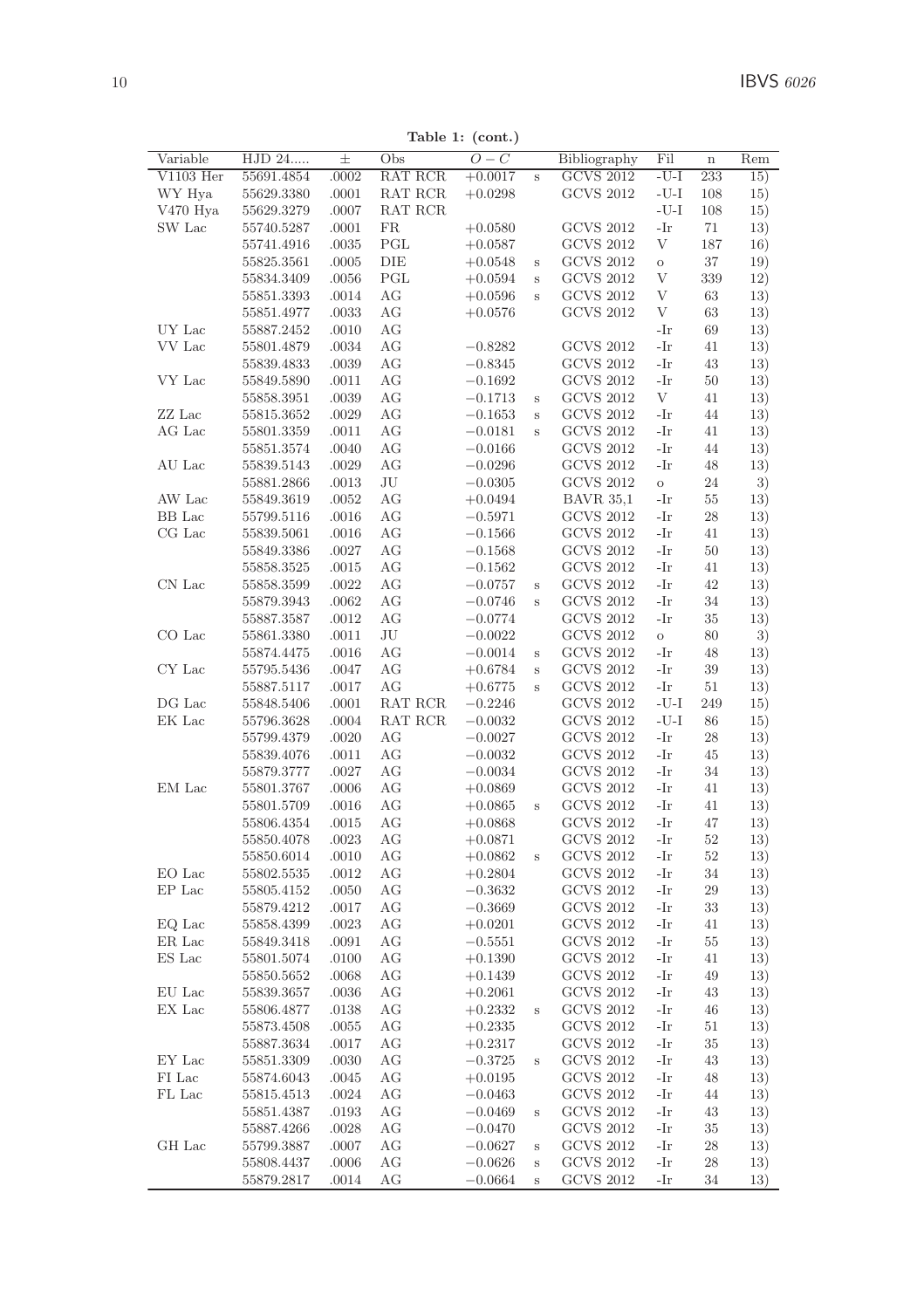| Variable       | HJD 24      | 士         | Obs     | $O-C$     |   | Bibliography      | Fil     | $\mathbf n$ | Rem |
|----------------|-------------|-----------|---------|-----------|---|-------------------|---------|-------------|-----|
| GX Lac         | 55834.5156  | .0002     | RAT RCR | $-0.0354$ |   | <b>GCVS 2012</b>  | $-U-I$  | 287         | 15) |
| HR Lac         | 55799.4061  | .0025     | АG      | $-0.1066$ |   | <b>GCVS 2012</b>  | -Ir     | 28          | 13) |
|                | 55802.4095  | .0023     | АG      | $-0.1067$ |   | <b>GCVS 2012</b>  | -Ir     | 34          | 13) |
| IM Lac         | 55801.5575  | .0023     | AG      | $-0.1894$ | S | <b>GCVS 2012</b>  | -Ir     | 41          | 13) |
|                | 55850.3900  | .0021     | АG      | $-0.1883$ |   | <b>GCVS 2012</b>  | -Ir     | 51          | 13) |
| IP Lac         | 55802.5816  | .0022     | АG      |           |   | <b>GCVS 2012</b>  | -Ir     | 34          | 13) |
|                |             |           |         | $+0.0822$ |   |                   |         |             |     |
| IU Lac         | 55839.5433  | .0027     | АG      | $+0.0131$ |   | <b>GCVS 2012</b>  | -Ir     | 42          | 13) |
|                | 55873.4638  | .0082     | АG      | $+0.0166$ |   | <b>GCVS 2012</b>  | -Ir     | 51          | 13) |
| IZ Lac         | 55815.4039  | .0148     | АG      | $+0.0575$ |   | <b>GCVS 2012</b>  | -Ir     | 36          | 13) |
|                | 55849.3554  | .0055     | AG      | $+0.0567$ | S | <b>GCVS 2012</b>  | -Ir     | 55          | 13) |
|                | 55851.3580  | .0131     | АG      | $+0.0621$ |   | <b>GCVS 2012</b>  | -Ir     | 43          | 13) |
| KU Lac         | 55873.4426  | .0020     | AG      |           |   |                   | -Ir     | 47          | 13) |
| ${\rm LY}$ Lac | 55851.3819  | .0042     | АG      | $+0.2321$ |   | <b>GCVS 2012</b>  | -Ir     | 43          | 13) |
| $LZ$ Lac       | 55849.4313  | .0042     | АG      | $-0.2854$ | S | <b>GCVS 2012</b>  | -Ir     | 55          | 13) |
| MZ Lac         | 55849.4955  | .0008     | АG      | $+0.1647$ |   | <b>GCVS 2012</b>  | -Ir     | 60          | 13) |
|                | 55887.4017  | .0008     | АG      | $+0.1653$ |   | <b>GCVS 2012</b>  | -Ir     | 35          | 13) |
| NR Lac         | 55808.4287  | .0183     | АG      | $+0.0689$ | S | <b>GCVS 2012</b>  | -Ir     | 28          | 13) |
|                | 55887.3543  | .0024     | AG      | $+0.0676$ |   | <b>GCVS 2012</b>  | -Ir     | 35          | 13) |
| OO Lac         | 55850.4865  | .0001     | АG      | $+0.1559$ |   | <b>GCVS 2012</b>  | -Ir     | 49          | 13) |
| OS Lac         | 55849.5567  | .0062     | АG      | $+0.3110$ | S | <b>GCVS 2012</b>  | -Ir     | 55          | 13) |
| OX Lac         |             |           | AG      |           |   | <b>GCVS 2012</b>  | -Ir     | 26          |     |
|                | 55808.3933  | .0006     |         | $+0.1521$ |   |                   |         |             | 13) |
| PP Lac         | 55801.3708  | .0013     | АG      | $-0.0551$ |   | <b>GCVS 2012</b>  | -Ir     | 41          | 13) |
|                | 55801.5708  | .0010     | АG      | $-0.0557$ | S | <b>GCVS 2012</b>  | -Ir     | 41          | 13) |
|                | 55815.4110  | .0012     | АG      | $-0.0556$ |   | <b>GCVS 2012</b>  | -Ir     | 44          | 13) |
|                | 55815.6116  | .0013     | АG      | $-0.0556$ | S | <b>GCVS 2012</b>  | -Ir     | 44          | 13) |
|                | 55851.3146  | .0015     | АG      | $-0.0561$ | S | <b>GCVS 2012</b>  | -Ir     | 43          | 13) |
|                | 55851.5153  | .0005     | AG      | $-0.0560$ |   | <b>GCVS 2012</b>  | -Ir     | 43          | 13) |
|                | 55882.4046  | .0007     | JU      | $-0.0562$ |   | <b>GCVS 2012</b>  | $\circ$ | 66          | 3)  |
| V339 Lac       | 55873.4128  | .0117     | АG      | $+0.1439$ |   | <b>GCVS 2012</b>  | -Ir     | 51          | 13) |
| V342 Lac       | 55808.4198  | .0018     | АG      | $-0.0795$ |   | <b>GCVS 2012</b>  | -Ir     | 26          | 13) |
|                | 55849.4021  | .0052     | АG      | $-0.0810$ | S | <b>GCVS 2012</b>  | -Ir     | 55          | 13) |
|                | 55851.5033  | .0033     | АG      | $-0.0815$ | S | <b>GCVS 2012</b>  | -Ir     | 43          | 13) |
| V344 Lac       | 55839.3042  | .0023     | АG      | $-0.0781$ |   | <b>GCVS 2012</b>  | -Ir     | 44          | 13) |
|                | 55839.4988  | .0033     | АG      | $-0.0797$ | S | <b>GCVS 2012</b>  | -Ir     | 44          | 13) |
|                | 55849.3067  | .0012     | AG      | $-0.0774$ | S | <b>GCVS 2012</b>  | -Ir     | 58          | 13) |
|                | 55849.5019  | .0019     | АG      | $-0.0784$ |   | <b>GCVS 2012</b>  | -Ir     | 58          | 13) |
| $V345$ Lac     | 55805.4147  | $.0029\,$ | АG      | $+0.0783$ |   | <b>GCVS 2012</b>  | -Ir     | 29          | 13) |
|                | 55815.5456  | .0015     | АG      | $+0.1701$ | S | <b>GCVS 2012</b>  | -Ir     | 37          | 13) |
|                |             | .0047     | AG      |           |   | <b>GCVS 2012</b>  | -Ir     | 49          | 13) |
|                | 55850.3632  |           |         | $+0.0756$ |   |                   |         |             |     |
| V364 Lac       | 55740.4345  | .0003     | FR      | $-0.0097$ |   | <b>BAVR 47.33</b> | -Ir     | 51          | 13) |
|                | 55832.4147  | .0083     | PGL     | $+0.0160$ | S | <b>BAVR 47,33</b> | V       | 613         | 12) |
| V441 Lac       | 55806.4070  | .0027     | АG      | $-0.0452$ | S | <b>IBVS 5024</b>  | -Ir     | 47          | 13) |
|                | 55806.5648  | .0021     | АG      | $-0.0418$ |   | <b>IBVS 5024</b>  | -Ir     | 47          | 13) |
| V441 Lac       | 55808.4186  | .0021     | AG      | $-0.0414$ |   | <b>IBVS 5024</b>  | -Ir     | 28          | 13) |
|                | 55839.3121  | .0020     | АG      | $-0.0373$ |   | <b>IBVS 5024</b>  | -Ir     | 42          | 13) |
|                | 55839.4642  | .0039     | АG      | $-0.0396$ | S | <b>IBVS 5024</b>  | -Ir     | 42          | 13) |
|                | 55873.2928  | .0021     | AG      | $-0.0349$ |   | <b>IBVS 5024</b>  | -Ir     | 51          | 13) |
| $V459$ Lac     | 55805.4860  | .0025     | АG      | $-0.6494$ |   | <b>GCVS 2012</b>  | -Ir     | 29          | 13) |
|                | 55858.5276  | .0022     | AG      | $+0.2392$ | S | <b>GCVS 2012</b>  | -Ir     | 41          | 13) |
| RW Leo         | 55654.3816  | .0003     | RAT RCR | $-0.1233$ |   | <b>GCVS 2012</b>  | $-U-I$  | 127         | 15) |
| WZ Leo         | 55601.3679  | .0002     | RAT RCR | $+0.2223$ |   | <b>GCVS 2012</b>  | $-U-I$  | 123         | 15) |
| XX LMi         | 55625.5702  | .0006     | RAT RCR | $+0.0043$ | S | <b>GCVS 2012</b>  | $-U-I$  | 228         | 15) |
| XY LMi         | 55625.6233  | .0002     | RAT RCR | $-0.0210$ |   | <b>GCVS 2012</b>  | $-U-I$  | 228         | 15) |
|                | 55641.3516  | .0002     | RAT RCR | $-0.0207$ |   | <b>GCVS 2012</b>  | $-U-I$  | 150         | 15) |
| SW Lyn         |             | .0001     | RAT RCR |           |   | <b>GCVS 2012</b>  | $-U-I$  | 88          |     |
|                | 55670.3553  |           |         | $+0.0621$ |   | <b>GCVS 2012</b>  | -U-I    |             | 15) |
| SX Lyn         | 55618.5343  | .0001     | RAT RCR | $+0.0112$ |   |                   |         | 300         | 15) |
| UU Lyn         | 55857.5883  | .0003     | MS FR   | $-0.0092$ |   | <b>GCVS 2012</b>  | $\circ$ | 512         | 6)  |
| TZ Lyr         | 55850.374 : | .005      | FR      | $-0.002$  | S | <b>GCVS 2012</b>  | $\circ$ | $\bf 28$    | 14) |
| ET Lyr         | 55790.4155  | .0084     | АG      |           |   |                   | -Ir     | 35          | 13) |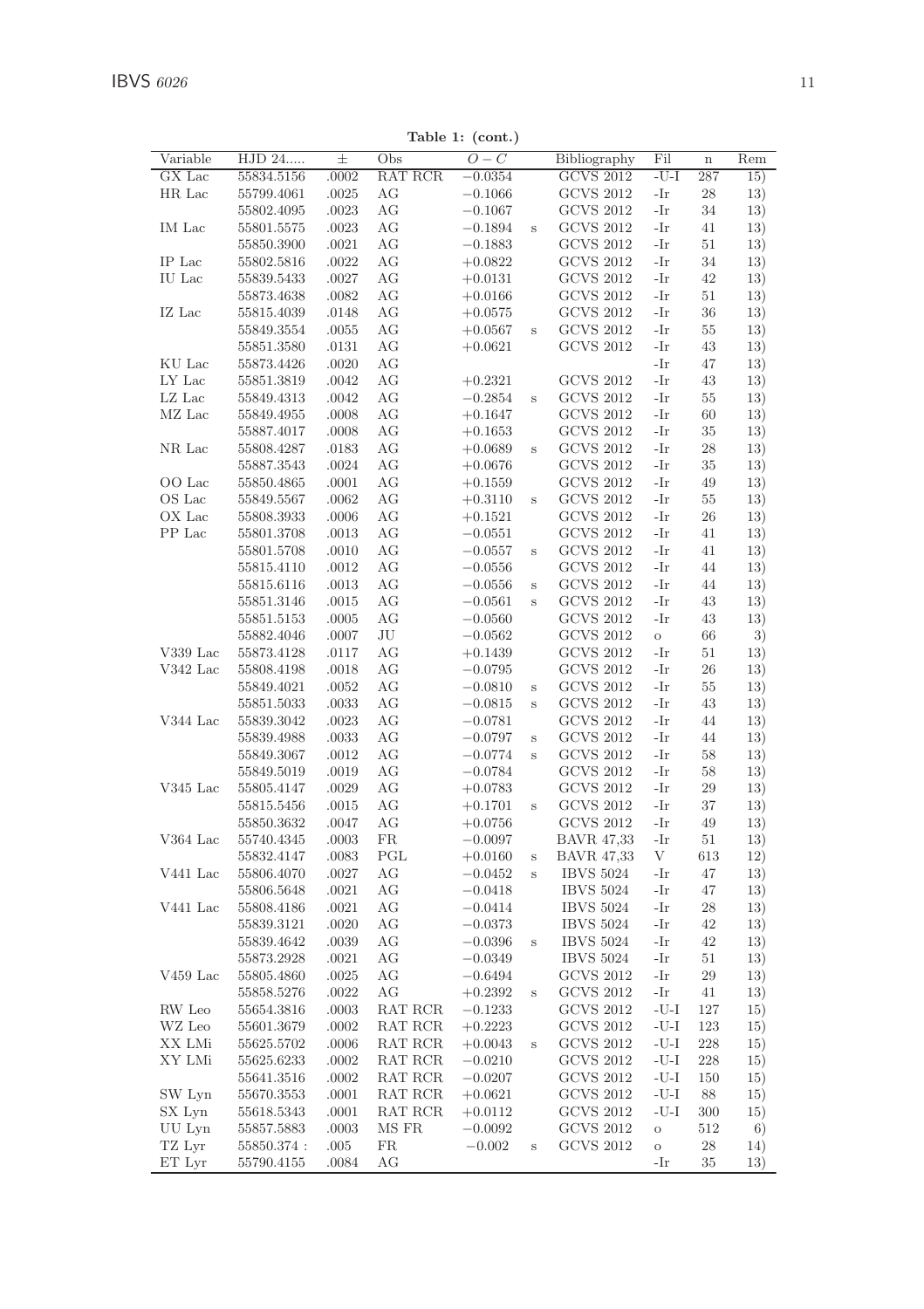Table 1: (cont.)

| Variable    | HJD 24     | $_{\pm}$ | Obs        | $O-C$     |                         | Bibliography                         | Fil                      | $\mathbf n$ | Rem |
|-------------|------------|----------|------------|-----------|-------------------------|--------------------------------------|--------------------------|-------------|-----|
| IP Lyr      | 55592.6665 | .0002    | MS FR      | $-0.0091$ |                         | <b>GCVS 2012</b>                     | $\rm{O}$                 | 544         | 6)  |
|             | 55833.3234 | .0007    | JU         | $-0.0103$ |                         | <b>GCVS 2012</b>                     | $\rm{O}$                 | 57          | 3)  |
| NY Lyr      | 55857.3958 | .0002    | <b>FR</b>  | $-0.0788$ |                         | <b>GCVS 2012</b>                     | -Ir                      | 53          | 13) |
| PV Lyr      | 55791.4517 | .0074    | AG         | $+0.0073$ |                         | <b>GCVS 2012</b>                     | -Ir                      | 30          | 13) |
| QT Lyr      | 55794.4924 | .0028    | AG         |           |                         |                                      | -Ir                      | 37          | 13) |
| QU Lyr      | 55794.4247 | .0013    | AG         | $+0.0001$ | S                       | <b>GCVS 2012</b>                     | -Ir                      | 37          | 13) |
| V417 Lyr    | 55615.6343 | .0012    | MS FR      |           |                         |                                      | $\rm{O}$                 | 380         | 6)  |
| $V563$ Lyr  | 55850.3094 | .0029    | <b>FR</b>  |           |                         |                                      | $\rm{O}$                 | 29          | 14) |
| $V580$ Lyr  | 55794.4092 | .0006    | JU         |           |                         |                                      | $\circ$                  | 48          | 3)  |
| GU Mon      | 55866.6060 | .0005    | MS FR      | $-0.0896$ |                         | <b>GCVS 2012</b>                     | $\circ$                  | 520         | 6)  |
| IX Mon      | 55592.3297 | .0001    | MS FR      | $-0.0364$ |                         | <b>GCVS 2012</b>                     | $\circ$                  | 737         | 6)  |
| V453 Mon    | 55593.3001 | .0003    | MS FR      | $+0.1607$ | S                       | <b>GCVS 2012</b>                     | $\circ$                  | 396         | 6)  |
| $V515$ Mon  | 55600.3340 | .0002    | RAT RCR    | $-0.0407$ |                         | <b>GCVS 2012</b>                     | -U-I                     | 120         | 15) |
| $V527$ Mon  | 55593.3998 | .0004    | MS FR      | $-0.0280$ |                         | <b>GCVS 2012</b>                     | $\circ$                  | 222         | 6)  |
| $V530$ Mon  | 55941.4532 | .0069    | PGL        | $-0.1286$ |                         | <b>GCVS 2012</b>                     | V                        | 236         | 16) |
| V634 Mon    | 55851.6314 | .0010    | MS FR      | $+0.1125$ |                         | <b>GCVS 2012</b>                     | $\circ$                  | 540         | 6)  |
| $V456$ Oph  | 55676.5346 | .0001    | RAT RCR    | $+0.0160$ |                         | <b>GCVS 2012</b>                     | $-U-I$                   | 160         | 15) |
| V913 Oph    | 55674.5605 | .0002    | RAT RCR    | $+0.3055$ |                         | <b>GCVS 2012</b>                     | $-U-I$                   | 190         | 15) |
| V2388 Oph   | 55754.4974 | .0014    | <b>FR</b>  |           |                         |                                      | V                        | 25          | 14) |
| $V2640$ Oph | 55706.5133 | .0003    | RAT RCR    |           |                         |                                      | $\mathbf{-U}\mathbf{-I}$ | 188         | 15) |
| FT Ori      | 55941.4222 | .0001    | PGL        | $+0.0167$ |                         | <b>GCVS 2012</b>                     | V                        | 165         | 12) |
| V1633 Ori   | 55856.6377 | .0004    | MS FR      | $+0.2106$ | $\mathbf s$             | BAVM 125                             | $\circ$                  | 484         | 6)  |
| V1865 Ori   | 55943.4082 | .0015    | QU         |           |                         |                                      | V                        | 105         | 4)  |
| U Peg       | 55857.3681 | .0012    | AG         | $-0.0210$ |                         | <b>BAVR 45,3</b>                     | V                        | 75          | 13) |
|             | 55857.5549 | .0026    | AG         | $-0.0216$ | $\rm s$                 | <b>BAVR 45,3</b>                     | V                        | 75          | 13) |
| BB Peg      | 55831.2683 | .0015    | <b>BHE</b> | $-0.0052$ |                         | <b>GCVS 2012</b>                     | -Ir                      | 87          | 17) |
|             | 55857.2983 | .0005    | DIE        | $-0.0034$ |                         | <b>GCVS 2012</b>                     | $\circ$                  | 42          | 19) |
| BK Peg      | 55817.5771 | .0056    | AG         | $+0.0084$ |                         | <b>GCVS 2012</b>                     | V                        | 70          | 13) |
| BN Peg      | 55830.2833 | .0010    | <b>BHE</b> | $+0.0038$ |                         | <b>GCVS 2012</b>                     | $-Ir$                    | 110         | 17) |
| BY Peg      | 55807.5392 | .0014    | AG         | $-0.0238$ |                         | <b>GCVS 2012</b>                     | -Ir                      | 31          | 13) |
|             | 55850.292: | .003     | <b>BHE</b> | $-0.013$  |                         | <b>GCVS 2012</b>                     | -Ir                      | 33          | 17) |
| BZ Peg      | 55807.5213 | .0009    | AG         | $+0.2666$ | $\overline{\mathbf{s}}$ | <b>GCVS 2012</b>                     | -Ir                      | 31          | 13) |
| $CE$ $Peg$  | 55806.3898 | .0026    | AG         | $+0.1616$ |                         | <b>GCVS 2012</b>                     | -Ir                      | 29          | 13) |
| DI Peg      | 55820.3461 | .0006    | DIE        | $-0.0076$ |                         | <b>GCVS 2012</b>                     | $\rm{O}$                 | 31          | 19) |
|             | 55887.2592 | .0011    | <b>BHE</b> | $-0.0053$ |                         | <b>GCVS 2012</b><br><b>GCVS 2012</b> | -Ir<br>V                 | 65          | 17) |
| DM Peg      | 55857.3615 | .0028    | AG         | $+0.0748$ |                         |                                      |                          | 75          | 13) |
| DP Peg      | 55849.2523 | .0062    | <b>BHE</b> |           |                         | <b>GCVS 2012</b>                     | -Ir                      | 82          | 17) |
| DV Peg      | 55806.5998 | .0051    | AG         | $+0.1050$ |                         |                                      | -Ir                      | 33          | 13) |
|             | 55807.5674 | .0021    | AG         | $+0.1264$ |                         | <b>GCVS 2012</b>                     | -Ir                      | 31          | 13) |
|             | 55855.4080 | .0012    | SCI        | $+0.1818$ | $\,$ s                  | <b>GCVS 2012</b>                     | $\rm{O}$                 | 55          | 3)  |
|             | 55857.3354 | .0019    | SCI        | $+0.2168$ | S                       | <b>GCVS 2012</b>                     | $\rm{O}$                 | 45          | 3)  |
| EE Peg      | 55832.3270 | .0031    | <b>BHE</b> | $+0.0024$ |                         | <b>GCVS 2012</b>                     | -Ir<br>-Ir               | 270         | 17) |
| ER Peg      | 55826.4021 | .0064    | BHE        | $+0.1423$ |                         | <b>GCVS 2012</b>                     |                          | 505         | 17) |
|             | 55851.4239 | .0112    | AG         | $+0.1428$ |                         | <b>GCVS 2012</b>                     | V                        | 62          | 13) |
| GH Peg      | 55874.2126 | .0033    | <b>BHE</b> | $+0.0072$ |                         | <b>GCVS 2012</b><br><b>GCVS 2012</b> | -Ir                      | 137         | 17) |
| GH Peg      | 55879.3153 | .0016    | SCI        | $-0.0024$ |                         |                                      | $\mathbf{o}$             | 101         | 3)  |
| GP Peg      | 55817.4263 | .0018    | AG         | $-0.0478$ | S                       | <b>GCVS 2012</b>                     | -Ir                      | 69          | 13) |
|             | 55851.5757 | .0030    | AG         | $-0.0450$ | S                       | <b>GCVS 2012</b>                     | V                        | 63          | 13) |
| HI Peg      | 55835.3399 | .0017    | <b>BHE</b> |           |                         |                                      | -Ir                      | 129         | 17) |
| IP Peg      | 55835.3722 | .0001    | PGL        |           |                         |                                      | V                        | 286         | 16) |
|             | 55850.3988 | .0005    | SCI        |           |                         |                                      | $\rm{O}$                 | 34          | 3)  |
|             | 55850.4730 | .0019    | SCI        |           |                         |                                      | $\circ$                  | 30          | 3)  |
|             | 55850.5581 | .0005    | SCI        |           |                         |                                      | $\circ$                  | 14          | 3)  |
|             | 55858.3980 | .0012    | SCI        |           |                         |                                      | $\circ$                  | 26          | 3)  |
|             | 55858.4687 | .0004    | SCI        |           |                         |                                      | $\circ$                  | 30          | 3)  |
|             | 55861.3219 | .0008    | SCI        |           |                         |                                      | $\circ$                  | 22          | 3)  |
|             | 55878.2460 | .0007    | SCI        |           |                         |                                      | $\circ$                  | 19          | 3)  |
|             | 55887.2627 | .0004    | SCI        |           |                         |                                      | $\circ$                  | 23          | 3)  |
| KV Peg      | 55877.3851 | .0104    | PGL        |           |                         |                                      | V                        | 296         | 16) |
| KW Peg      | 55857.2382 | .0021    | <b>BHE</b> |           |                         |                                      | -Ir                      | 74          | 17) |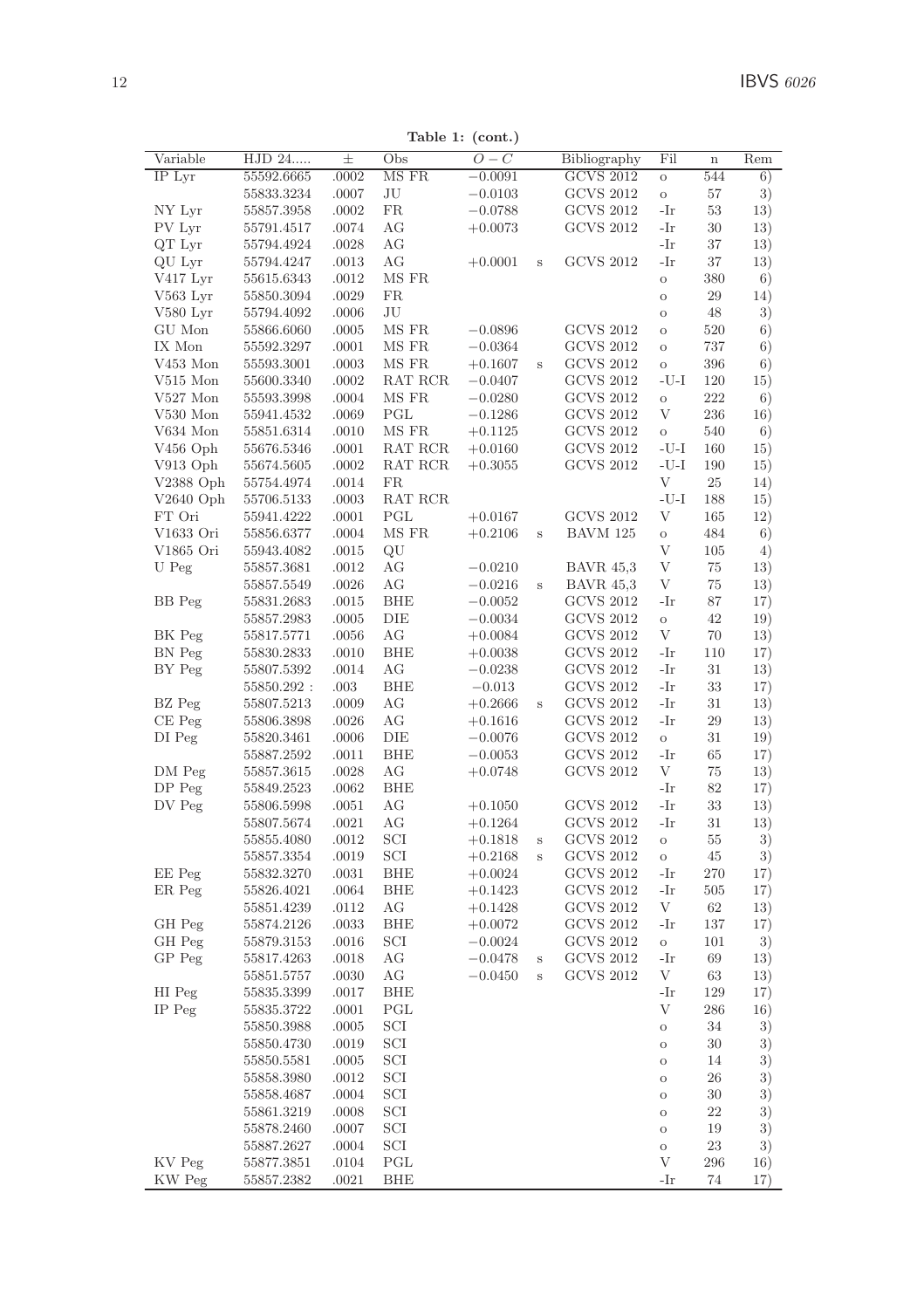Table 1: (cont.)

| Variable      | HJD 24                   | $\pm$          | $\cdots$<br>Obs  | ,<br>$\overline{O}-C$ |         | Bibliography      | Fil                | $\mathbf n$ | Rem      |
|---------------|--------------------------|----------------|------------------|-----------------------|---------|-------------------|--------------------|-------------|----------|
| $V357$ Peg    | 55817.4295               | .0022          | АG               |                       |         |                   | V                  | 70          | 13)      |
| V404 Peg      | 55851.3295               | .0027          | ΑG               | $-0.0900$             | S       | <b>GCVS 2012</b>  | V                  | 63          | 13)      |
|               | 55851.5345               | .0025          | AG               | $-0.0946$             |         | <b>GCVS 2012</b>  | V                  | 63          | 13)      |
| V411 Peg      | 55806.4966               | .0016          | AG               | $-0.0103$             | $\rm s$ | <b>GCVS 2012</b>  | -Ir                | 29          | 13)      |
| ST Per        | 55980.2937               | .0007          | JU               | $+0.2228$             |         | <b>GCVS 2012</b>  | $\circ$            | 59          | 3)       |
| <b>BO</b> Per | 55877.3362               | .0015          | MS FR            | $-0.0422$             |         | <b>GCVS 2012</b>  | $\circ$            | 550         | 6)       |
| BR Per        | 55598.481                | .001           | AG               |                       |         |                   | -Ir                | 59          | 13)      |
| BY Per        | 55894.4317               | .0008          | AG               | $+0.0241$             |         | <b>GCVS 2012</b>  | -Ir                | 44          | 13)      |
| DK Per        | 55859.5707               | .0014          | AG               | $+0.0127$             |         | <b>GCVS 2012</b>  | -Ir                | 54          | 13)      |
|               | 55879.3455               | .0012          | AG               | $+0.0122$             |         | <b>GCVS 2012</b>  | -Ir                | 65          | 13)      |
| IQ Per        | 55964.3487               | .0050          | JU               | $-0.0710$             | $\rm s$ | <b>GCVS 2012</b>  | $\circ$            | 93          | 3)       |
| IT Per        | 55850.4336               | .0024          | AG               | $-0.0180$             |         | <b>GCVS 2012</b>  | -Ir                | 53          | 13)      |
| IU Per        | 55850.3212               | .0007          | DIE              | $+0.0063$             |         | <b>GCVS 2012</b>  | $\circ$            | 41          | 19)      |
| KL Per        | 55850.4131               | .0043          | АG               | $+0.1330$             |         | <b>GCVS 2012</b>  | -Ir                | 53          | 13)      |
|               | 55859.3066               | .0006          | MS FR            | $+0.1342$             |         | <b>GCVS 2012</b>  | $\circ$            | 468         | 6)       |
| KN Per        | 55794.5770               | .0003          | MS FR            | $+0.0075$             |         | <b>BAVR 52,93</b> | $\circ$            | 429         | 6)       |
|               | 55951.4037               | .0097          | PGL              | $+0.0040$             |         | <b>BAVR 52,93</b> | V                  | 178         | 12)      |
| KQ Per        | 55807.5186               | .0010          | <b>FR</b>        |                       |         |                   | -Ir                | 29          | 13)      |
| KW Per        | 55879.2817               | .0019          | <b>BHE</b>       | $+0.0999$             | $\rm s$ | <b>GCVS 2012</b>  | -Ir                | 98          | 17)      |
| PS Per        | 55850.4039               | .0026          | AG               | $+0.0689$             | S       | <b>GCVS 2012</b>  | -Ir                | 53          | 13)      |
| QT Per        | 55807.4869               | .0005          | MS FR            | $+0.2199$             |         | <b>GCVS 2012</b>  | $\circ$            | 645         | 6)       |
| V366 Per      | 55859.4239               | .0051          | АG               | $+0.1555$             | S       | <b>GCVS 2012</b>  | -Ir                | 44          | 13)      |
|               | 55894.2637               | .0011          | AG               | $+0.1567$             |         | <b>GCVS 2012</b>  | -Ir                | 37          | 13)      |
| V432 Per      | 55894.2424               | .0006          | AG               | $-0.0327$             |         | <b>IBVS 3797</b>  | -Ir                | 33          | 13)      |
|               | 55894.4322               | .0020          | AG               | $-0.0345$             | S       | <b>IBVS 3797</b>  | -Ir                | 33          | 13)      |
| V449 Per      | 55859.4689               | .0017          | AG               | $+0.0508$             | s       | <b>GCVS 2012</b>  | -Ir                | 44          | 13)      |
|               | 55894.4778               | .0014          | AG               | $+0.0502$             | Ś       | <b>GCVS 2012</b>  | -Ir                | 34          | 13)      |
| $V450$ Per    | 55894.3200               | .0010          | АG               | $+0.1136$             |         | <b>GCVS 2012</b>  | -Ir                | 35          | 13)      |
| V680 Per      | 55859.2671               | .0015          | АG               |                       |         |                   | -Ir                | 44          | 13)      |
|               | 55859.4552               | .0010          | AG               |                       |         |                   | -Ir                | 44          | 13)      |
|               | 55894.2583               | .0007          | AG               |                       |         |                   | -Ir<br>-Ir         | 36          | 13)      |
| SU Psc        | 55894.4451<br>55888.3355 | .0012<br>.0012 | AG<br><b>BHE</b> | $-0.3118$             |         | <b>GCVS 2012</b>  | -Ir                | 36<br>150   | 13)      |
| UV Psc        | 55850.3760               | .0008          | BHE              | $-0.0151$             |         | <b>GCVS 2012</b>  | -Ir                | 474         | 17)      |
| AQ Psc        | 47804.431                | .001           | WU               |                       |         |                   |                    | 52          | 17)      |
|               | 47985.360                | .001           | WU               |                       |         |                   | $\circ$<br>$\circ$ | 43          | 1)<br>1) |
|               | 48983.221                | .001           | WU               |                       |         |                   | V                  | 56          | 1)       |
|               | 48987.260                | .001           | WU               |                       |         |                   | V                  | 34          | 1)       |
|               | 48992.254                | .001           | WU               |                       |         |                   | $\rm V$            | 35          | 1)       |
| DZ Psc        | 55857.3370               | .0037          | AG               |                       |         |                   | $\overline{V}$     | 84          | 13)      |
|               | 55857.5184               | .0016          | АG               |                       |         |                   | V                  | 84          | 13)      |
| U Sge         | 55828.3559               | .0032          | <b>FR</b>        | $-0.0050$             |         | <b>GCVS 2012</b>  | -Ir                | 56          | 13)      |
|               | 55850.342 :              | .003           | FR               | $+0.007$              | $\,$ s  | <b>GCVS 2012</b>  | -Ir                | 21          | 13)      |
| V Sge         | 55805.4400               | .0097          | АG               | $-0.0576$             |         | <b>GCVS 2012</b>  | -Ir                | 36          | 13)      |
|               | 55831.3985               | .0014          | JU               | $-0.0659$             | S       | <b>GCVS 2012</b>  | $\circ$            | 80          | 3)       |
|               | 55837.3096               | .0035          | JU               | $-0.0681$             |         | <b>GCVS 2012</b>  | $\circ$            | 44          | 3)       |
| V Sge         | 55838.3525               | .0030          | JU               | $-0.0536$             |         | <b>GCVS 2012</b>  | $\circ$            | 72          | 3)       |
| TU Sge        | 55790.7055               | .0009          | AG               | $+0.5954$             |         | <b>GCVS 2012</b>  | -Ir                | 60          | 13)      |
|               | 55805.4329               | .0068          | АG               | $+0.5960$             |         | <b>GCVS 2012</b>  | -Ir                | 35          | 13)      |
| CU Sge        | 55828.3394               | .0007          | FR               | $+0.0208$             |         | <b>GCVS 2012</b>  | $\circ$            | 49          | 14)      |
| CW Sge        | 55805.3576               | .0040          | АG               | $+0.0455$             | $\rm s$ | <b>GCVS 2012</b>  | -Ir                | 34          | 13)      |
| DK Sge        | 55790.5471               | .0019          | AG               | $+0.1598$             |         | <b>GCVS 2012</b>  | -Ir                | 32          | 13)      |
|               | 55797.3881               | .0006          | AG               | $+0.1608$             |         | <b>GCVS 2012</b>  | -Ir                | 25          | 13)      |
|               | 55802.3617               | .0020          | AG               | $+0.1598$             |         | <b>GCVS 2012</b>  | -Ir                | 36          | 13)      |
|               | 55805.4716               | .0021          | AG               | $+0.1606$             |         | <b>GCVS 2012</b>  | -Ir                | 36          | 13)      |
| DL Sge        | 55859.2706               | .0002          | WΝ               | $+0.1387$             |         | <b>GCVS 2012</b>  | V                  | 139         | 10)      |
|               | 55862.2764               | .0101          | WΝ               | $+0.1441$             | S       | <b>GCVS 2012</b>  | $\mathbf{V}$       | 115         | 10)      |
|               | 55877.2773               | .0002          | WN               | $+0.1428$             |         | <b>GCVS 2012</b>  | V                  | 148         | 10)      |
| FF Sge        | 55797.4616               | .0033          | AG               | $+0.0376$             |         | <b>GCVS 2012</b>  | -Ir                | $25\,$      | 13)      |
|               | 55805.4241               | .0042          | АG               | $+0.0385$             |         | <b>GCVS 2012</b>  | -Ir                | 35          | 13)      |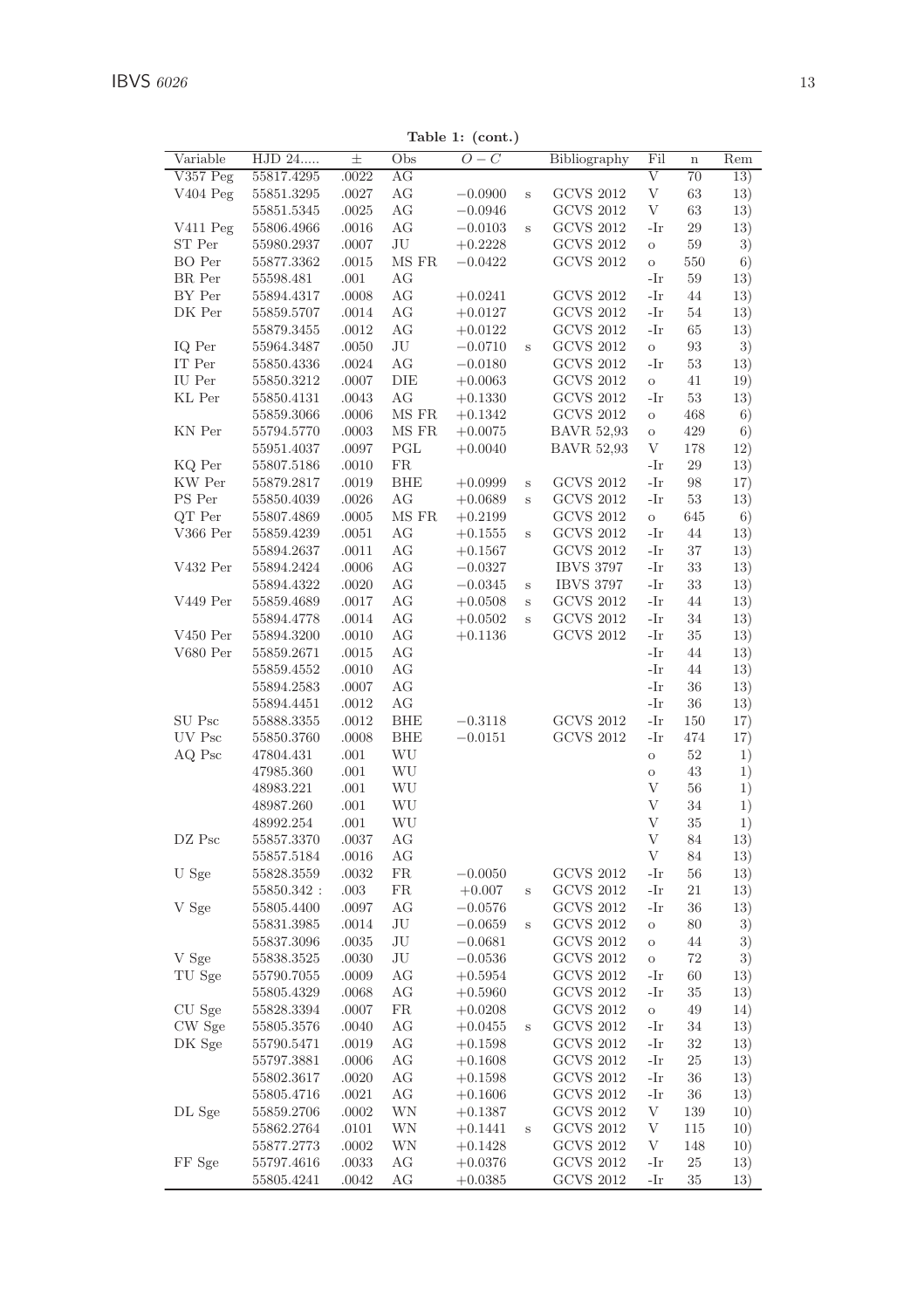Table 1: (cont.)

| Variable            | HJD 24                   | $\pm$          | Obs                    | $O-C$     |   | Bibliography       | Fil            | $\overline{\mathbf{n}}$ | Rem        |
|---------------------|--------------------------|----------------|------------------------|-----------|---|--------------------|----------------|-------------------------|------------|
| FH Sge              | 55790.5493               | .0086          | AG                     |           |   |                    | -Ir            | 31                      | 13)        |
| V384 Ser            | 55662.4937               | .0003          | <b>FR</b>              | $+0.0001$ |   | <b>GCVS 2012</b>   | -Ir            | 79                      | 13)        |
|                     | 55689.5043               | .0004          | FR.                    | $+0.0034$ | S | <b>GCVS 2012</b>   | -Ir            | 36                      | 13)        |
|                     | 55754.4014               | .0002          | FR.                    | $+0.0025$ |   | <b>GCVS 2012</b>   | -Ir            | 60                      | 13)        |
|                     | 55754.5363               | .0005          | <b>FR</b><br><b>FR</b> | $+0.0030$ | S | <b>GCVS 2012</b>   | -Ir            | 60                      | 13)        |
| RW Tau              | 55775.3623               | .0009          |                        | $+0.0025$ |   | <b>GCVS 2012</b>   | -Ir            | 22                      | 13)        |
|                     | 55859.4280               | .0001          | FR.                    | $+0.0094$ |   | BAVR 45,124        | -Ir            | 81                      | 13)        |
| TY Tau              | 55896.4306               | .0013          | SCI                    | $+0.2602$ |   | <b>GCVS 2012</b>   | $\circ$        | 67                      | 3)         |
| AP Tau<br>CU Tau    | 55887.4591               | .0002          | MS FR<br>MS FR         | $+0.0261$ |   | <b>GCVS 2012</b>   | $\circ$        | 350<br>550              | 6)         |
|                     | 55887.2915               | .0002          |                        | $+0.0230$ | S | <b>GCVS 2012</b>   | $\circ$        |                         | 6)         |
| GR Tau<br>V1022 Tau | 55880.3413               | .0033<br>.0004 | DIE<br>FR.             | $-0.0358$ |   | <b>BAVR 35,1</b>   | $\circ$<br>-Ir | 30<br>209               | 19)<br>13) |
|                     | 55859.4439<br>55859.6164 | .0001          | <b>FR</b>              |           |   |                    | -Ir            | 209                     | 13)        |
| $V1121$ Tau         | 55890.3804               | .0039          | <b>BHE</b>             |           |   |                    | -Ir            | 227                     | 17)        |
| V Tri               | 55889.2774               | .0011          | <b>BHE</b>             | $-0.0400$ |   | <b>GCVS 2012</b>   | -Ir            | 192                     | 17)        |
|                     | 55896.3357               | .0010          | <b>BHE</b>             | $-0.0042$ |   | <b>GCVS 2012</b>   | -Ir            | 136                     | 17)        |
| RV Tri              | 55859.5774               | .0007          | АG                     | $-0.0342$ |   | <b>GCVS 2012</b>   | -Ir            | 44                      | 13)        |
| RW Tri              | 55828.4413               | .0005          | <b>BHE</b>             | $-0.0047$ |   | <b>GCVS 2012</b>   | -Ir            | 162                     | 17)        |
| ST Tri              | 55859.3540               | .0021          | AG                     | $-0.0575$ |   | <b>GCVS 2012</b>   | -Ir            | 44                      | 13)        |
|                     | 55859.5955               | .0010          | АG                     | $-0.0555$ | S | <b>GCVS 2012</b>   | -Ir            | 44                      | 13)        |
|                     | 55894.3244               | .0012          | AG                     | $-0.0580$ |   | <b>GCVS 2012</b>   | -Ir            | 36                      | 13)        |
| VZ Tri              | 55849.3248               | .0036          | <b>BHE</b>             |           |   |                    | -Ir            | 123                     | 17)        |
| WW Tri              | 55859.3632               | .0102          | AG                     |           |   |                    | -Ir            | 45                      | 13)        |
| <b>BU</b> Tri       | 55859.2659               | .0026          | AG                     | $+0.0727$ |   | <b>GCVS 2012</b>   | -Ir            | 44                      | 13)        |
|                     | 55859.4072               | .0019          | AG                     | $+0.0662$ | S | <b>GCVS 2012</b>   | -Ir            | 44                      | 13)        |
|                     | 55859.5566               | .0027          | AG                     | $+0.0678$ |   | <b>GCVS 2012</b>   | -Ir            | 44                      | 13)        |
| BV Tri              | 55859.3246               | .0030          | AG                     | $+0.0120$ | S | <b>GCVS 2012</b>   | -Ir            | 44                      | 13)        |
|                     | 55859.5627               | .0002          | АG                     | $+0.0030$ |   | <b>GCVS 2012</b>   | -Ir            | 44                      | 13)        |
| W UMa               | 55953.2873               | .0035          | $_{\rm PGL}$           | $-0.0138$ |   | <b>BAVR 44,156</b> | V              | 310                     | 16)        |
| NT UMa              | 55887.3035               | .0020          | AG                     |           |   |                    | -Ir            | 74                      | 13)        |
| W UMi               | 55887.3619               | .0003          | QU                     | $-0.1713$ |   | <b>GCVS 2012</b>   | V              | 119                     | 4)         |
| AG Vir              | 55674.3274               | $.0002\,$      | FR.                    | $-0.0122$ |   | <b>GCVS 2012</b>   | -Ir            | 297                     | 13)        |
| LU Vir              | 55674.3536               | .0023          | FR.                    |           |   |                    | $\circ$        | 53                      | 14)        |
| AW Vul              | 55791.4992               | .0007          | <b>FR</b>              | $-0.0118$ | S | <b>GCVS 2012</b>   | -Ir            | 34                      | 13)        |
|                     | 55819.3192               | .0011          | DIE                    | $-0.0143$ |   | <b>GCVS 2012</b>   | $\circ$        | 31                      | 19)        |
| AX Vul              | 55791.5372               | .0002          | FR.                    | $-0.0309$ |   | <b>GCVS 2012</b>   | -Ir            | 34                      | 13)        |
| AZ Vul              | 55838.5333               | .0014          | AG                     | $+0.0324$ |   | <b>GCVS 2012</b>   | -Ir            | 40                      | 13)        |
| BG Vul              | 55791.5440               | .0037          | AG                     | $+0.0546$ |   | <b>GCVS 2012</b>   | -Ir            | 35                      | 13)        |
|                     | 55806.4628               | .0016          | AG                     | $+0.0531$ |   | <b>GCVS 2012</b>   | -Ir            | 29                      | 13)        |
|                     | 55807.4707               | .0012          | AG                     | $+0.0529$ | S | <b>GCVS 2012</b>   | -Ir            | 31                      | 13)        |
| BK Vul              | 55807.4919               | .0021          | AG                     | $-0.0029$ | S | <b>GCVS 2012</b>   | -Ir            | 31                      | 13)        |
| <b>BO</b> Vul       | 55790.5588               | .0017          | AG                     | $-0.0351$ |   | <b>GCVS 2012</b>   | -Ir            | 29                      | 13)        |
|                     | 55835.3122               | .0003          | FR.                    | $-0.0367$ |   | <b>GCVS 2012</b>   | $\circ$        | 22                      | 14)        |
| BQ Vul              | 55830.4433               | .0017          | <b>FR</b>              | $+0.7786$ | S | <b>GCVS 2012</b>   | -Ir            | 22                      | 13)        |
| <b>BS</b> Vul       | 55790.5521               | .0008          | AG                     | $-0.0275$ |   | <b>GCVS 2012</b>   | -Ir            | 31                      | 13)        |
|                     | 55797.4537               | .0034          | AG                     | $-0.0275$ | S | <b>GCVS 2012</b>   | -Ir            | 24                      | 13)        |
| CD Vul              | 55838.4575               | .0032          | AG                     | $+0.0004$ | S | <b>GCVS 2012</b>   | -Ir            | 39                      | 13)        |
| EO Vul              | 55838.4991               | .0026          | AG                     |           |   |                    | -Ir            | 40                      | 13)        |
| EQ Vul              | 55801.4955               | .0072          | AG                     | $-1.6769$ | S | <b>GCVS 2012</b>   | -Ir            | 44                      | 13)        |
| EU Vul              | 55797.3801               | .0002          | AG                     | $+0.0443$ | S | <b>GCVS 2012</b>   | -Ir            | 28                      | 13)        |
|                     | 55805.3268               | .0012          | AG                     | $+0.0436$ | S | <b>GCVS 2012</b>   | -Ir            | 36                      | 13)        |
| EV Vul              | 55790.4531               | $.0092\,$      | AG                     | $+0.5131$ | S | <b>GCVS 2012</b>   | -Ir            | 30                      | 13)        |
| EY Vul              | 55802.3963               | .0021          | АG                     | $+0.0584$ |   | <b>GCVS 2012</b>   | -Ir            | 35                      | 13)        |
|                     | 55802.3972               | $.0003$        | WTR                    | $+0.0593$ |   | <b>GCVS 2012</b>   | -Ir            | 98                      | 9)         |
| FF Vul              | 55838.4475               | .0034          | AG                     | $-0.0835$ |   | <b>GCVS 2012</b>   | -Ir            | 40                      | 13)        |
| FM Vul              | 55791.4371               | .0053          | АG                     | $+0.0321$ | S | <b>GCVS 2012</b>   | -Ir            | 30                      | 13)        |
| FR Vul              | 55797.4092               | .0013          | AG                     | $-0.0070$ |   | <b>GCVS 2012</b>   | -Ir            | 26                      | 13)        |
| GI Vul              | 55797.4717               | .0033          | AG                     | $-0.0134$ |   | <b>GCVS 2012</b>   | -Ir            | 27                      | 13)        |
|                     |                          | .0001          | AG                     | $-0.0137$ |   | <b>GCVS 2012</b>   | -Ir            | 44                      | 13)        |
|                     | 55801.3233               |                |                        |           |   |                    |                |                         |            |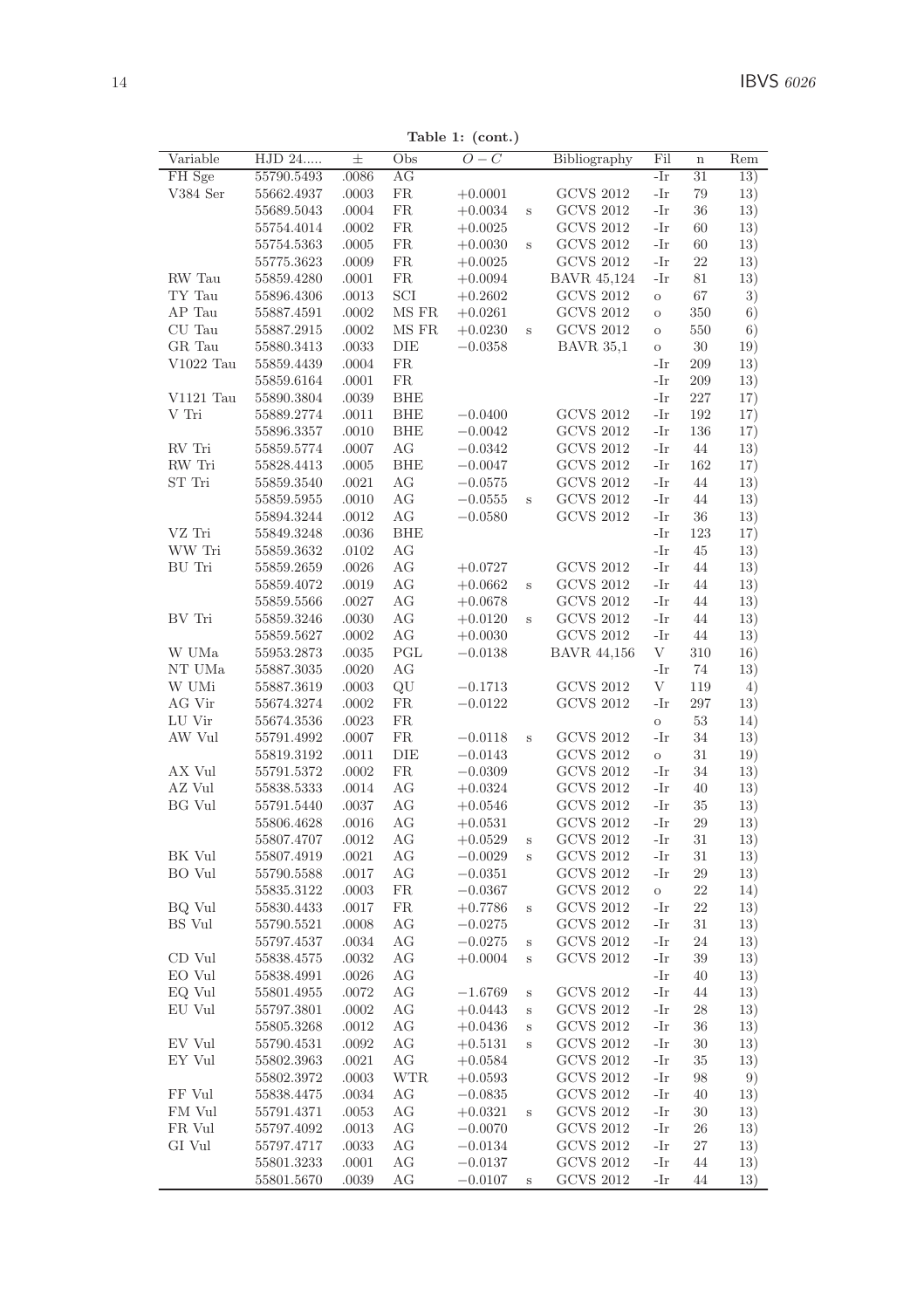| Variable        | HJD 24     | $\pm$ | Obs       | $O-C$     |        | Bibliography       | Fil        | $\overline{\mathbf{n}}$ | Rem |
|-----------------|------------|-------|-----------|-----------|--------|--------------------|------------|-------------------------|-----|
| GP Vul          | 55778.556: | .001  | FR.       | $-0.044$  | Ś      | <b>GCVS 2012</b>   | $_{\rm V}$ | 36                      | 14) |
|                 | 55835.3460 | .0018 | FR        | $-0.0419$ | S      | <b>GCVS 2012</b>   | $\rm{O}$   | 19                      | 14) |
| GU Vul          | 55797.4504 | .0018 | AG        | $+0.0303$ |        | <b>GCVS 2012</b>   | -Ir        | 24                      | 13) |
|                 | 55835.3885 | .0045 | <b>FR</b> | $+0.0313$ |        | <b>GCVS 2012</b>   | $\rm{O}$   | 22                      | 14) |
| HS Vul          | 55790.4400 | .0014 | AG        | $+0.0379$ | S      | <b>GCVS 2012</b>   | -Ir        | 31                      | 13) |
|                 | 55797.4132 | .0013 | AG        | $+0.0377$ | S      | <b>GCVS 2012</b>   | -Ir        | 26                      | 13) |
|                 | 55799.4058 | .0002 | GВ        | $+0.0379$ | S      | <b>GCVS 2012</b>   | $\rm{O}$   | 85                      | 2)  |
|                 | 55802.3952 | .0024 | AG        | $+0.0387$ | Ś      | <b>GCVS 2012</b>   | -Ir        | 34                      | 13) |
|                 | 55802.5625 | .0020 | АG        | $+0.0400$ |        | <b>GCVS 2012</b>   | -Ir        | 34                      | 13) |
|                 | 55804.3870 | .0003 | GB        |           |        | <b>GCVS 2012</b>   | $\rm{O}$   | 108                     | 2)  |
|                 |            |       |           | $+0.0381$ | S      |                    |            |                         |     |
|                 | 55805.3834 | .0002 | GB        | $+0.0383$ | S      | <b>GCVS 2012</b>   | $\circ$    | 109                     | 2)  |
|                 | 55806.3800 | .0001 | GB        | $+0.0387$ | S      | <b>GCVS 2012</b>   | $\circ$    | 100                     | 2)  |
|                 | 55806.5467 | .0005 | GB        | $+0.0394$ |        | <b>GCVS 2012</b>   | $\circ$    | 86                      | 2)  |
|                 | 55808.3722 | .0001 | GB        | $+0.0385$ | S      | <b>GCVS 2012</b>   | $\circ$    | 75                      | 2)  |
| KN Vul          | 55801.4051 | .0021 | АG        | $-0.0036$ | S      | <b>GCVS 2012</b>   | -Ir        | 44                      | 13) |
|                 | 55801.5870 | .0026 | AG        | $-0.0004$ |        | <b>GCVS 2012</b>   | -Ir        | 44                      | 13) |
|                 | 55835.3535 | .0017 | FR.       | $-0.0018$ | S      | <b>GCVS 2012</b>   | $\rm{O}$   | 15                      | 14) |
| NO Vul          | 55790.4319 | .0022 | AG        | $+0.0911$ | S      | <b>GCVS 2012</b>   | -Ir        | 32                      | 13) |
| V467 Vul        | 55791.5332 | .0079 | AG        | $-0.0415$ | S      | <b>GCVS 2012</b>   | -Ir        | 35                      | 13) |
|                 | 55806.4902 | .0037 | АG        | $-0.0441$ | Ś      | <b>GCVS 2012</b>   | -Ir        | 29                      | 13) |
|                 | 55807.5557 | .0021 | АG        | $-0.0472$ |        | <b>GCVS 2012</b>   | -Ir        | 31                      | 13) |
| GSC 00871-00486 | 55672.5278 | .0014 | <b>FR</b> |           |        |                    | $\rm{O}$   | 69                      | 14) |
| GSC 01100-01182 | 55396.5292 | .0015 | AG        |           |        |                    | -Ir        | 25                      | 13) |
| GSC 01127-01808 | 55867.3481 | .0006 | QU        |           |        |                    | V          | 101                     | 4)  |
| GSC 01383-00181 | 55621.3707 | .0002 | FR.       |           |        |                    | -Ir        | 97                      | 13) |
|                 | 55621.5034 | .0003 | FR.       |           |        |                    | -Ir        | 97                      | 13) |
| GSC 01383-01023 | 55621.4382 | .0018 | <b>FR</b> |           |        |                    | -Ir        | 40                      | 13) |
| GSC 01643-01880 | 55802.3625 | .0039 | AG        |           |        |                    | -Ir        | 36                      | 13) |
|                 |            |       | JU        |           |        |                    |            | 78                      |     |
|                 | 55838.4136 | .0016 |           |           |        |                    | $\rm{O}$   |                         | 3)  |
| GSC 02038-00293 | 55689.4590 | .0007 | FR        | $-0.0565$ | S      | BAVM 177           | -Ir        | 32                      | 13) |
|                 | 55784.3952 | .0022 | <b>FR</b> | $+0.0087$ |        | BAVM 177           | -Ir        | 18                      | 13) |
| GSC 02040-00212 | 55662.4878 | .0030 | <b>FR</b> |           |        |                    | $\rm{O}$   | 21                      | 14) |
| GSC 02140-01485 | 55802.4368 | .0008 | AG        | $-0.0337$ |        | BAV unpb           | -Ir        | 33                      | 13) |
|                 | 55802.5864 | .0007 | АG        | $-0.0347$ | $\,$ s | BAV unpb           | -Ir        | 33                      | 13) |
| GSC 02157-00014 | 55830.4388 | .0004 | FR        |           |        |                    | -Ir        | 51                      | 13) |
| GSC 02161-01310 | 55791.4917 | .0012 | <b>FR</b> | $+0.0813$ |        | BAVRb 59,3         | -Ir        | 47                      | 13) |
| GSC 02192-01283 | 55791.4506 | .0014 | AG        | $+0.0263$ |        | IBVS 5500-22       | -Ir        | 35                      | 13) |
|                 | 55806.5328 | .0011 | AG        | $+0.0292$ | S      | IBVS 5500-22       | -Ir        | 29                      | 13) |
| GSC 02484-00139 | 55628.3682 | .0023 | АG        |           |        |                    | -Ir        | 50                      | 13) |
|                 | 55628.5046 | .0012 | АG        |           |        |                    | -Ir        | 50                      | 13) |
|                 | 55628.6442 | .0013 | AG        |           |        |                    | -Ir        | 50                      | 13) |
| GSC 02537-00520 | 55624.4746 | .0018 | AG        |           |        |                    | -Ir        | 36                      | 13) |
| GSC 02569-00553 | 55642.3715 | .0098 | AG        | $-0.0239$ | Ś      | PZP 10.4           | -Ir        | 61                      | 13) |
|                 | 55642.5185 | .0081 | AG        | $-0.0246$ |        | PZP 10.4           | -Ir        | 61                      | 13) |
| GSC 02610-00088 | 55640.5405 | .0018 | MS FR     |           |        |                    | $\circ$    | 690                     | 6)  |
|                 | 55661.5774 | .0048 | АG        |           |        |                    | -Ir        | 41                      | 13) |
|                 | 55670.4678 | .0058 | AG        |           |        |                    | -Ir        | 35                      | 13) |
| GSC 02656-04286 |            |       | AG        |           |        | <b>IBVS 5900-4</b> | -Ir        | 34                      |     |
|                 | 55791.5641 | .0046 |           | $-0.0116$ | S      |                    |            |                         | 13) |
| GSC 02656-04286 | 55804.5063 | .0022 | AG        | $-0.0163$ |        | <b>IBVS 5900-4</b> | -Ir        | 34                      | 13) |
| GSC 02660-04155 | 55707.4537 | .0012 | FR.       |           |        |                    | -Ir        | 37                      | 13) |
| GSC 02673-02495 | 55741.4453 | .0010 | AG        | $+0.0539$ | S      | PZP 10.4           | -Ir        | 32                      | 13) |
|                 | 55790.4948 | .0257 | AG        | $+0.0393$ |        | PZP 10.4           | -Ir        | 35                      | 13) |
|                 | 55794.5402 | .0155 | AG        | $+0.0441$ | S      | PZP 10.4           | -Ir        | 37                      | 13) |
| GSC 02677-00988 | 55833.4133 | .0014 | FR.       |           |        |                    | -Ir        | 32                      | 13) |
| GSC 03547-02135 | 55671.6031 | .0010 | <b>FR</b> |           |        |                    | $\rm{O}$   | 19                      | 14) |
| GSC 03575-06239 | 55691.4271 | .0029 | AG        | $+0.0869$ | S      | PZP 10.4           | -Ir        | 23                      | 13) |
| GSC 03612-00014 | 55839.3787 | .0213 | AG        | $+0.0110$ | S      | PZP 10.4           | -Ir        | 50                      | 13) |
| GSC 03618-00448 | 55815.4250 | .0150 | АG        | $-0.0090$ |        | PZP 10.4           | -Ir        | 36                      | 13) |
| GSC 03619-00047 | 55784.3678 | .0039 | АG        | $+0.0030$ |        | PZP 10.4           | -Ir        | 40                      | 13) |
|                 | 55849.3456 | .0115 | АG        | $+0.0045$ |        | PZP 10.4           | -Ir        | 55                      | 13) |
|                 |            |       |           |           |        |                    |            |                         |     |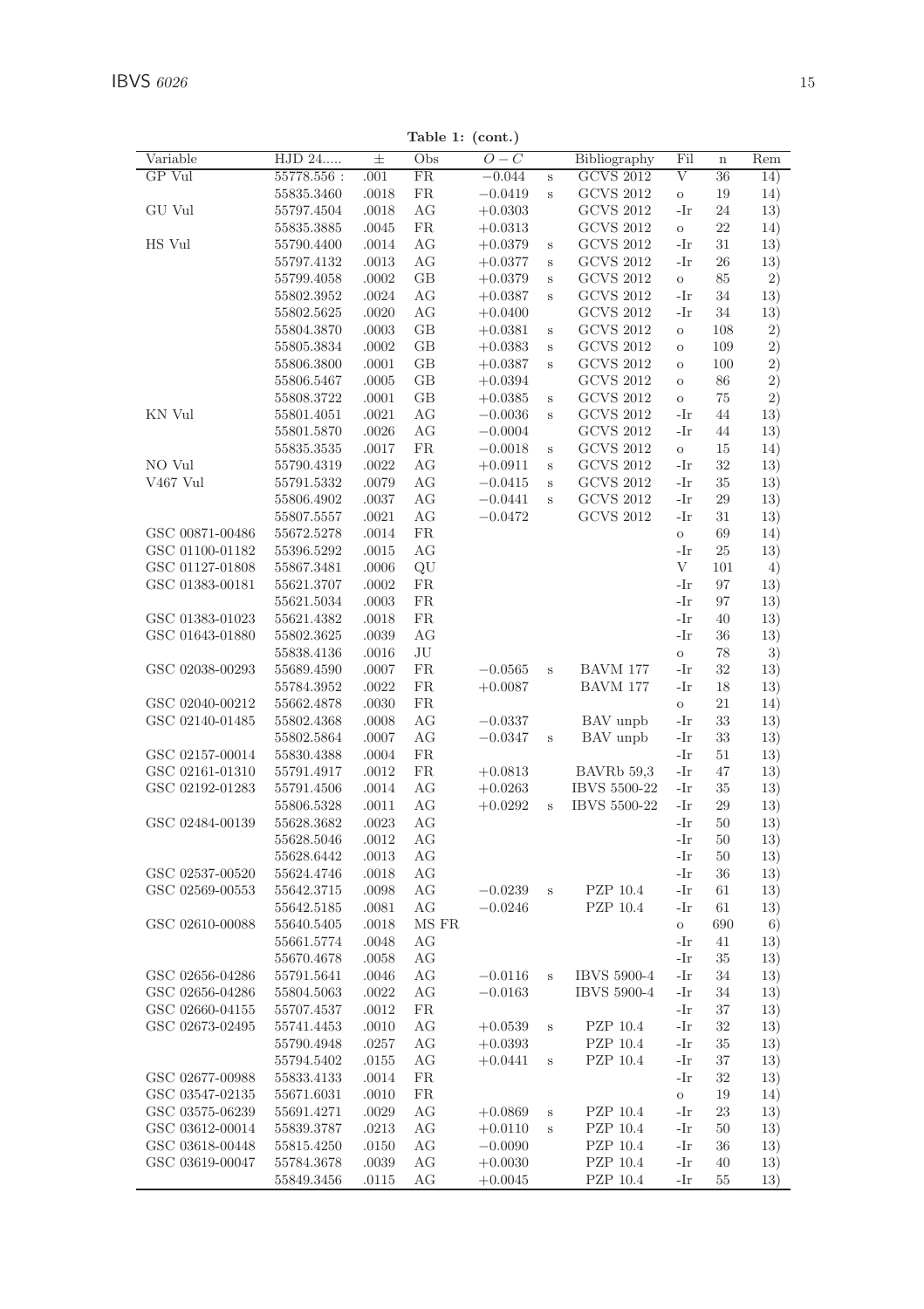Table 1: (cont.)

| Variable             | HJD 24                   | 士              | Obs       | $O-C$     |         | Bibliography       | Fil      | $\mathbf n$ | Rem |
|----------------------|--------------------------|----------------|-----------|-----------|---------|--------------------|----------|-------------|-----|
| GSC 03619-00715      | 55815.5678               | .0092          | AG        |           |         |                    | -Ir      | 44          | 13) |
| GSC 03679-02129      | 55817.4563               | .0120          | AG        |           |         |                    | -Ir      | 35          | 13) |
|                      | 55859.4320               | .0076          | AG        |           |         |                    | -Ir      | 54          | 13) |
|                      | 55894.4146               | .0034          | AG        |           |         |                    | -Ir      | 43          | 13) |
| GSC 03688-01184      | 55817.4624               | .0030          | AG        | $-0.0020$ |         | PZP 10.4           | -Ir      | 34          | 13) |
|                      | 55894.3670               | .0041          | AG        | $+0.0036$ |         | PZP 10.4           | -Ir      | 44          | 13) |
| GSC 03949-01072      | 55829.5325               | .0005          | FR        |           |         |                    | -Ir      | 64          | 13) |
|                      | 55831.3351               | .0004          | <b>FR</b> |           |         |                    | -Ir      | 78          | 13) |
|                      | 55831.5602               | .0003          | FR        |           |         |                    | -Ir      | 78          | 13) |
|                      | 55834.4897               | .0002          | FR        |           |         |                    | -Ir      | 81          | 13) |
|                      | 55839.4468               | .0002          | FR        |           |         |                    | -Ir      | 77          | 13) |
|                      | 55851.3911               | .0004          | FR.       |           |         |                    | -Ir      | 91          | 13) |
|                      | 55851.6137               | .0008          | FR.       |           |         |                    | -Ir      | 91          | 13) |
| GSC 04009-00670      | 55838.3957               | .0108          | AG        | $-0.0018$ |         | PZP 10.4           | -Ir      | 66          | 13) |
|                      | 55856.3101               | .0064          | AG        | $-0.0047$ |         | PZP 10.4           | -Ir      | 54          | 13) |
|                      | 55856.5837               | .0114          | AG        | $-0.0110$ |         | PZP 10.4           | -Ir      | 54          | 13) |
|                      |                          |                | AG        |           | $\rm s$ | PZP 10.4           | -Ir      | 56          |     |
| GSC 04285-00122      | 55874.5045<br>55857.3166 | .0096<br>.0028 | AG        | $-0.0075$ | S       | PZP 10.4           | -Ir      | 81          | 13) |
|                      |                          | .0040          | AG        | $+0.0040$ |         | PZP 10.4           | -Ir      |             | 13) |
|                      | 55857.4957               |                |           | $-0.0042$ | S       |                    |          | 81          | 13) |
| GSC 04339-01166      | 55627.5533               | .0141          | AG        | $-0.0074$ | S       | PZP 10.13          | -Ir      | 120         | 13) |
|                      | 55670.5409               | .0001          | AG        | $-0.0054$ | S       | PZP 10.13          | -Ir      | 86          | 13) |
|                      | 55888.6709               | .0007          | RAT RCR   | $+0.0858$ |         | PZP 10.13          | $-U-I$   | 352         | 15) |
| GSC 04827-02862      | 55622.3413               | .0003          | FR        |           |         |                    | -Ir      | 121         | 13) |
|                      | 55622.4735               | .0003          | <b>FR</b> |           |         |                    | -Ir      | 121         | 13) |
| GSC 04827-02889      | 55622.3597               | .0008          | <b>FR</b> |           |         |                    | -Ir      | 35          | 13) |
| GSC 04965-00293      | 55674.3657               | .0023          | <b>FR</b> |           |         |                    | $\rm{O}$ | 53          | 14) |
| GSC 06281-00246      | 55799.4295               | .0008          | <b>FR</b> | $+0.0035$ |         | <b>BAVR 59,2</b>   | -Ir      | 33          | 13) |
| <b>NSV 2146</b>      | 55887.4076               | .0009          | <b>FR</b> |           |         |                    | -Ir      | 40          | 13) |
| <b>NSV 24737</b>     | 55850.2381               | .0001          | <b>FR</b> |           |         |                    | -Ir      | 167         | 13) |
| <b>NSV 5501</b>      | 55590.4919               | .0105          | RAT RCR   |           |         |                    | $-U-I$   | 217         | 15) |
|                      | 55592.5546               | .0004          | RAT RCR   |           |         |                    | $-U-I$   | 252         | 15) |
|                      | 55601.4967               | .0003          | RAT RCR   |           |         |                    | $-U-I$   | 222         | 15) |
| <b>NSVS 10105062</b> | 55621.3449               | .0005          | FR        |           |         |                    | -Ir      | 87          | 13) |
|                      | 55621.4655               | .0002          | <b>FR</b> |           |         |                    | -Ir      | 87          | 13) |
| <b>NSVS 10123419</b> | 55622.5038               | .0114          | AG        |           |         |                    | -Ir      | 77          | 13) |
| <b>NSVS 103152</b>   | 55578.3813               | .0210          | AG        |           |         |                    | -Ir      | 107         | 13) |
|                      | 55578.6463               | .0041          | AG        |           |         |                    | -Ir      | 107         | 13) |
| <b>NSVS 1701206</b>  | 55884.4597               | .0013          | <b>FR</b> |           |         |                    | -Ir      | 36          | 13) |
| <b>NSVS 1810013</b>  | 55878.6637               | .0017          | <b>FR</b> |           |         |                    | $\circ$  | 64          | 14) |
|                      | 55879.4687               | .0016          | <b>FR</b> |           |         |                    | $\circ$  | 87          | 14) |
| <b>NSVS 1857770</b>  | 55879.2456               | .0026          | FR        |           |         |                    | $\circ$  | 41          | 14) |
| <b>NSVS 4307145</b>  | 55859.3821               | .0002          | FR.       |           |         |                    | $\circ$  | 50          | 14) |
| <b>NSVS 4319623</b>  | 55859.3239               | .0039          | <b>FR</b> |           |         |                    | $\circ$  | 50          | 14) |
|                      | 55859.5362               | .0044          | <b>FR</b> |           |         |                    | $\circ$  | 50          | 14) |
| <b>NSVS 5811775</b>  | 55851.3548               | .0021          | <b>FR</b> |           |         |                    | $\circ$  | 49          | 14) |
| U-A2 1200-07442402   | 55642.5912               | .0069          | AG        |           |         |                    | V        | 61          | 13) |
| U-A2 1200-11760524   | 55707.4877               | .0025          | AG        |           |         |                    | -Ir      | 20          | 13) |
| U-A2 1200-12680286   | 55791.5824               | .0015          | AG        | $-0.0184$ |         | IBVS 5700-73       | -Ir      | 34          | 13) |
|                      | 55804.4784               | .0026          | AG        | $-0.0187$ | $\,$ s  | IBVS 5700-73       | -Ir      | 34          | 13) |
| U-A2 1275-16067829   | 55372.4595               | .0074          | AG        |           |         |                    | -Ir      | 33          | 13) |
| U-A2 1500-01208912   | 55808.4125               | .0023          | AG        | $+0.0188$ |         | <b>IBVS 5900-6</b> | -Ir      | 34          | 13) |
| U-B1 1092-0472807    | 55805.4634               | .0077          | АG        |           |         |                    | -Ir      | 35          | 13) |
| U-B1 1108-0490540    | 55042.4918               | .0006          | AG        |           |         |                    | -Ir      | 42          | 13) |
|                      | 55393.4034               | .0047          | AG        |           |         |                    | -Ir      | 30          | 13) |
|                      | 55802.5274               | .0031          | AG        |           |         |                    | -Ir      | 37          | 13) |
|                      | 55805.4052               | .0049          | AG        |           |         |                    | -Ir      | 36          | 13) |
| U-B1 1135-0102876    | 55629.3283               | .0032          | AG        |           |         |                    | -Ir      | 50          | 13) |
| U-B1 1166-0562907    | 55481.3536               | .0072          | AG        |           |         |                    | -Ir      | 40          | 13) |
| U-B1 1316-0383362    | 55711.3882               | .0003          | AG        | $+0.0317$ |         | BAV unpb           | -Ir      | 28          | 13) |
|                      | 55711.5531               | .0007          | AG        | $+0.0313$ | s       | BAV unpb           | -Ir      | 28          | 13) |
|                      |                          |                |           |           |         |                    |          |             |     |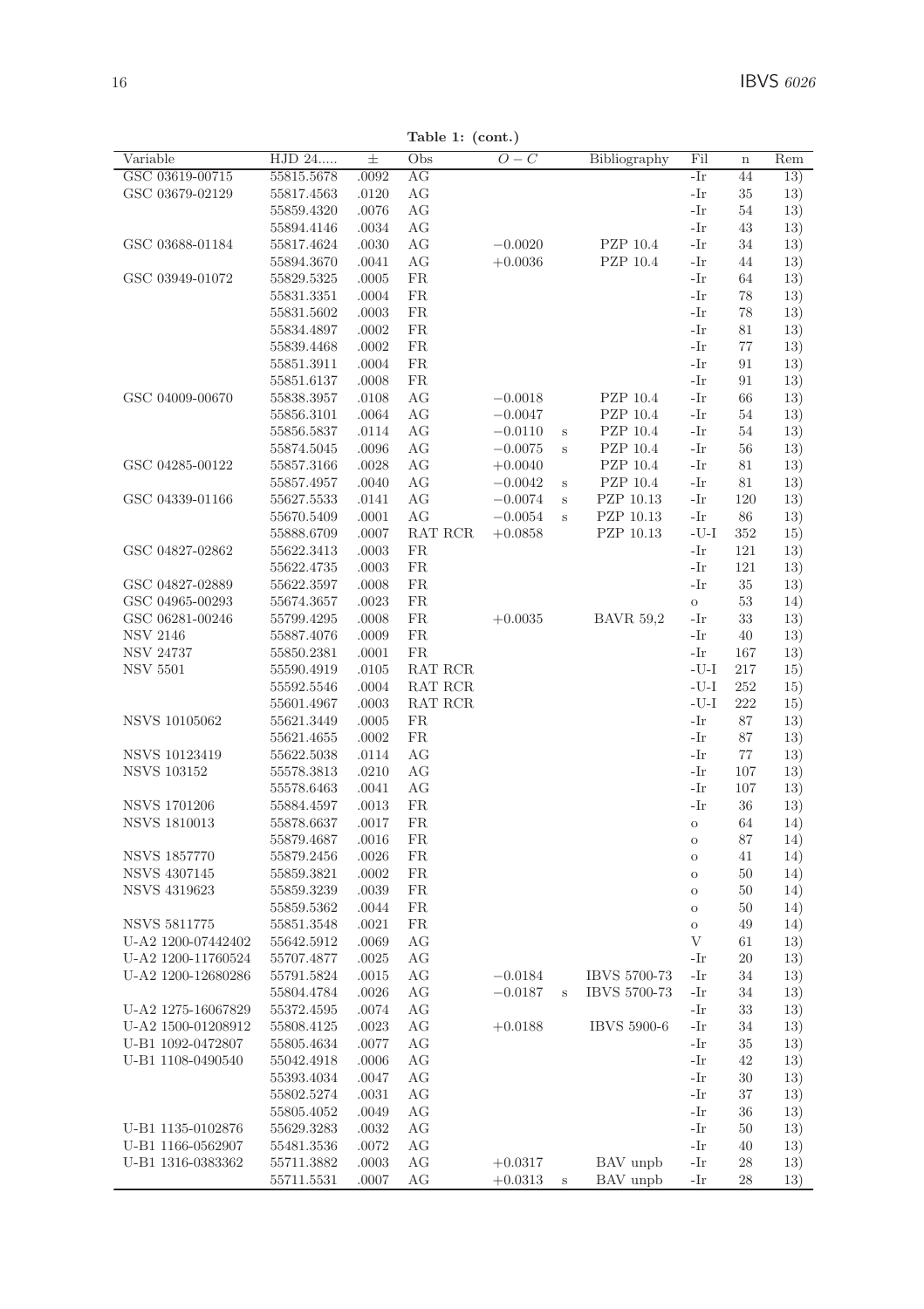| $:(\text{cont.})$ |   |              |     |             |     |
|-------------------|---|--------------|-----|-------------|-----|
| $O-C$             |   | Bibliography | Fil | $\mathbf n$ | Rem |
| $-0.0060$         | s | BAV unpb     | -Ir | 25          | 13) |
| $-0.0835$         |   | PZP 10.4     | -Ir | 40          | 13) |
| $+0.0742$         |   | PZP 10.4     | -Ir | 40          | 13) |
| $+0.0367$         |   | PZP 10.4     | -Ir | 28          | 13) |
| $+0.0717$         |   | PZP 10.4     | -Ir | 50          | 13) |
| $+0.0765$         | s | PZP 10.4     | -Ir | 50          | 13) |
| $+0.0737$         |   | PZP 10.4     | -Ir | 50          | 13) |

Table 1:

| HJD 24<br>$O-C$<br>Variable<br>Obs<br>Bibliography<br>Fil<br>$_{\pm}$<br>$\bf n$<br>U-B1 1332-0399848<br>AG<br>55687.4809<br>.0024<br>BAV unpb<br>-Ir<br>25<br>$-0.0060$<br>$\mathbf{s}$<br>AG<br>PZP 10.4<br>U-B1 1398-0469064<br>55784.4185<br>.0022<br>-Ir<br>40<br>$-0.0835$ | Rem<br>13) |
|----------------------------------------------------------------------------------------------------------------------------------------------------------------------------------------------------------------------------------------------------------------------------------|------------|
|                                                                                                                                                                                                                                                                                  |            |
|                                                                                                                                                                                                                                                                                  |            |
| AG<br>PZP 10.4<br>-Ir<br>55784.5762<br>.0014<br>$+0.0742$<br>40                                                                                                                                                                                                                  | 13)<br>13) |
| AG<br>PZP 10.4<br>-Ir<br>55799.4984<br>.0027<br>$+0.0367$<br>28                                                                                                                                                                                                                  | 13)        |
| AG<br>PZP 10.4<br>$-Ir$<br>50<br>55849.2907<br>.0027<br>$+0.0717$                                                                                                                                                                                                                | 13)        |
| AG<br>PZP 10.4<br>-Ir<br>55849.4581<br>.0043<br>$+0.0765$<br>50                                                                                                                                                                                                                  | 13)        |
| $\,$ s<br>AG<br>.0012<br>PZP 10.4<br>-Ir<br>50<br>55849.6179<br>$+0.0737$                                                                                                                                                                                                        | 13)        |
| AG                                                                                                                                                                                                                                                                               |            |
| U-B1 1400-0455467<br>PZP 10.13<br>-Ir<br>55799.4702<br>.0269<br>$+0.1584$<br>28                                                                                                                                                                                                  | 13)        |
| U-B1 1416-0454010<br>AG<br>55784.3858<br>.0029<br>-Ir<br>40                                                                                                                                                                                                                      | 13)        |
| AG<br>-Ir<br>55784.5468<br>.0026<br>40                                                                                                                                                                                                                                           | 13)        |
| AG<br>-Ir<br>55849.2661<br>.0020<br>55                                                                                                                                                                                                                                           | 13)        |
| AG<br>-Ir<br>55849.5826<br>.0076<br>55                                                                                                                                                                                                                                           | 13)        |
| AG<br>U-B1 1440-0411990<br>IBVS 5700-54<br>-Ir<br>55801.5131<br>.0033<br>$-0.0711$<br>41                                                                                                                                                                                         | 13)        |
| AG<br>IBVS 5700-54<br>-Ir<br>55850.4522<br>$-0.0723$<br>49<br>.0122                                                                                                                                                                                                              | 13)        |
| AG<br>PZP 10.13<br>U-B1 1441-0441871<br>55808.4442<br>.0059<br>$+0.0079$<br>-Ir<br>26                                                                                                                                                                                            | 13)        |
| AG<br>.0016<br>$+0.0099$<br>PZP 10.13<br>-Ir<br>40<br>55839.4475                                                                                                                                                                                                                 | 13)        |
| AG<br>PZP 10.13<br>55873.3142<br>-Ir<br>52<br>.0035<br>$+0.0111$<br>$\, {\bf S}$                                                                                                                                                                                                 | 13)        |
| AG<br>U-B1 1492-0009970<br>55776.4611<br>.0044<br>$-0.0073$<br>PZP 10.13<br>-Ir<br>35<br>s                                                                                                                                                                                       | 13)        |
| AG<br>PZP 10.13<br>-Ir<br>57<br>55838.3596<br>.0115<br>$-0.0595$<br>s                                                                                                                                                                                                            | 13)        |
| AG<br>U-B1 1500-0005759<br>55857.3168<br>$+0.1172$<br>AJ 133.1470<br>-Ir<br>81<br>.0085<br>S                                                                                                                                                                                     | 13)        |
| AG<br>AJ 133.1470<br>-Ir<br>81<br>55857.6288<br>.0062<br>$+0.1080$                                                                                                                                                                                                               | 13)        |
| AG<br>$-Ir$<br>55691.5213<br>48<br>U-B1 1503-0282065<br>.0022                                                                                                                                                                                                                    | 13)        |
| AG<br>-Ir<br>55787.3717<br>.0014<br>35                                                                                                                                                                                                                                           | 13)        |
| AG<br>$-Ir$<br>.0012<br>35<br>55787.5531                                                                                                                                                                                                                                         | 13)        |
| U-B1 1505-0372164<br>AG<br>PZP 10.13<br>-Ir<br>35<br>.0016<br>55776.3721<br>$+0.0207$<br>s                                                                                                                                                                                       | 13)        |
| AG<br>PZP 10.13<br>-Ir<br>35<br>55776.5293<br>.0012<br>$+0.0208$                                                                                                                                                                                                                 | 13)        |
| $-U-I$<br>.0003<br>RAT RCR<br>$-0.0650$<br>PZP 10.13<br>55835.5169<br>317                                                                                                                                                                                                        | 15)        |
| $-U-I$<br>RAT RCR<br>PZP 10.13<br>317<br>55835.6755<br>.0020<br>$-0.0635$<br>s                                                                                                                                                                                                   | 15)        |
| U-B1 1508-0029126<br>AG<br><b>IBVS 5900-5</b><br>-Ir<br>55808.4194<br>.0036<br>$+0.0027$<br>34<br>s                                                                                                                                                                              | 13)        |
| AG<br>PZP 10.13<br>U-B1 1514-0040346<br>55858.6204<br>.0095<br>$+0.0101$<br>-Ir<br>61                                                                                                                                                                                            | 13)        |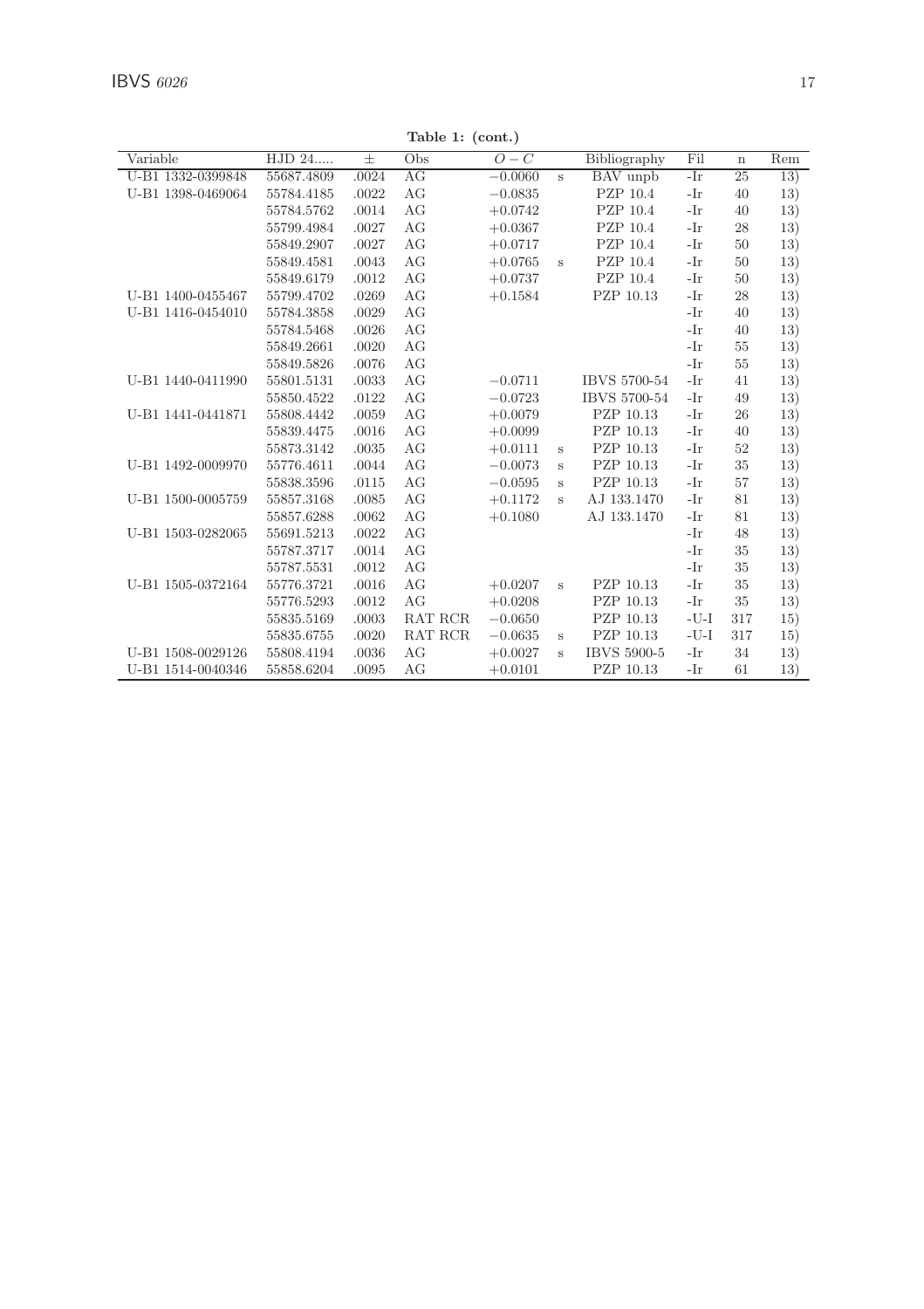| Variable   | $\overline{\mathrm{HJD}}$ 24 | 士         | Obs        | $O-C$     | Bibliography       | Fil            | $\mathbf n$ | Rem     |     |
|------------|------------------------------|-----------|------------|-----------|--------------------|----------------|-------------|---------|-----|
| SW And     | 55796.4804                   | .0035     | PGL        | $-0.0037$ | А                  | A 476.307 2007 | V           | 299     | 16) |
| XX And     | 55446.3386                   | .0035     | PGL        | $+0.0219$ | <b>BAVR 48,189</b> | $\mathbf{V}$   | 202         | 16)     |     |
| CC And     | 55878.3887                   | .0028     | WΝ         | $+0.0086$ | <b>GCVS 2012</b>   | $\mathbf V$    | 74          | 10)     |     |
|            | 55887.3968                   | .0019     | <b>WN</b>  | $+0.0233$ | <b>GCVS 2012</b>   | V              | 131         | 10)     |     |
| DM And     | 55851.495                    | .002      | AG         | $+0.134$  | <b>GCVS 2012</b>   | -Ir            | 63          | 13)     |     |
| DU And     | 55850.334                    | .002      | AG         | $-0.127$  | <b>GCVS 2012</b>   | -Ir            | 53          | 13)     |     |
|            | 55859.436                    | .001      | AG         | $-0.127$  | <b>GCVS 2012</b>   | -Ir            | 45          | 13)     |     |
| GP And     | 55858.5320                   | .0010     | WΝ         | $+0.0052$ | <b>GCVS 2012</b>   | V              | 112         | 10)     |     |
|            |                              |           |            |           |                    | $\mathbf{V}$   |             |         |     |
|            | 55878.4388                   | .0008     | WΝ         | $+0.0052$ | <b>GCVS 2012</b>   | $\mathbf{V}$   | 180         | 10)     |     |
|            | 55878.5172                   | .0010     | WΝ         | $+0.0049$ | <b>GCVS 2012</b>   |                | 180         | 10)     |     |
|            | 55879.4614                   | .0012     | WN         | $+0.0049$ | <b>GCVS 2012</b>   | $\mathbf{V}$   | 52          | 10)     |     |
|            | 55879.5392                   | .0007     | WN         | $+0.0041$ | <b>GCVS 2012</b>   | $\mathbf{V}$   | 36          | 10)     |     |
|            | 55886.3862                   | .0008     | WN         | $+0.0057$ | <b>GCVS 2012</b>   | V              | 161         | 10)     |     |
|            | 55886.4642                   | .0008     | WΝ         | $+0.0050$ | <b>GCVS 2012</b>   | $\mathbf{V}$   | 161         | 10)     |     |
|            | 55893.3889                   | .0007     | WΝ         | $+0.0056$ | <b>GCVS 2012</b>   | V              | 43          | 10)     |     |
|            | 55893.4669                   | .0007     | WΝ         | $+0.0049$ | <b>GCVS 2012</b>   | V              | 44          | 10)     |     |
|            | 55894.4108                   | .0006     | WΝ         | $+0.0046$ | <b>GCVS 2012</b>   | V              | 49          | 10)     |     |
|            | 55895.3551                   | .0007     | WΝ         | $+0.0047$ | <b>GCVS 2012</b>   | V              | 51          | 10)     |     |
|            | 55896.3780                   | .0006     | WΝ         | $+0.0047$ | <b>GCVS 2012</b>   | V              | 114         | 10)     |     |
|            | 55908.3381                   | .0007     | WN         | $+0.0051$ | <b>GCVS 2012</b>   | V              | 147         | 10)     |     |
|            | 55908.4169                   | .0008     | WN         | $+0.0052$ | <b>GCVS 2012</b>   | V              | 147         | 10)     |     |
|            | 55958.2232                   | .0007     | <b>WN</b>  | $+0.0053$ | <b>GCVS 2012</b>   | $\rm V$        | 48          | 10)     |     |
| MV And     | 55859.456                    | $.003$    | AG         |           |                    | -Ir            | 45          | 13)     |     |
| $V460$ And | 55850.343                    | .001      | AG         |           |                    | -Ir            | 24          | 13)     |     |
|            | 55850.569                    | .001      | AG         |           |                    | -Ir            | 29          | 13)     |     |
|            |                              | .001      | AG         |           |                    | -Ir            | 35          |         |     |
|            | 55894.283                    |           |            |           |                    | -Ir            |             | 13)     |     |
|            | 55894.358                    | .001      | AG         |           |                    |                | 35          | 13)     |     |
|            | 55894.433                    | .001      | AG         |           |                    | -Ir            | 35          | 13)     |     |
| CY Aqr     | 55793.4464                   | .0010     | <b>TMG</b> | $-0.0037$ | <b>GCVS 2012</b>   | $\circ$        | 160         | 5)      |     |
|            | 55793.5077                   | .0004     | <b>TMG</b> | $-0.0034$ | <b>GCVS 2012</b>   | $\circ$        | 160         | 5)      |     |
|            | 55793.5685                   | .0003     | <b>TMG</b> | $-0.0036$ | <b>GCVS 2012</b>   | $\circ$        | 160         | 5)      |     |
|            | 55878.2906                   | .0004     | WN         | $-0.0028$ | <b>GCVS 2012</b>   | V              | 56          | 10)     |     |
|            | 55879.3887                   | .0004     | WΝ         | $-0.0034$ | <b>GCVS 2012</b>   | V              | 47          | 10)     |     |
|            | 55886.3477                   | .0007     | WN         | $-0.0028$ | <b>GCVS 2012</b>   | V              | 69          | 10)     |     |
|            | 55887.2642                   | .0009     | WN         | $-0.0019$ | <b>GCVS 2012</b>   | V              | 136         | 10)     |     |
|            | 55887.3242                   | .0007     | WN         | $-0.0029$ | <b>GCVS 2012</b>   | $\mathbf{V}$   | 136         | 10)     |     |
|            | 55893.2453                   | .0006     | WΝ         | $-0.0025$ | <b>GCVS 2012</b>   | V              | 68          | 10)     |     |
|            | 55893.3065                   | .0006     | WΝ         | $-0.0024$ | <b>GCVS 2012</b>   | V              | 32          | 10)     |     |
|            | 55894.2222                   | .0009     | WΝ         | $-0.0023$ | <b>GCVS 2012</b>   | V              | 135         | 10)     |     |
|            | 55894.2829                   | .0005     | WN         | $-0.0026$ | <b>GCVS 2012</b>   | V              | 135         | 10)     |     |
|            | 55895.1984                   | .0008     | WN         | $-0.0027$ | <b>GCVS 2012</b>   | V              | 201         | 10)     |     |
|            | 55895.2593                   | .0007     | WΝ         | $-0.0028$ | <b>GCVS 2012</b>   | V              | 201         | 10)     |     |
|            | 55895.3202                   | .0003     | WΝ         | $-0.0030$ | <b>GCVS 2012</b>   | V              | 201         | 10)     |     |
|            | 55896.2362                   | .0005     | WN         | $-0.0025$ | <b>GCVS 2012</b>   | $\mathbf{V}$   | 94          | 10)     |     |
| FY Aqr     | 55807.4812                   | .0015     | MZ         | $+0.0225$ | <b>GCVS 2012</b>   | $\rm{O}$       | 91          | 3)      |     |
| GW Aqr     | 55877.2592                   | .0015     | MZ         |           |                    | -Ir            | 60          | 3)      |     |
| X Ari      | 55940.3312                   | $.0028\,$ | PGL        | $+0.0769$ | <b>BAVR 48,189</b> | $\mathbf V$    | 631         | 12)     |     |
| RV Ari     | 55857.4789                   | .0005     | WLH        | $+0.0030$ | <b>GCVS 2012</b>   | -Ir            | 129         | 4)      |     |
|            |                              |           |            |           |                    | -Ir            |             |         |     |
| SY Ari     | 55856.404                    | .003      | AG         | $-0.010$  | <b>GCVS 2012</b>   |                | 56          | 13)     |     |
| TU Ari     | 55856.413                    | .001      | AG         | $-0.169$  | GCVS 2012          | -Ir            | 56          | 13)     |     |
| TV Ari     | 55856.379                    | .002      | AG         |           |                    | -Ir            | 57          | 13)     |     |
| TY Ari     | 55856.565                    | .001      | AG         | $+0.005$  | <b>GCVS 2012</b>   | -Ir            | 57          | 13)     |     |
| TZ Aur     | 55951.3947                   | .0021     | PGL        | $+0.0141$ | <b>GCVS 2012</b>   | $\mathbf V$    | 144         | 16)     |     |
| V378 Aur   | 55650.271                    | .001      | PGL        |           |                    | $\rm V$        | 701         | 16) 20) |     |
| BG Boo     | 54924.547                    | $.003$    | AG         | $+0.144$  | <b>GCVS 2012</b>   | -Ir            | 38          | 13)     |     |
|            | 55686.529                    | .005      | AG         | $+0.111$  | <b>GCVS 2012</b>   | -Ir            | 47          | 13)     |     |
| BU Boo     | 55711.4670                   | .0031     | SCI        |           |                    | $\rm _O$       | $\sqrt{26}$ | 3)      |     |
| CG Boo     | 55628.5386                   | .0004     | RAT RCR    |           |                    | $-U-I$         | 234         | 15)     |     |
| CM Boo     | 55640.4812                   | .0008     | QU         | $-0.1234$ | <b>GCVS 2012</b>   | V              | 35          | 4)      |     |
| CS Boo     | 55704.4231                   | .0013     | SCI        | $-0.0042$ | <b>IBVS 2855</b>   | $\circ$        | 109         | 3)      |     |

Table 2: Times of maxima of pulsating stars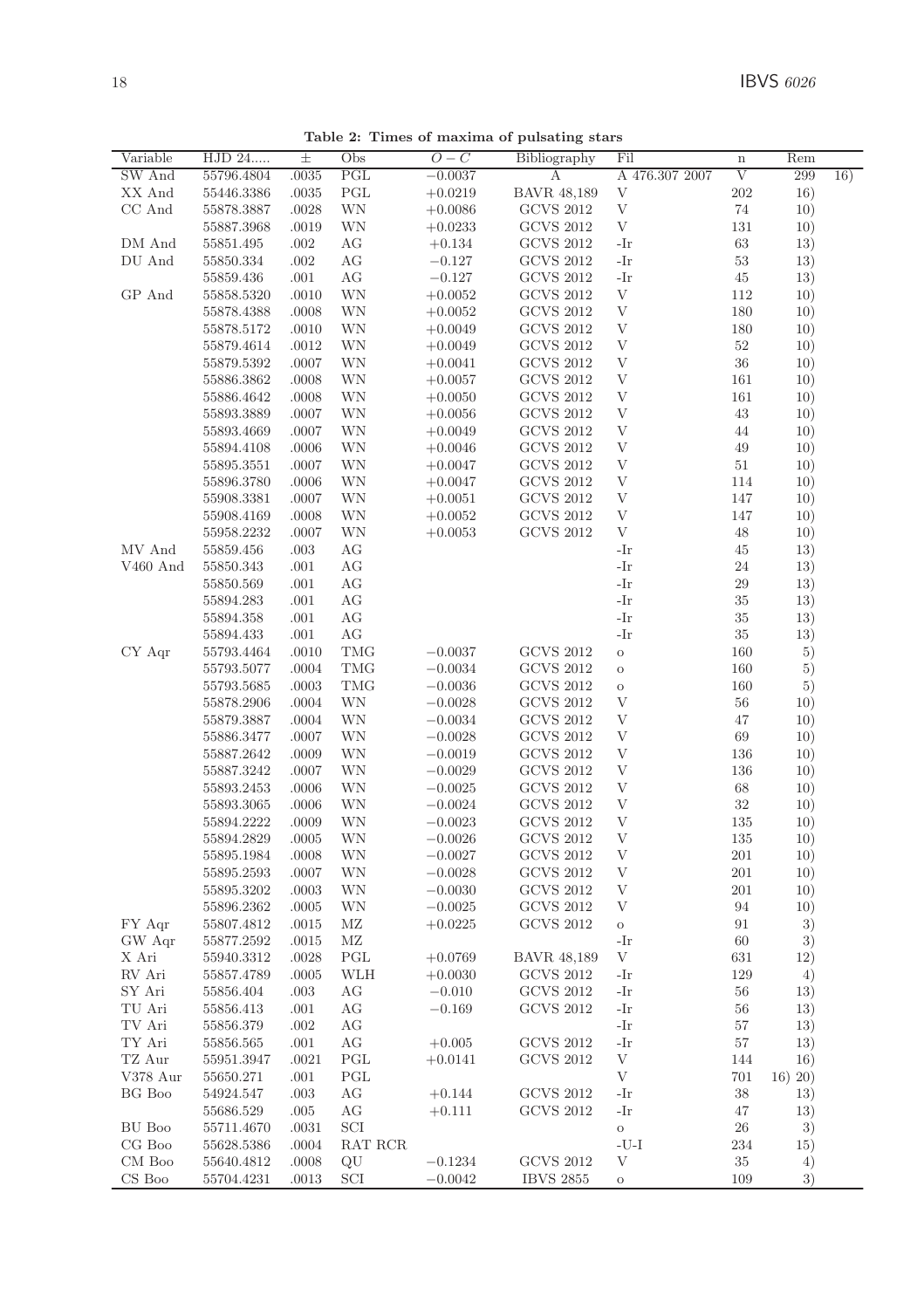Table 2: (cont.)

| Variable    | HJD 24     | $_{\pm}$     | Obs       | $O-C$     | Bibliography       | Fil          | $\mathbf n$  | Rem |     |
|-------------|------------|--------------|-----------|-----------|--------------------|--------------|--------------|-----|-----|
| DD Boo      | 55662.345  | .007         | MS FR     |           |                    | $\rm{O}$     | 531          | 6)  |     |
| UY Cam      | 55887.336  | .002         | АG        | $+0.072$  | <b>BAVR</b> 49,41  | -Ir          | 74           | 13) |     |
|             | 55887.601  | .002         | АG        | $+0.070$  | <b>BAVR</b> 49,41  | -Ir          | 74           | 13) |     |
| EW Cam      | 55887.471  | .002         | АG        |           |                    | -Ir          | 74           | 13) |     |
| NT Cam      | 55887.241  | $.001$       | AG        |           |                    | -Ir          | 74           | 13) |     |
|             | 55887.329  | .001         | AG        |           |                    | -Ir          | 74           | 13) |     |
|             | 55887.410  | .001         | AG        |           |                    | -Ir          | 74           | 13) |     |
|             | 55887.487  | .001         | AG        |           |                    | -Ir          | 74           | 13) |     |
|             | 55887.570  | .001         | AG        |           |                    | -Ir          | 74           | 13) |     |
|             | 55887.659  | .001         | AG        |           |                    | -Ir          | 74           | 13) |     |
| SY CMi      | 55943.5163 | .0026        | WU        | $+0.0843$ | <b>GCVS 2012</b>   | V            | 275          | 17) |     |
| HU Cas      | 55894.489  | .001         | AG        | $-0.040$  | <b>GCVS 2012</b>   | -Ir          | 44           | 13) |     |
| PS Cas      | 55817.526  | .002         | АG        | $-0.177$  | <b>GCVS 2012</b>   | -Ir          | 34           | 13) |     |
|             | 55894.280  | .002         | AG        | $-0.174$  | <b>GCVS 2012</b>   | -Ir          | 43           | 13) |     |
| $V470$ Cas  | 55859.555  | .003         | AG        | $+0.251$  | <b>IBVS 4332</b>   | -Ir          | 54           | 13) |     |
| V823 Cas    | 55878.310  | .002         | <b>FR</b> |           |                    | -Ir          | 119          | 13) |     |
| $V871$ Cas  | 55849.5109 | .0005        | RAT RCR   |           |                    | $-U-I$       | 269          | 15) |     |
|             | 55849.6341 | .0020        | RAT RCR   |           |                    | $-U-I$       | 269          | 15) |     |
| $V1040$ Cas | 55856.335  | .001         | AG        | $-0.013$  | <b>GCVS 2012</b>   | -Ir          | $\sqrt{26}$  | 13) |     |
|             | 55856.554  | .002         | AG        | $-0.014$  | <b>GCVS 2012</b>   | -Ir          | $\sqrt{28}$  | 13) |     |
|             | 55874.368  | .001         | AG        | $-0.012$  | <b>GCVS 2012</b>   | -Ir          | 35           | 13) |     |
| RZ Cep      | 50463.617  | .001         | SCG       | $-0.017$  | <b>GCVS 2012</b>   | $\mathbf V$  | 100          | 1)  |     |
|             | 55807.461  | .003         | AG        | $-0.132$  | <b>GCVS 2012</b>   | -Ir          | 56           | 13) |     |
| SZ CrB      |            |              | FR.       |           | <b>BAVR 49,41</b>  |              | 37           |     |     |
|             | 55662.554  | .010<br>.001 | WU        | $+0.014$  | <b>GCVS 2012</b>   | $\circ$<br>V | 40           | 14) |     |
| UY Cyg      | 48085.448  |              |           | $+0.038$  |                    | $\mathbf{V}$ |              | 1)  |     |
|             | 48893.425  | .001         | WU        | $+0.040$  | <b>GCVS 2012</b>   |              | 29           | 1)  |     |
| XX Cyg      | 55830.3257 | .0005        | WΝ        | $+0.0030$ | <b>GCVS 2012</b>   | V            | 56           | 10) |     |
|             | 55835.3151 | .0008        | WΝ        | $+0.0024$ | <b>GCVS 2012</b>   | V            | 60           | 10) |     |
|             | 55837.3383 | .0006        | WΝ        | $+0.0026$ | <b>GCVS 2012</b>   | V            | 67           | 10) |     |
|             | 55848.2625 | .0009        | WΝ        | $+0.0027$ | <b>GCVS 2012</b>   | V            | 75           | 10) |     |
|             | 55850.2861 | .0001        | WN        | $+0.0033$ | <b>GCVS 2012</b>   | V            | 89           | 10) |     |
|             | 55858.3776 | .0006        | WΝ        | $+0.0029$ | <b>GCVS 2012</b>   | V            | 55           | 10) |     |
|             | 55879.2815 | .0007        | WΝ        | $+0.0027$ | <b>GCVS 2012</b>   | V            | 66           | 10) |     |
|             | 55880.2275 | .0004        | WNI       | $+0.0047$ | <b>GCVS 2012</b>   | V            | 100          | 10) |     |
| XZ Cyg      | 55461.3129 | .0022        | WN        | $+0.0355$ | <b>BAVR 48,189</b> | V            | 130          | 10) |     |
|             | 55830.4013 | .0014        | WΝ        | $+0.0472$ | <b>BAVR 48,189</b> | V            | 105          | 10) |     |
| DM Cyg      | 48106.526  | .001         | WU        | $+0.014$  | А                  | A 476.307    | V            | 30  | 1)  |
|             | 48484.407  | .001         | WU        | $+0.018$  | А                  | A 476.307    | V            | 56  | 1)  |
|             | 48893.345  | .001         | WU        | $+0.008$  | А                  | A 476.307    | V            | 32  | 1)  |
|             | 55835.3553 | .0012        | WΝ        | $-0.0068$ | А                  | A 476.307    | $\mathbf{V}$ | 65  | 10) |
| IV Cyg      | 55833.477  | .004         | FR        |           |                    | -Ir          | 64           | 13) |     |
| KP Cyg      | 54317.391  | .002         | МZ        | $-0.084$  | <b>GCVS 2012</b>   | -Ir          | 75           | 3)  |     |
|             | 55820.393  | .002         | MZ        | $-0.106$  | <b>GCVS 2012</b>   | -Ir          | 115          | 3)  |     |
| V791 Cyg    | 55804.474  | .004         | <b>FR</b> | $-0.113$  | <b>GCVS 2012</b>   | -Ir          | 46           | 13) |     |
|             | 55826.454  | .004         | <b>FR</b> | $-0.106$  | <b>GCVS 2012</b>   | -Ir          | 47           | 13) |     |
|             | 55838.292  | .004         | <b>FR</b> | $-0.100$  | <b>GCVS 2012</b>   | -Ir          | 44           | 13) |     |
| V794 Cyg    | 55790.503  | .002         | AG        |           |                    | -Ir          | 34           | 13) |     |
| V798 Cyg    | 55791.519  | .001         | AG        | $-0.063$  | <b>GCVS 2012</b>   | -Ir          | 31           | 13) |     |
| V881 Cyg    | 55802.562  | .005         | FR.       | $+0.088$  | <b>GCVS 2012</b>   | -Ir          | 61           | 13) |     |
| V1719 Cyg   | 55834.518  | .003         | FR.       | $-0.055$  | <b>GCVS 2012</b>   | $\circ$      | 394          | 14) |     |
|             | 55851.361  | .003         | FR.       | $-0.052$  | <b>GCVS 2012</b>   | $\circ$      | 40           | 14) |     |
| V1821 Cyg   | 53662.355  | .004         | FR.       |           |                    | $\circ$      | 60           | 7)  |     |
|             | 55856.293  | .004         | <b>FR</b> |           |                    | -Ir          | 39           | 13) |     |
| V2088 Cyg   | 55835.351  | .002         | <b>FR</b> |           |                    | $\circ$      | 19           | 14) |     |
| V2109 Cyg   | 55671.586  | .004         | FR.       |           |                    | $\circ$      | $58\,$       | 14) |     |
|             | 55778.378  | .001         | FR.       |           |                    | -Ir          | 39           | 13) |     |
|             | 55801.448  | .002         | FR.       |           |                    | -Ir          | 37           | 13) |     |
| V2238 Cyg   | 53662.414  | .005         | FR.       |           |                    | $\circ$      | 60           | 7)  |     |
|             | 55856.341  | .003         | FR        |           |                    | -Ir          | 33           | 13) |     |
| V2455 Cyg   | 55834.519  | .002         | FR.       |           |                    | $\mathbf O$  | 97           | 14) |     |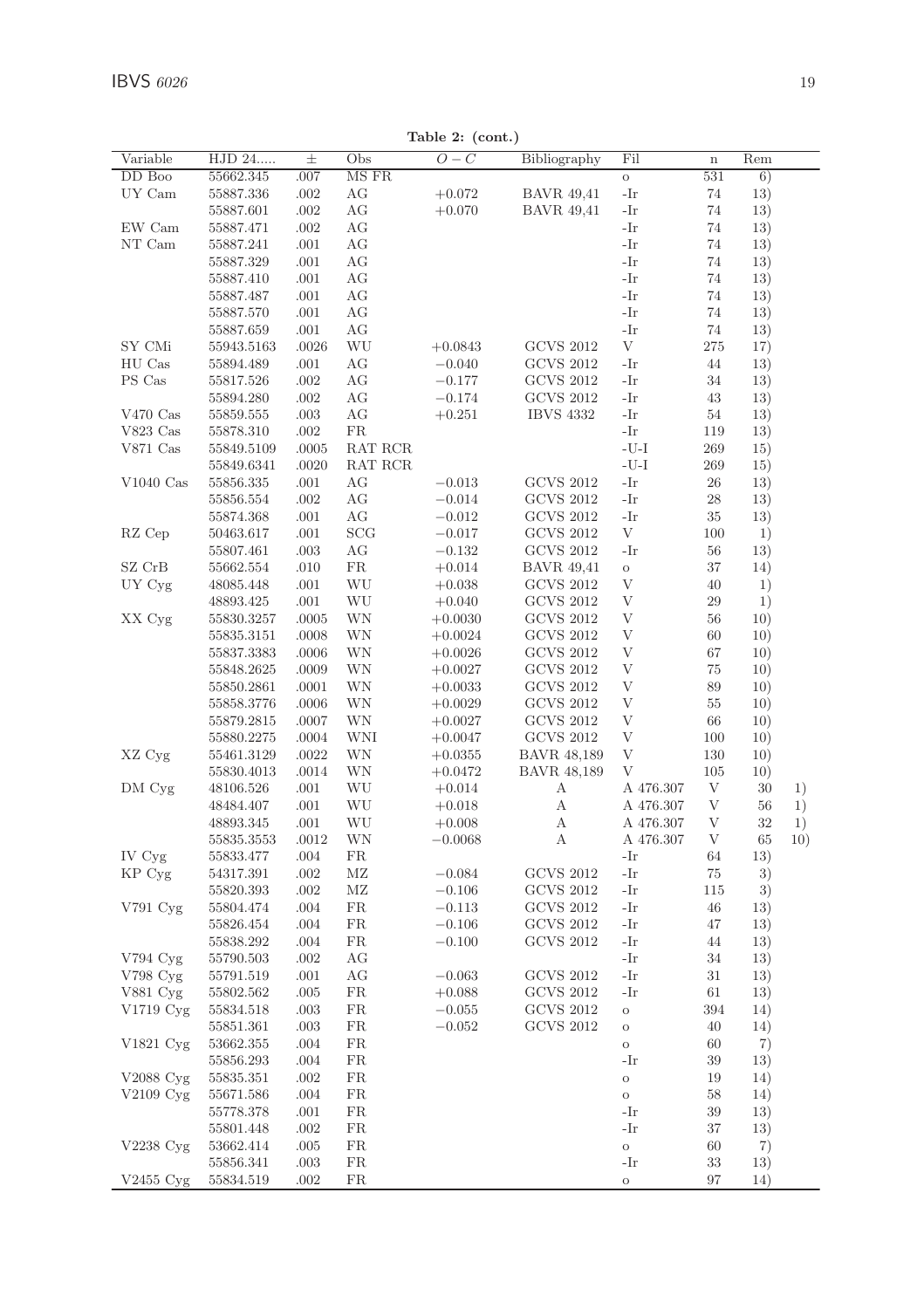Table 2: (cont.)

| Variable                              | $\overline{\mathrm{HJD}}$ 24 | $_{\pm}$ | Obs        | $O-C$     | Bibliography       | Fil       | $\mathbf n$      | Rem |     |
|---------------------------------------|------------------------------|----------|------------|-----------|--------------------|-----------|------------------|-----|-----|
| $\overline{\text{V2}}470 \text{ Cyg}$ | 55774.4695                   | .0015    | MZ         |           |                    | -Ir       | 119              | 3)  |     |
|                                       | 55807.3839                   | .0015    | MZ         |           |                    | -Ir       | 90               | 3)  |     |
| DX Del                                | 55806.4347                   | .0250    | <b>MOO</b> | $+0.0670$ | <b>GCVS 2012</b>   | V         | 42               | 16) |     |
|                                       | 55806.4349                   | .0017    | WLH        | $+0.0672$ | <b>GCVS 2012</b>   | $\circ$   | 285              | 4)  |     |
|                                       |                              | .0030    | WN         |           | <b>GCVS 2012</b>   | V         | 147              |     |     |
|                                       | 55833.3708                   |          |            | $+0.0639$ |                    | V         |                  | 10) |     |
|                                       | 55879.2153                   | .0023    | <b>WN</b>  | $+0.0646$ | <b>GCVS 2012</b>   |           | 73               | 10) |     |
|                                       | 55905.2089                   | .0020    | WNI        | $+0.0643$ | <b>GCVS 2012</b>   | V         | 82               | 10) |     |
| EF Del                                | 55829.3427                   | .0008    | МZ         | $+0.1104$ | <b>GCVS 2012</b>   | -Ir       | 96               | 3)  |     |
|                                       | 55855.3045                   | .0015    | МZ         | $+0.1127$ | <b>GCVS 2012</b>   | -Ir       | 108              | 3)  |     |
| FF Del                                | 55836.3773                   | .0010    | SB         |           |                    | V         | 40               | 11) |     |
| SU Dra                                | 50200.496                    | .001     | WU         | $+0.024$  | <b>GCVS 2012</b>   | V         | 30               | 1)  |     |
| BK Dra                                | 55852.5230                   | .0017    | SCI        | $+0.0829$ | <b>BAVR</b> 46,1   | $\circ$   | 75               | 3)  |     |
| RR Gem                                | 55952.3371                   | .0021    | PGL        | $-0.0256$ | <b>BAVR 47,67</b>  | V         | 202              | 16) |     |
| V397 Gem                              | 55263.470                    | .002     | FR.        |           |                    | -Ir       | 50               | 13) |     |
| VX Her                                | 55776.3958                   | .0021    | PGL        | $+0.0006$ | <b>GCVS 2012</b>   | V         | 143              | 12) |     |
| AR Her                                | 55739.5068                   | .0035    | PGL        | $+0.0480$ | <b>BAVR 52,3</b>   | V         | 204              | 12) |     |
|                                       | 55748.4135                   | .0035    | PGL        | $+0.0250$ | <b>BAVR 52,3</b>   | V         | 204              | 12) |     |
|                                       | 55787.4497                   | .0035    | PGL        | $+0.0525$ | <b>BAVR</b> 52,3   | V         | 247              | 12) |     |
|                                       | 55810.4569                   | .0035    | PGL        | $+0.0305$ | <b>BAVR</b> 52.3   | V         | 142              | 12) |     |
|                                       | 55834.4560                   | .0049    | PGL        | $+0.0603$ | <b>BAVR</b> 52,3   | V         | 267              | 16) |     |
|                                       | 55836.3272                   | .0014    | WΝ         | $+0.0516$ | <b>BAVR</b> 52,3   | V         | 106              | 10) |     |
| DY Her                                |                              |          | WN         |           |                    | V         |                  |     |     |
|                                       | 55836.2707                   | .0012    |            | $-0.0065$ | <b>BAVR 48,189</b> |           | 47               | 10) |     |
| V392 Her                              | 55797.4037                   | .0012    | МZ         | $-0.1369$ | <b>GCVS 2012</b>   | -Ir       | 136              | 3)  |     |
|                                       | 55849.3196                   | .0018    | МZ         | $-0.1360$ | <b>GCVS 2012</b>   | -Ir       | 74               | 3)  |     |
| V633 Her                              | 55805.3758:                  | .0020    | МZ         | $+0.0039$ | <b>BAVR 61.83</b>  | -Ir       | 60               | 3)  |     |
| $V929$ Her                            | $55670.538\,$ :              | .005     | FR.        |           |                    | $\circ$   | 79               | 14) |     |
| V1131 Her                             | 55861.3743                   | .0015    | MZ         |           |                    | -Ir       | 119              | 3)  |     |
| XZ Lac                                | 55799.396                    | .001     | AG         |           |                    | -Ir       | 28               | 13) |     |
| CH Lac                                | 55849.463                    | .005     | AG         | $+0.011$  | <b>GCVS 2012</b>   | -Ir       | 50               | 13) |     |
| $CZ$ Lac                              | 55833.4323                   | .0062    | PGL        | $-0.2126$ | <b>BAVR 53,12</b>  | V         | 107              | 16) |     |
| ST Leo                                | 55672.477                    | .003     | <b>FR</b>  | $-0.020$  | <b>GCVS 2012</b>   | -Ir       | 106              | 13) |     |
| SZ Lyn                                | 55262.4417                   | .0022    | WS         | $+0.0269$ | <b>GCVS 2012</b>   | O         | $\boldsymbol{0}$ | 18) |     |
| RZ Lyr                                | 55867.3043                   | .0035    | PGL        | $-0.0240$ | <b>BAVR 48,189</b> | V         | 98               | 16) |     |
| WW Lyr                                | 54339.488                    | .014     | <b>FR</b>  | $+0.098$  | <b>GCVS 2012</b>   | -Ir       | 17               | 8)  |     |
|                                       | 55857.397                    | .003     | FR.        | $+0.111$  | <b>GCVS 2012</b>   | -Ir       | 55               | 13) |     |
| ZZ Lyr                                | 55832.3476                   | .0005    | МZ         |           |                    | -Ir       | 100              | 3)  |     |
|                                       | 55836.3691                   | .0005    | МZ         |           |                    | -Ir       | 119              | 3)  |     |
| CN Lyr                                | 55834.3342                   | .0032    | WN         | $-0.0015$ | А                  | A 476.307 | V                | 171 | 10) |
|                                       | 55848.3203                   | .0032    | WN         | $-0.0024$ | А                  | A 476.307 | V                | 83  | 10) |
| EN Lyr                                | 55806.4841                   | .0013    | MZ         | $+0.1595$ | <b>GCVS 2012</b>   | -Ir       | 81               | 3)  |     |
|                                       |                              |          | MZ         |           | <b>GCVS 2012</b>   | -Ir       | 79               |     |     |
|                                       | 55835.3034                   | .0014    | MZ         | $+0.1570$ |                    | -Ir       |                  | 3)  |     |
| EX Lyr                                | 55748.4633                   | .0020    | MZ         | $-0.0872$ | <b>GCVS 2012</b>   |           | 86               | 3)  |     |
|                                       | 55805.4907                   | .0010    |            | $-0.0823$ | <b>GCVS 2012</b>   | -Ir       | 118              | 3)  |     |
| QV Lyr                                | 55794.409                    | .001     | AG         | $+0.117$  | <b>GCVS 2012</b>   | -Ir       | 37               | 13) |     |
| VZ Peg                                | 55817.571                    | .002     | AG         | $-0.010$  | <b>BAVR 49,41</b>  | -Ir       | 63               | 13) |     |
| AO Peg                                | 55806.450                    | .002     | АG         | $-0.015$  | <b>BAVR</b> 49,41  | -Ir       | 29               | 13) |     |
| AV Peg                                | 55806.578                    | .001     | AG         | $+0.012$  | А                  | A 476.307 | -Ir              | 29  | 13) |
| BH Peg                                | 55835.4566                   | .0049    | PGL        | $-0.0214$ | <b>BAVR 47,67</b>  | V         | 378              | 12) |     |
|                                       | 55896.3953                   | .0035    | PGL        | $+0.0235$ | <b>BAVR 47,67</b>  | V         | 296              | 12) |     |
|                                       | 55941.2217                   | .0035    | PGL        | $-0.0192$ | <b>BAVR 47,67</b>  | V         | 299              | 12) |     |
|                                       | 55957.2423                   | .0035    | PGL        | $-0.0233$ | <b>BAVR 47,67</b>  | V         | 184              | 12) |     |
| BP Peg                                | 55791.437                    | .001     | AG         | $-0.026$  | <b>BAVR 48,189</b> | -Ir       | 16               | 13) |     |
|                                       | 55791.543                    | .001     | AG         | $-0.029$  | BAVR 48,189        | -Ir       | 19               | 13) |     |
|                                       | 55806.444                    | .001     | AG         | $-0.026$  | BAVR 48,189        | -Ir       | 32               | 13) |     |
|                                       | 55806.555                    | .001     | АG         | $-0.025$  | <b>BAVR 48,189</b> | -Ir       | 32               | 13) |     |
|                                       | 55807.426                    | .001     | АG         | $-0.030$  | BAVR 48,189        | -Ir       | 31               | 13) |     |
|                                       | 55807.537                    | .001     | АG         | $-0.029$  | BAVR 48,189        | -Ir       | 31               | 13) |     |
|                                       | 55839.298                    | .005     | FR.        | $-0.036$  | BAVR 48.189        | $\circ$   | 45               | 14) |     |
| CS Peg                                | 55798.3949                   | .0006    | МZ         | $+0.2375$ | GCVS 2012          | -Ir       | 118              | 3)  |     |
|                                       | 55828.3174                   | .0012    | MZ         | $+0.2394$ | <b>GCVS 2012</b>   | -Ir       | 90               | 3)  |     |
|                                       |                              |          |            |           |                    |           |                  |     |     |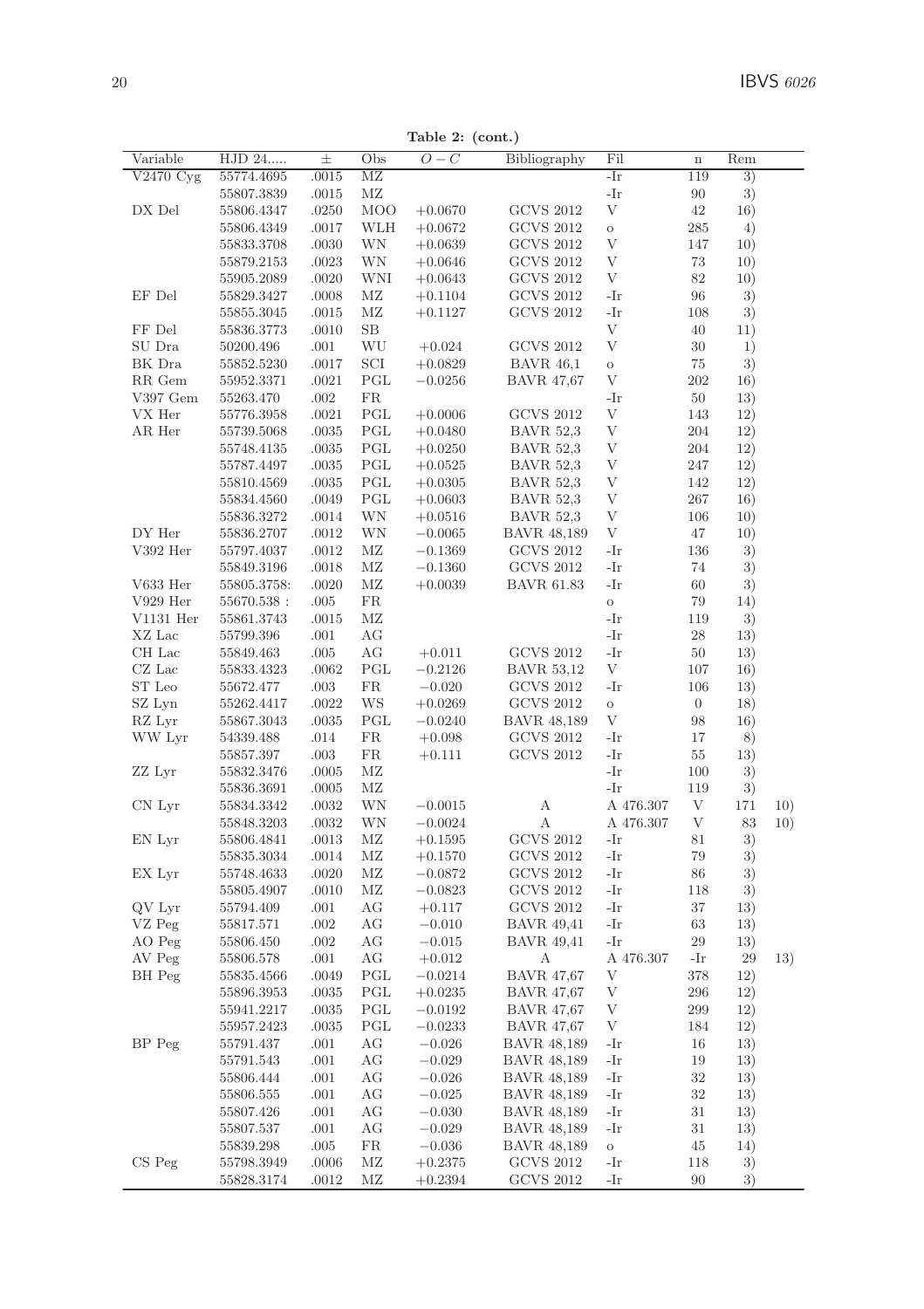Table 2: (cont.)

| Variable        | HJD 24                   | $_{\pm}$       | Obs          | $O-C$                  | Bibliography      | Fil     | $\mathbf n$ | Rem    |
|-----------------|--------------------------|----------------|--------------|------------------------|-------------------|---------|-------------|--------|
| DY Peg          | 55796.5192               | .0028          | $_{\rm PGL}$ | $-0.0115$              | GCVS 2012         | V       | 213         | 12)    |
|                 | 55833.4192               | .0021          | PGL          | $-0.0122$              | GCVS 2012         | V       | 225         | 12)    |
|                 | 55835.4623               | .0004          | WΝ           | $-0.0110$              | <b>GCVS 2012</b>  | V       | 130         | 10)    |
|                 | 55836.4099               | .0006          | WΝ           | $-0.0115$              | <b>GCVS 2012</b>  | V       | 155         | 10)    |
|                 | 55836.4831               | .0006          | WΝ           | $-0.0112$              | <b>GCVS 2012</b>  | V       | 155         | 10)    |
|                 | 55837.4307               | .0005          | WΝ           | $-0.0116$              | <b>GCVS 2012</b>  | V       | 250         | 10)    |
|                 | 55837.5046               | .0008          | WΝ           | $-0.0107$              | GCVS 2012         | V       | 250         | 10)    |
|                 | 55848.3705               | .0009          | WΝ           | $-0.0108$              | <b>GCVS 2012</b>  | V       | 136         | 10)    |
|                 | 55848.4420               | .0005          | WΝ           | $-0.0122$              | <b>GCVS 2012</b>  | V       | 136         | 10)    |
|                 | 55849.3909               | .0007          | WΝ           | $-0.0114$              | <b>GCVS 2012</b>  | V       | 277         | 10)    |
|                 | 55849.4641               |                | WΝ           |                        | <b>GCVS 2012</b>  | V       | 277         |        |
|                 |                          | .0007          | WΝ           | $-0.0111$<br>$-0.0115$ | <b>GCVS 2012</b>  | V       | 277         | 10)    |
|                 | 55849.5366<br>55856.3923 | .0008<br>.0004 | WΝ           | $-0.0109$              | GCVS 2012         | V       | 203         | 10)    |
|                 | 55856.4648               |                | WΝ           |                        | <b>GCVS 2012</b>  | V       | 203         | 10)    |
|                 | 55857.3400               | .0005          | WΝ           | $-0.0113$<br>$-0.0112$ | <b>GCVS 2012</b>  | V       | 256         | 10)    |
|                 |                          | .0006          |              |                        |                   | V       |             | 10)    |
|                 | 55857.4130               | .0010          | WΝ           | $-0.0111$              | <b>GCVS 2012</b>  |         | 256         | 10)    |
|                 | 55857.4853               | .0007          | WΝ           | $-0.0118$              | <b>GCVS 2012</b>  | V       | 256         | 10)    |
|                 | 55858.4334               | .0006          | WΝ           | $-0.0117$              | GCVS 2012         | V       | 93          | 10)    |
|                 | 55859.3820               | .0009          | WΝ           | $-0.0112$              | <b>GCVS 2012</b>  | V       | 95          | 10)    |
|                 | 55867.3309               | .0006          | WΝ           | $-0.0112$              | <b>GCVS 2012</b>  | V       | 177         | 10)    |
|                 | 55867.4040               | .0006          | WΝ           | $-0.0110$              | <b>GCVS 2012</b>  | V       | 177         | 10)    |
|                 | 55877.3217               | .0008          | WΝ           | $-0.0113$              | <b>GCVS 2012</b>  | V       | 54          | 10)    |
|                 | 55878.3419               | .0006          | WΝ           | $-0.0121$              | <b>GCVS 2012</b>  | V       | 61          | 10)    |
|                 | 55879.3634               | .0014          | WΝ           | $-0.0116$              | <b>GCVS 2012</b>  | V       | 72          | 10)    |
|                 | 55879.4366               | .0019          | WΝ           | $-0.0113$              | <b>GCVS 2012</b>  | V       | 43          | 10)    |
|                 | 55879.5106               | .0009          | WΝ           | $-0.0102$              | <b>GCVS 2012</b>  | V       | 41          | 10)    |
|                 | 55886.2915               | .0006          | WΝ           | $-0.0115$              | <b>GCVS 2012</b>  | V       | 58          | 10)    |
|                 | 55893.2923               | .0008          | WΝ           | $-0.0116$              | <b>GCVS 2012</b>  | V       | 50          | 10)    |
|                 | 55893.3654               | .0014          | WΝ           | $-0.0114$              | <b>GCVS 2012</b>  | V       | 51          | 10)    |
|                 | 55893.4377               | .0008          | WΝ           | $-0.0120$              | <b>GCVS 2012</b>  | V       | 51          | 10)    |
|                 | 55894.3133               | .0007          | WΝ           | $-0.0116$              | <b>GCVS 2012</b>  | V       | 141         | 10)    |
|                 | 55894.3872               | .0009          | WΝ           | $-0.0106$              | <b>GCVS 2012</b>  | V       | 141         | 10)    |
|                 | 55896.2829               | .0001          | WΝ           | $-0.0110$              | <b>GCVS 2012</b>  | V       | 141         | 10)    |
|                 | 55896.3552               | .0008          | WΝ           | $-0.0116$              | <b>GCVS 2012</b>  | V       | 141         | 10)    |
|                 | 55908.2422               | .0009          | WΝ           | $-0.0116$              | <b>GCVS 2012</b>  | V       | 158         | 10)    |
|                 | 55908.3145               | .0003          | WΝ           | $-0.0122$              | <b>GCVS 2012</b>  | V       | 158         | 10)    |
| ET Per          | 55817.4490               | .0010          | АG           | $-0.0274$              | <b>BAVR</b> 49,41 | -Ir     | 35          | 13)    |
| KV Per          | 55859.306                | .002           | АG           | $-0.001$               | GCVS 2012         | -Ir     | 53          | 13)    |
|                 | 55859.553                | .002           | АG           | $-0.003$               | GCVS 2012         | -Ir     | 53          | 13)    |
|                 | 55878.2389               | .0035          | PGL          | $-0.0012$              | <b>GCVS 2012</b>  | V       | 555         | 16)    |
|                 | 55879.486                | .001           | AG           | $+0.000$               | <b>GCVS 2012</b>  | -Ir     | 63          | 13)    |
|                 | 55894.432                | .002           | АG           | $-0.001$               | <b>GCVS 2012</b>  | -Ir     | 44          | 13)    |
| V447 Per        | 55894.467                | .002           | АG           |                        |                   | -Ir     | 37          | 13)    |
| DP Sge          | 55790.467                | .002           | АG           | $-0.159$               | <b>GCVS 2012</b>  | -Ir     | 30          | 13)    |
| EH Sge          | 55802.428                | .001           | АG           |                        |                   | -Ir     | 34          | 13)    |
| GW Sge          | 55805.444                | .008           | АG           | $+0.182$               | <b>GCVS 2012</b>  | -Ir     | 23          | 13)    |
| $V1025$ Sgr     | 55799.439                | .004           | FR           | $-0.023$               | <b>GCVS 2012</b>  | -Ir     | 39          | 13)    |
| SX Tri          | 55886.3338               | .0018          | ΜZ           |                        |                   | -Ir     | 156         | 3) 20) |
| TU UMa          | 55984.3792               | .0035          | PGL          | $-0.0536$              | <b>GCVS 2012</b>  | V       | 219         | 12)    |
| UZ UMa          | 55887.633                | .001           | АG           | $-0.005$               | <b>GCVS 2012</b>  | -Ir     | 74          | 13)    |
| AE UMa          | 55984.4472               | .0014          | PGL          | $+0.0049$              | BAVR 48,189       | V       | 227         | 16)    |
| KT UMa          | 55879.701                | .000           | MS FR        |                        |                   | $\circ$ | 550         | 6)     |
| BN Vul          | 55752.4651               | .0028          | PGL          | $+0.0721$              | <b>GCVS 2012</b>  | V       | 96          | 16)    |
| HR Vul          | 55802.423                | .001           | АG           | $+0.084$               | <b>GCVS 2012</b>  | -Ir     | 34          | 13)    |
| GSC 00612-00771 | 55959.2511               | .0010          | WΝ           |                        |                   | V       | 79          | 10)    |
|                 | 55960.2551               | .0009          | WNI          |                        |                   | V       | 73          | 10)    |
|                 | 55963.2684               | .0011          | WNI          |                        |                   | V       | 92          | 10)    |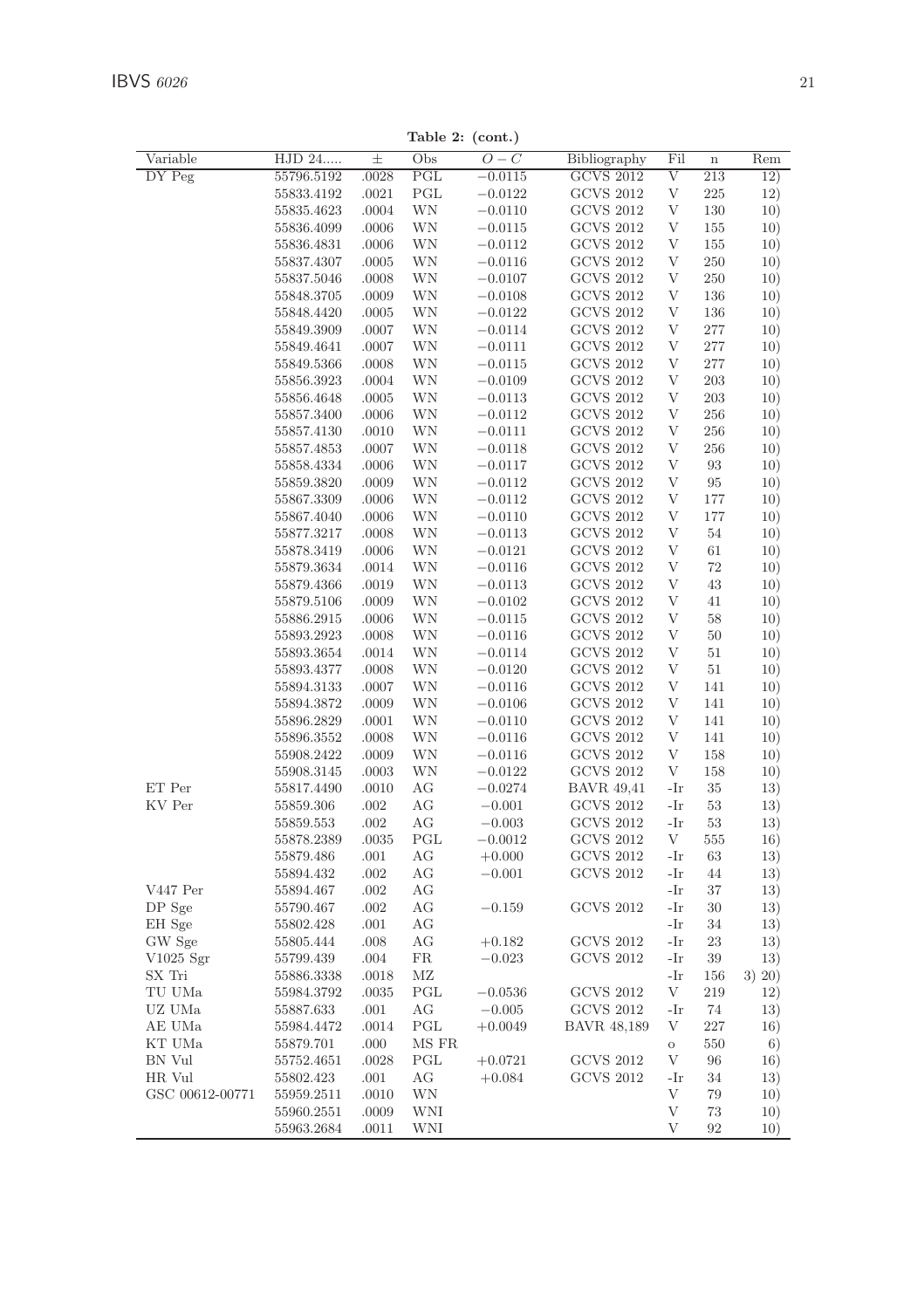| Variable            | HJD 24                 | $_{\pm}$     | Obs              | $O-C$    | Bibliography        | Fil            | $\mathbf n$ | Rem        |
|---------------------|------------------------|--------------|------------------|----------|---------------------|----------------|-------------|------------|
| GSC 01220-01131     | 55959.3557             | .0010        | WN               |          |                     | $_{\rm V}$     | 129         | 10)        |
|                     | 55964.2385             | .0016        | WN               |          |                     | V              | 160         | 10)        |
|                     | 55964.3180             | .0013        | WN               |          |                     | V              | 160         | 10)        |
|                     | 55966.2712             | .0015        | WN               |          |                     | V              | 123         | 10)        |
|                     | 55968.3045             | .0019        | WN               |          |                     | V              | 135         | 10)        |
|                     | 55969.2803             | .0011        | WN               |          |                     | V              | 111         | 10)        |
| GSC 01594-02234     | 55837.2877             | .0014        | WN               |          |                     | V              | 77          | 10)        |
|                     | 55849.3176             | .0018        | WN               |          |                     | V              | 142         | 10)        |
|                     | 55856.2891             | .0014        | WN               |          |                     | $\overline{V}$ | 97          | 10)        |
|                     | 55857.2445             | .0015        | WN               |          |                     | V              | 140         | 10)        |
|                     | 55858.3392             | .0023        | WN               |          |                     | V              | 196         | 10)        |
|                     | 55859.2980             | .0020        | WN               |          |                     | V              | 139         | 10)        |
|                     | 55861.3477             | .0033        | WN               |          |                     | V              | 206         | 10)        |
|                     | 55867.2240             | .0022        | WN               |          |                     | V              | 120         | 10)        |
|                     | 55870.2302             | .0016        | WN               |          |                     | V              | 120         | 10)        |
|                     | 55877.2005             | .0014        | WN               |          |                     | V              | 148         | 10)        |
|                     | 55886.2231             | .0016        | WN               |          |                     | V              | 103         | 10)        |
| GSC 02108-01564     | 55830.2922             | .0015        | WN               |          |                     | V              | 56          | 10)        |
| GSC 02670-04008     | 55829.431              | .002         | <b>FR</b>        | $-0.022$ | PZP 10.13           | $\circ$        | 64          | 14)        |
|                     | 55838.335              | .002         | AG               | $+0.001$ | PZP 10.13           | -Ir            | 36          | 13)        |
|                     | 55838.436              | .002         | AG               | $+0.006$ | PZP 10.13           | -Ir            | 36          | 13)        |
| GSC 02671-02149     | 55801.428              | .003         | АG               | $-0.013$ | BAV unpb            | -Ir            | 44          | 13)        |
| GSC 02671-02149     | 55829.480              | .004         | <b>FR</b>        | $-0.045$ | BAV unpb            | $\mathcal O$   | 64          | 14)        |
| GSC 03650-01998     | 55877.285              | .001         | FR.              |          |                     | -Ir            | 36          | 13)        |
| GSC 03755-00845     | 55958.3910             | .0010        | WN               |          |                     | V              | 77          | 10)        |
|                     | 55959.3795             | .0009        | WN               |          |                     | V              | 123         | 10)        |
|                     | 55959.4562             | .0013        | WN               |          |                     | V              | 123         | 10)        |
|                     | 55963.3365             | .0147        | WN               |          |                     | V              | 135         | 10)        |
|                     | 55964.4031             | .0013        | WN               |          |                     | $\bar{V}$      | 202         | 10)        |
|                     | 55964.4776             | .0010        | WN               |          |                     | $\bar{V}$      | 202         | 10)        |
|                     | 55966.3812             | .0012        | WN               |          |                     | V              | 216         | 10)        |
|                     | 55966.4574             | .0014        | WN               |          |                     | V              | 216         | 10)        |
|                     | 55968.3598             | .0006        | WN               |          |                     | V              | 77          | 10)        |
|                     | 55969.3490             | .0011        | WN               |          |                     | V              | 190         | 10)        |
|                     | 55969.4248             | .0019        | WN               |          |                     | V<br>-Ir       | 190         | 10)        |
| GSC 03949-00386     | 55832.329              | .003         | FR.              |          |                     |                | 142         | 13)        |
|                     | 55834.335              | .001         | FR.<br><b>FR</b> |          |                     | -Ir<br>-Ir     | 140         | 13)        |
|                     | 55834.625<br>55835.295 | .001         | <b>FR</b>        |          |                     | -Ir            | 140<br>125  | 13)        |
|                     | 55835.585              | .001<br>.001 | FR.              |          |                     | -Ir            | 125         | 13)        |
|                     | 55839.509              | .001         | FR               |          |                     | -Ir            | 136         | 13)<br>13) |
|                     | 55851.483              | .001         | FR.              |          |                     | -Ir            | 163         | 13)        |
| GSC 03986-01266     | 52148.548              | .003         | AG               | $-0.029$ | IBVS 5700-47        | $\circ$        | 18          | $_{2)}$    |
|                     | 52858.466              | .003         | AG               | $-0.051$ | <b>IBVS 5700-47</b> | -Ir            | 35          | 2)         |
|                     | 52928.454              | .003         | AG               | $-0.023$ | IBVS 5700-47        | $\circ$        | 35          | $_{2)}$    |
|                     | 52928.600              | .003         | AG               | $-0.097$ | IBVS 5700-47        | $\circ$        | 35          | 2)         |
|                     | 53303.483              | .003         | AG               | $-0.094$ | IBVS 5700-47        | -Ir            | $^{22}$     | 2)         |
|                     | 54035.414              | .004         | AG               | $-0.103$ | IBVS 5700-47        | -Ir            | 35          | 2)         |
|                     | 54035.562              | .004         | AG               | $+0.045$ | IBVS 5700-47        | -Ir            | 35          | 2)         |
|                     | 54222.460              | .003         | AG               | $-0.057$ | IBVS 5700-47        | -Ir            | 18          | 2)         |
|                     | 54244.456              | .005         | AG               | $-0.061$ | IBVS 5700-47        | -Ir            | 38          | 2)         |
|                     | 54357.381              | .005         | AG               | $+0.004$ | IBVS 5700-47        | -Ir            | 39          | 2)         |
|                     | 55805.339              | .003         | AG               | $-0.078$ | <b>IBVS 5700-47</b> | -Ir            | 30          | 13)        |
|                     | 55805.488              | .003         | AG               | $+0.071$ | IBVS 5700-47        | -Ir            | 30          | 13)        |
| <b>NSVS 1637092</b> | 55878.678              | .005         | <b>FR</b>        |          |                     | $\circ$        | 128         | 14)        |
| <b>NSVS 3660070</b> | 55878.417              | .004         | FR               |          |                     | $\circ$        | 117         | 14)        |
|                     | 55879.292              | .004         | <b>FR</b>        |          |                     | $\circ$        | 84          | 14)        |
| TYC 1698-01052-1    | 55941.2429             | .0021        | PGL              |          |                     | V              | 192         | 12)        |
|                     | 55951.3047             | .0021        | PGL              |          |                     | V              | 119         | 12)        |
|                     | 55952.2813             | .0021        | PGL              |          |                     | V              | 138         | 12)        |

Table 2: (cont.)